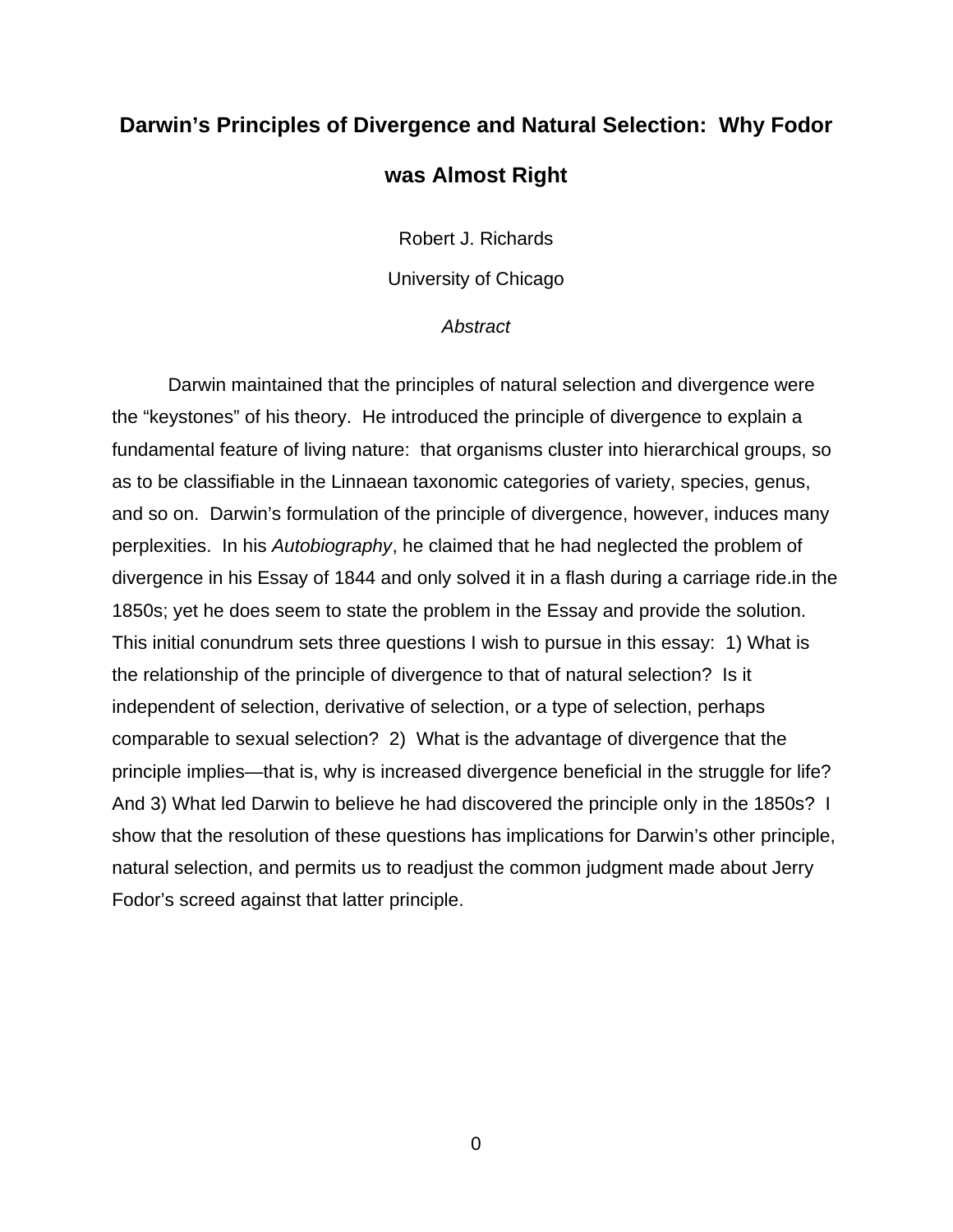# Darwin's Principles of Divergence and Natural Selection: Why Fodor was Almost Right

Robert J. Richards

University of Chicago

 In a series of articles and in a recent book, *What Darwin Got Wrong*, Jerry Fodor has objected to Darwin's principle of natural selection on the grounds that it assumes nature has intentions.<sup>1</sup> Despite the near universal rejection of Fodor's argument by biologists and philosophers of biology (myself included),<sup>2</sup> I now believe he was almost right. I will show this through a historical examination of a principle that Darwin thought as important as natural selection, his principle of divergence. The principle was designed to explain a phenomenon obvious to any observer of nature, namely, that animals and plants form a hierarchy of clusters. Theodosius Dobzhansky made this the motivating observation of his great synthesizing work, *Genetics and the Origin of Species* (1937): "the living world is not a single array of individuals in which any two variants are connected by a series of intergrades, but an array of more or less distinctly separate arrays, intermediates between which are absent or at least rare. . . Small

<sup>1</sup> See, for instance, Jerry Fodor, "Why Pigs Don't Fly," *London Review of Books* 29 (October 2007): 19- 22; "Against Darwinism," *Mind and Language* 23: 1-24; and Jerry Fodor and Massimo Piatelli-Palmarini, *What Darwin Got Wrong* (New York: Frarrar, Straus and Giroux, 2010).

 $2$  See, for example, Ned Block and Philip Kitcher. "Misunderstanding Darwin: Natural Selection's Secular

Critics Get It Wrong." *Boston Review (* March–April, 2010): 29-32; Elliott Sober, "Natural Selection, Causality, and Laws: What Fodor and Piatelli-Palmarini Got Wrong," *Philosophy of Science* 77: 594-607; Daniel Dennett, "Fun and Games in Fantasyland," *Mind and Language* 23: 25-31; Peter Godfrey-Smith, "Explanation in Evolutionary Biology," *Mind and Language* 23: 32-41; and Robert J. Richards, "Darwin Tried and True," *American Scientist* 96 (May-June, 2010): 238-42.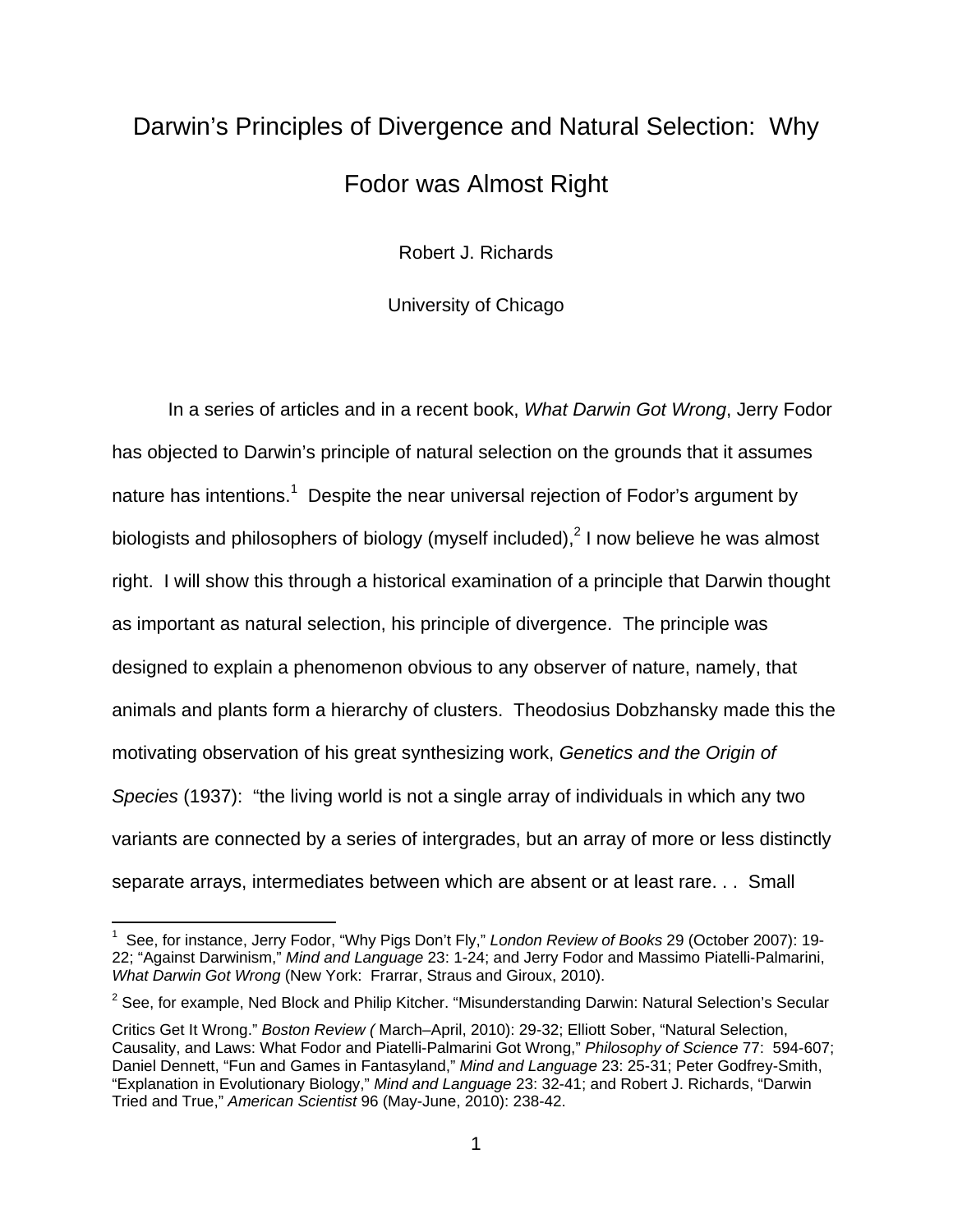clusters are grouped together into larger secondary ones, these into still larger ones, and so on in a hierarchical order."<sup>3</sup> Nested groupings allow the naturalist to apply the Linnaean taxonomic categories of variety, species, genus, family, and so on. The explanation of divergent clusters remains, however, an area of biology still in dispute. Darwin thought the solution to the problem central to his theory, and he devoted considerable attention to it. His account of divergence presents some quite curious perplexities and illuminates hidden features of his other chief principle, natural selection. Those features have led me to reevaluate Fodor's argument against Darwinian theory.

#### **1. Darwin's Discovery of the Principle of Divergence**

 Darwin recalled in his *Autobiography* that a significant problem had escaped his notice during the early 1840s, when he first summarized his theory of species transmutation. His Essays of 1842 and 1844 simply failed, he said, to explain the origin of the morphological gaps separating species and the even wider ones among genera and the higher taxa. $4$  One can understand why Darwin would have thought the difficulty significant. After all, a theory of the gradual descent of species, with new species slowly emerging from older ones, would seem to forecast smooth transitions among both species and the higher taxonomic groupings, with no missing links. Yet systematic relations among species hardly displayed the expected insensible transitions, even when fossils were brought into the picture. Darwin marked it as the

<sup>3</sup> Theodosius Dobzhansky, *Genetics and the Origin of Species,* with an introduction by Stephen Jay Gould (New York: Columbia University Press, [1937] 1982), p. 4.

 $<sup>4</sup>$  Darwin's Essays of 1842 and 1844 were never published in his life time. His son Francis published</sup> them on the hundredth anniversary of his father's birth. See Charles Darwin, *Foundations of the Origin of Species: Two Essays Written in 1842 and 1844*, ed. Francis Darwin (Cambridge: Cambridge University Press, 1909).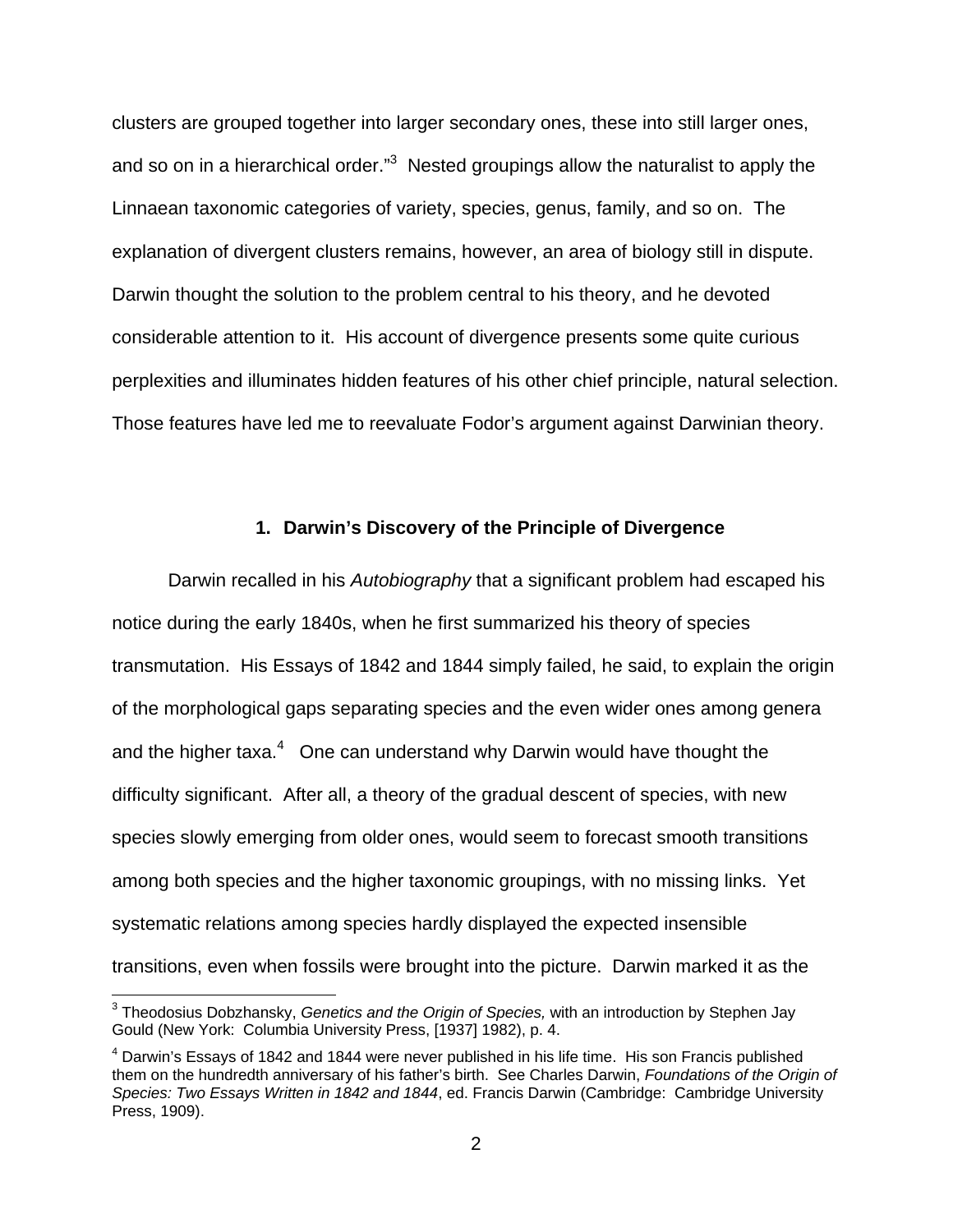"gravest objection which can be urged against my theory," since it had the power to undermine the basic conception of a gradual evolution of species.<sup>5</sup> Even today religious opponents raise this particular objection with avidity. In the *Autobiography,* Darwin stated the problem and then portrayed his solution as a dramatic *Eureka* moment:

> At the time [in the mid-1840s], I overlooked one problem of great importance . . . This problem is the tendency in organic beings descended from the same stock to diverge in character as they become modified. That they have diverged greatly is obvious from the manner in which species of all kinds can be classed under genera, genera under families, families under suborders, and so forth; and I can remember the very spot in the road, whilst in my carriage, when to my joy the solution occurred to me; and this was long after I had come to Down. The solution, as I believe, is that modified offspring of all dominant and increasing forms tend to become adapted to many and highly diversified places in the economy of nature.<sup>6</sup>

From his recollection, it would appear the problem and its solution came to him more or less in the same period. The evidence, which I will shortly recount, is otherwise. In any case, the principle of divergence was clearly quite important in Darwin's estimation. He wrote his friend Joseph Hooker in June 1858: "the 'Principle of Divergence,' . . . along

 5 Charles Darwin, *On the Origin of Species* (London: John Murray, 1859), p. 280.

<sup>6</sup> Charles Darwin, *The Autobiography of Charles Darwin, 1809-1882*, ed. Nora Barlow (New York: Norton, 1969), pp. 120-21.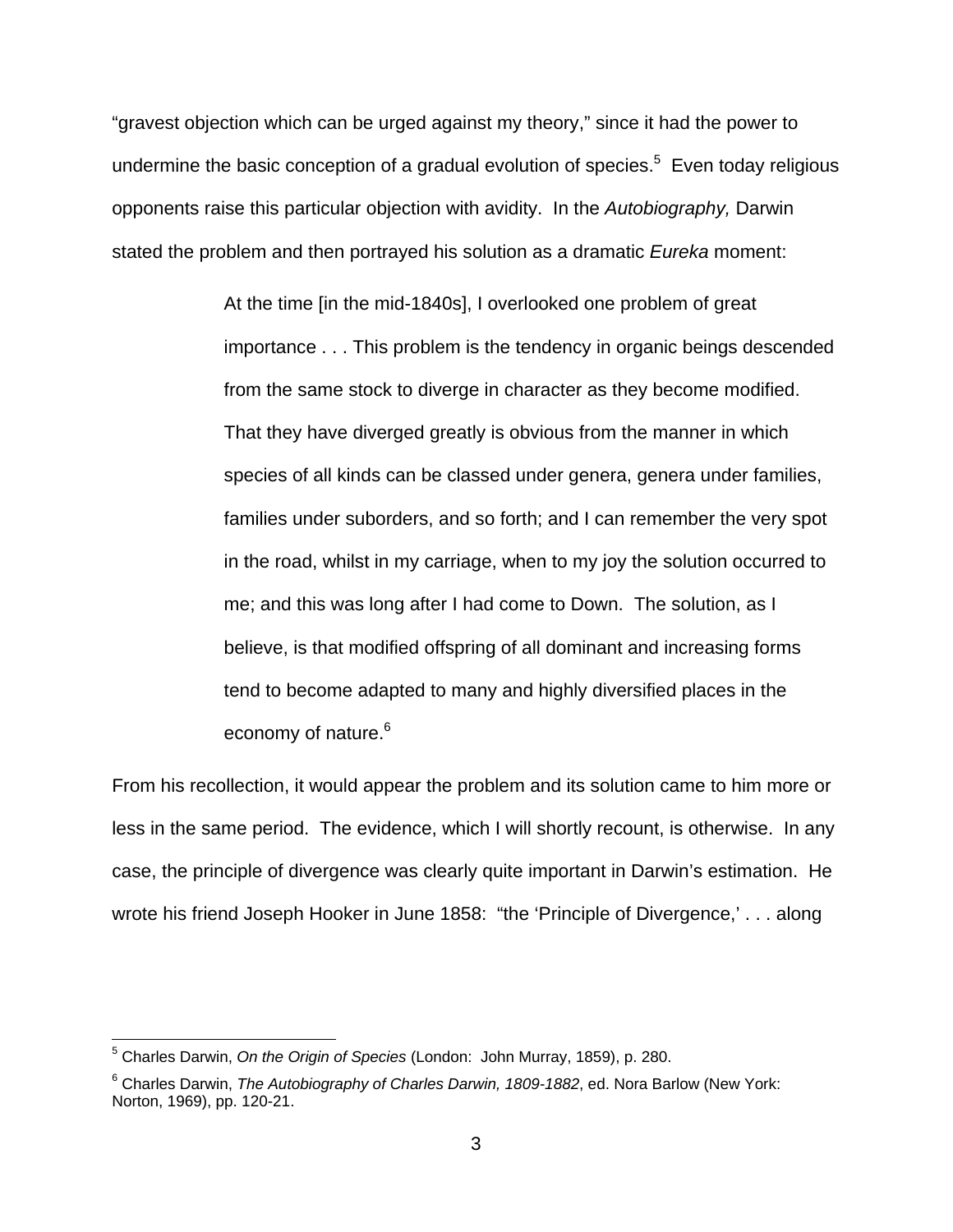with 'Natural Selection,' is the keystone of my book; and I have very great confidence it is sound."<sup>7</sup>

 The earliest explicit mention of the principle came in the large manuscript Darwin had begun in 1856, which he intended to entitle *Natural Selection*, though affectionately called "my Big Species Book." The writing of that manuscript was interrupted in June 1858 when he received the famous letter from Alfred Russel Wallace containing an essay that sketched virtually the very theory of transmutation of species he had been long laboring over. After some encouragement from his friends—he had to be persuaded that he had not lost his originality and that honor did not require him to abandon his manuscript—Darwin abridged the chapters of the *Species Book* that he had finished and added others to complete what he called his "abstract." This abstract was published in November 1859 as the *Origin of Species*. Earlier in March 1857, he had completed a first draft of chapter 6 of the *Species Book,* which touched on divergence; during the next few months, into spring of 1858, he added to the chapter some forty manuscript pages expanding his discussion. That chapter is comparable to chapter 4 of the *Origin*, the second half of which is devoted to the principle of divergence. These dates suggest that the problem of divergence and its solution arose for him in the mid-1850s when he was working on his manuscript. At least by his own testimony, the problem had not occurred to him until after he had written the Essay of 1844.

<sup>7</sup> Darwin to Joseph Hooker (8 June 1858), in *Correspondence of Charles Darwin*, 18 vols. to date (Cambridge: Cambridge University Press, 1985-), 7: 102.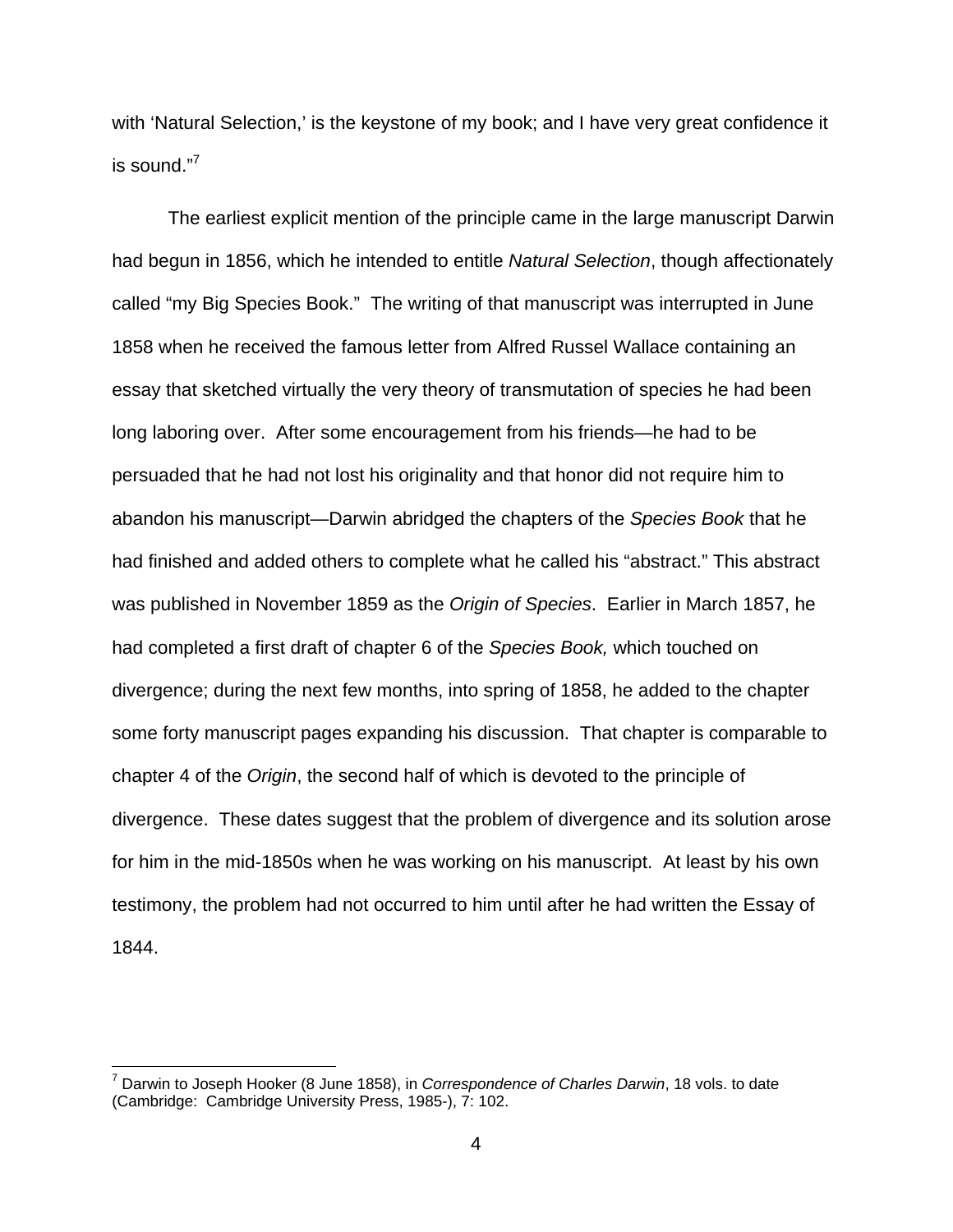The emphasis that Darwin placed on the late recognition of the problem of divergence and the discovery of its solution is startling. After all, doesn't natural selection, in adapting organisms to an environment, competitively separate them to form distinct varieties, and don't these varieties, with further selection, become ever more discrete and therefore morphologically separate species? In other words, natural selection selects differences, and over time these differences will naturally become greater in a changing environment, with the result that groups of organisms will diverge from one another. Didn't Darwin appreciate this quite early in his theorizing? Is a special principle required then to explain divergence?



**Figure 1: From Darwin's** *Notebook B***, 1837**

1

## **2. When did Darwin Recognize the Problem of Divergence?**

 Even before he formulated the rudiments of his device of natural selection in late September 1838, Darwin recognized that his emerging theory of branching could explain the applicability of the taxonomic categories. This is depicted in that very early and now famous treediagram from Darwin's *Notebook B* (see fig. 1), which he began during late spring or early summer of 1837. $8$ Beneath the diagram he wrote: "Thus between A & B immense gap of relation. C & B the finest gradation. B &

<sup>8</sup> Charles Darwin, *Notebook B* (MS p. 36), in *Charles Darwin's Notebooks, 1836-1844*, ed. Paul Barrett et al. (Ithaca, N.Y.: Cornell University Press, 1987), p. 180,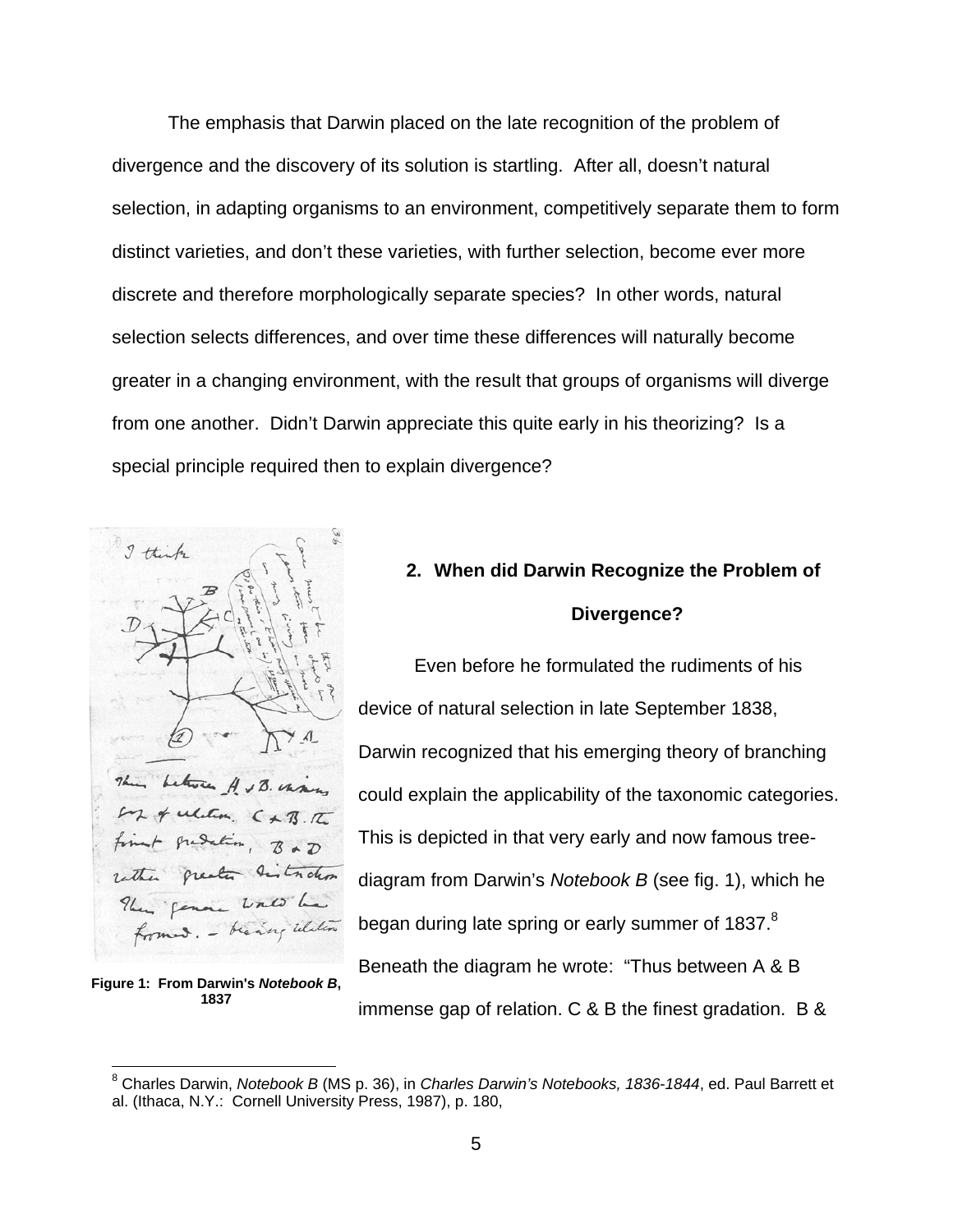D rather greater distinction. Thus genera would be formed.—bearing relation to ancient types." In the figure, Darwin depicted a remote common ancestor at "1" as ultimately yielding descendent species, which were represented at the ends of branches with terminal cross-bars (those without bars indicated extinction); these species were grouped in four genera at nodes standing for the most recent common ancestor: three species at A, four at B, and three at C and D. The nodes at these groupings would also denote the morphological type of the ancestor that gave rise to the species at the branch endings. The splitting branches would produce, as Darwin remarked in his notebook, the morphological gaps among these groups, greater between the genus groupings at A and B, smaller between those at C and B. Though Darwin did not explicitly do so in the notebook, the diagram could also have illustrated other Linnaean categories. The more interior nodes would represent still more remote ancestor species. For instance, the next node up from the grouping at A could stand for the ancestor that produced the *genus* group A—as well as the morphological type of the *family*; the first node on the main stem that of the *class*, and the number 1, that of the *order*. So Darwin had recognized quite early on that his theory of branching could illustrate the widening gaps among the taxonomic groupings. Perhaps, though, he had not focused on just what caused the branched gaps. But in the Essay of 1844, he would seem to have treated precisely this question.

 In that essay, Darwin appears to have given an early version of the principle of divergence. He wrote:

> "Let us suppose for example that a species spreads and arrives at six or more different regions, or being already diffused over one wide area, let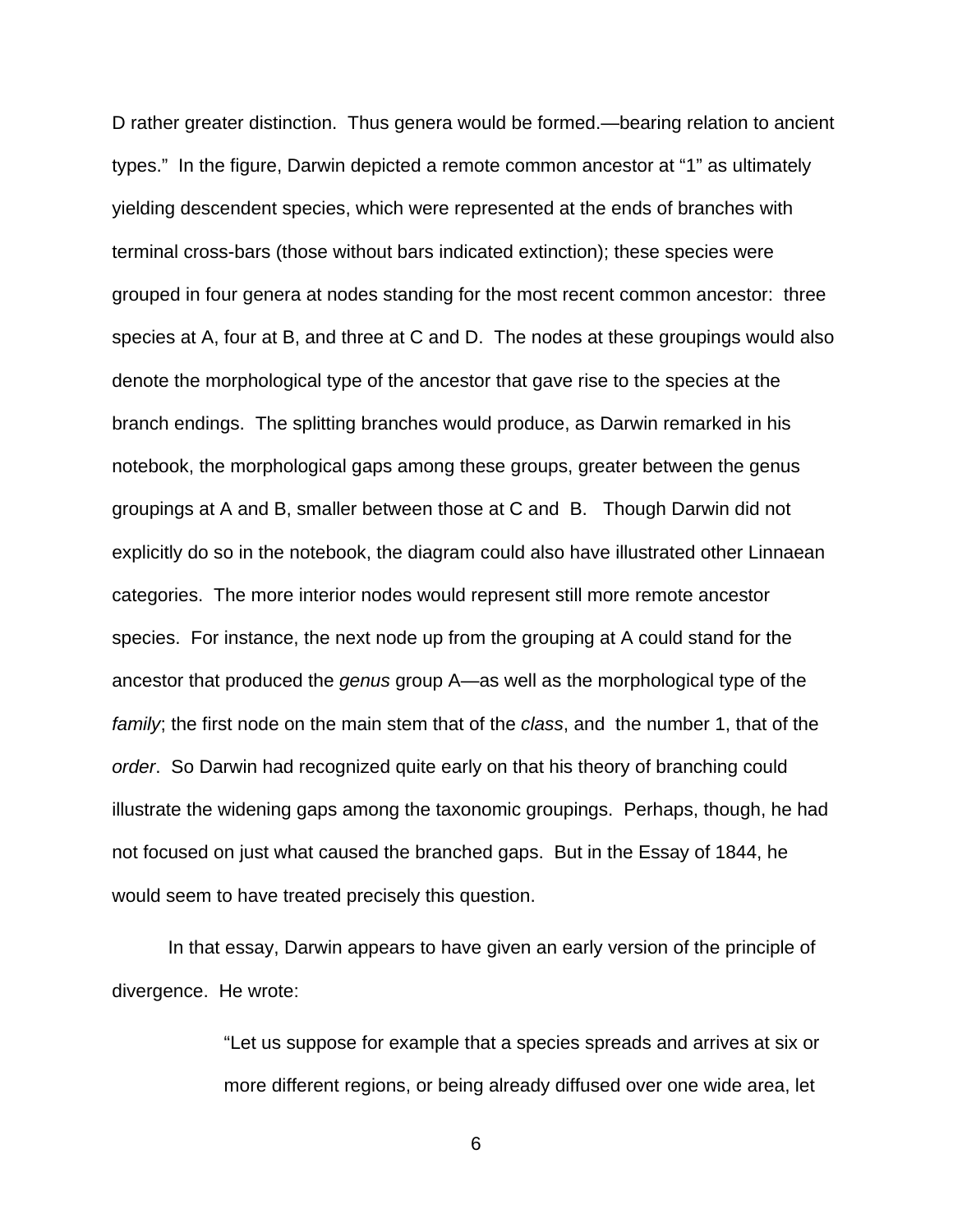this area be divided into six distinct regions, exposed to different conditions, and with stations slightly different, not fully occupied with other species, so that six different races or species were formed by selection, each best fitted to its new habits and station. . .. The races or new species supposed to be formed would be closely related to each other; and would either form a new genus or sub-genus. . .. In the course of ages and during the contingent physical changes, it is probable that some of the six new species would be destroyed."<sup>9</sup>

Darwin then described how this process would continue; and he concluded: "The existence of genera, families, orders, & c., and their mutual relations naturally ensues from extinction going on at all periods amongst the diverging descendants of a common stock."<sup>10</sup> His explanation of the divergence of species in these passages—namely, that species were formed and became morphologically distinct by occupying different places in the economy of nature and that extinctions would delineate the gaps between species—appears to be approximately the same explanation he offered in his *Autobiography* as a new discovery post 1844. What, then, did Darwin believe he had neglected before the 1850s? What did he think he had discovered during his carriage ride?

 The foregoing puzzles lead to three specific questions I wish to investigate in this essay. What is the relationship of the principle of divergence to that of natural selection? Is it independent of selection; is it derivative of selection; or is it a type of

<sup>&</sup>lt;sup>9</sup> Charles Darwin, *The Foundations of the Origin of Species, Two Essays Written in 1842 and 1844 by Charles Darwin*, ed. Francis Darwin (Cambridge: Cambridge University Press, 1909), pp. 208-209.

 $10$  lbid., p. 213. Darwin suggests much the same idea, though in a quite vague way, in his essay of 1842. See ibid., pp. 36-37.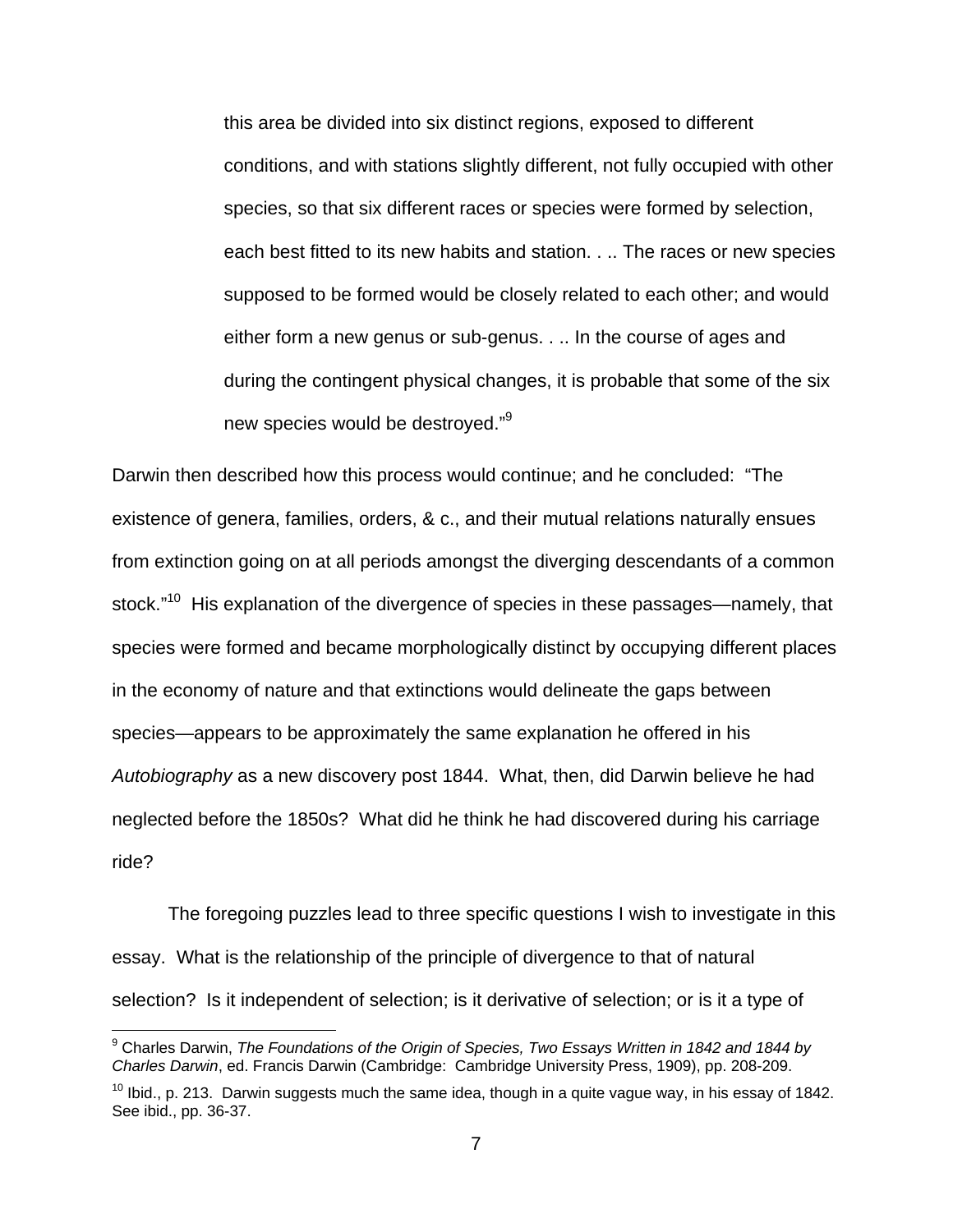selection, perhaps comparable to sexual selection? The second question is: What is the advantage of divergence that the principle implies—that is, why is increased divergence beneficial in the struggle for life? And finally: What led Darwin to believe he had discovered the principle only in the 1850s? The resolution of these questions will have implications for Darwin's other principle, natural selection, and for the validity of Fodor's argument.

#### **3. Darwin's Botanical Statistics**

 The very day, 9 September 1854, after he closed the final volume of his barnacle systematics—four volumes on the known species of barnacles, extant and extinct<sup>11</sup>— Darwin, as he noted in his pocket diary, "began sorting notes for Species Theory."<sup>12</sup> From that time till the fall of 1859, when the *Origin of Species* appeared, he worked steadily on that theory. It was during this concentrated effort that many new ideas emerged, including a fresh set of notions about species divergence.

 Darwin began actually composing the *Species Book*—the manuscript that would incorporate these new ideas within the framework of his earlier essays—in May 1856. He discussed the principle of divergence in chapter 6, titled "Natural Selection," which he began writing in early March 1857. Many of the ideas in the chapter, however, took form earlier in the composition, when he was working on variation in nature—chapter 4, which he began in late December 1856. During this period, Darwin had been inspired

<sup>&</sup>lt;sup>11</sup> Charles Darwin, *Living Cirripedia, A Monograph on the Sub-class Cirripedia, with Figures of all the Species*, vol 1: *The Lepadidæ; or, Pedunculated Cirripedes*. (London: The Ray Society, 1852); *Living Cirripedia*, vol. 2: *The Balanidæ, (or Sessile Cirripedes); the Verrucidæ* (London: The Ray Society, 1854); *A Monograph on the Fossil Lepadidae, or, Pedunculated Cirripedes of Great Britain* (London: Printed for the Palæontographical Society, 1851); *A Monograph on the Fossil Balanidae and Verrucidae of Great Britain* (London: Printed for the Palæontographical Society, 1854).

<sup>12</sup> Charles Darwin, *Personal Journal,* in Appendix I, *Correspondence of Charles Darwin,* 5: 537.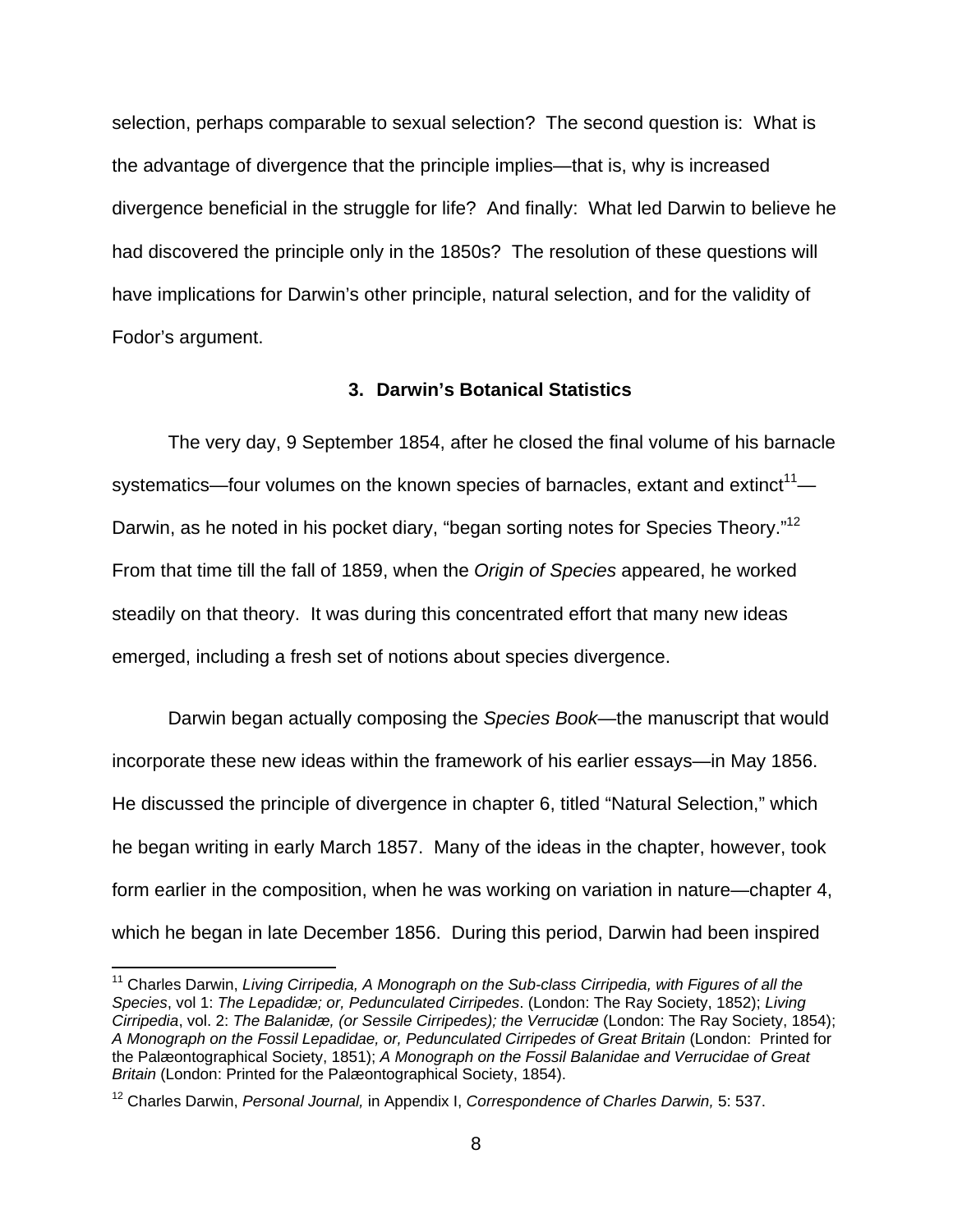to attempt a mathematical demonstration for certain hypotheses about likely patterns of relationship among genera, species, and varieties.<sup>13</sup> He had been aware that botanists had devised certain ratio-calculations to determine, for example, the number of species per family that were indigenous to one region as against the number that were spread over several regions;<sup>14</sup> and he did some preliminary calculations in late 1854 on the ratio of species in so-called "aberrant genera" to those in normal genera.<sup>15</sup> With the aid of a schoolmaster whom he hired for the purpose, he went through several large catalogues of the plants found in different countries—for instance, the plants of Great Britain, New Zealand, Russia, and so on—some twelve flora books in all. For each of the catalogues, he counted the number of genera that were large (i.e., had a large number of species) in relation to those that were small.<sup>16</sup> He also tabulated the number

 $13$  Darwin finished a first draft of chapter 4 in January 1857. He added his statistical work in a second draft, completed in April1858. See Darwin's *Personal Journal*, in appendix 2 of *Correspondence of Charles Darwin*, vols. 6 and 7, pp. 523 and 503 respectively.

 $14$  Alphonse de Candolle performed this kind of calculation over many plant families—that is, for a given family, the ratio of the number of species indigenous to a single region as against the number common to several regions. See especially the second volume of his *Géographie Botanique Raisonnée ou Exposition des Faits Principaux et des Lois concermant la Distribution Géographique des Plantes de L'Époque Actuelle*, 2 vols. (Paris: Librairie de Victor Masson, 1855). Darwin's own copy of this book is heavily weighted with annotations.

<sup>&</sup>lt;sup>15</sup> Janet Browne shows that Darwin's statistical analysis had several precedents, most notably in Alexander von Humboldt's *Essai sur la géographie des plantes; accompagné d'un tableau physique des régions équinoxiales* (Paris: Chez Levrault, 1805). Darwin had Humboldt's book with him on the *Beagle*. See Janet Browne,''Darwin's Botanical Arithmetic and the 'Principle of Divergence,' 1852–1858,'' *Journal of the History of Biology* 13 (1980): 53–89. Darwin's friend Joseph Hooker was quite familiar with different kinds of botanical calculations, and the two corresponded frequently in late 1857 and 1858 about the ratio of species in large genera to those in small genera and about what those ratios meant for his theory.

<sup>&</sup>lt;sup>16</sup> Darwin operationalized "largeness" and "smallness" in this way: count the total number of species in a given flora book, and then examine the total number of species in the smallest genera (e.g., say, 10 genera with one species each for a total of 10 species); add to that number the total number of species in the next largest genera (e.g., say 15 genera with two species each, for a running total of 40 species); keep this up till you reach approximately half the total number of species in the flora book (e.g., say you reach half the total number when you count 50 genera with 4 species each). Then a small genus will be the one holding half the entire number of species but with the fewest species in each genus (e.g., the small genera being those with from 1 to 4 species each). A large genus will be those holding the remaining half listed in the book (e.g., those holding 5 species or more).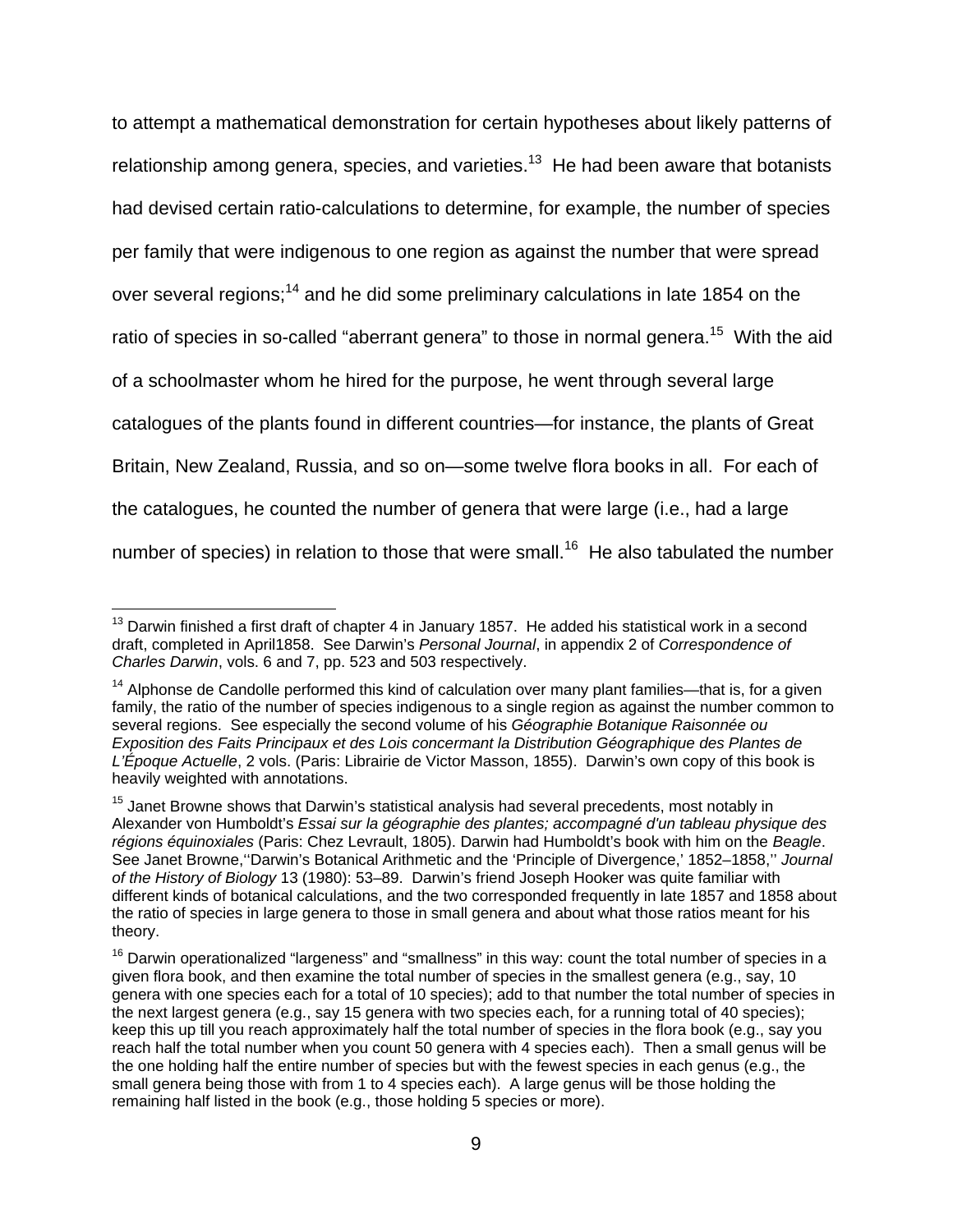of large species (i.e., species with a large number of varieties) compared to those that were small. He then determined the number of dominate species—that is, species with many individuals spread over several regions of a country—that were found in the large genera as against those in the small. From these tabulations he made a series of statistical judgments. His analyses showed that large genera—that is, those with many species—tended to have large species—that is, species with a large number of varieties.<sup>17</sup> Moreover he found that it was the dominant species that tended both to have a large number of varieties and to be included in the large genera. The numerical evidence thus supported his primary hypothesis, namely, that current species were originally varieties of ancestor species.<sup>18</sup> Had he found that small genera tended to have large species, or large genera small species, his calculations would not have supported his theory. His statistical tables thus served to provide, as he wrote his friend Joseph Hooker, "the most important arguments I have met with, that varieties are only small species—or species only strongly marked varieties."<sup>19</sup>

 Darwin's calculations also indicated that the dominant or most common species—those that ranged widely in open areas—were those most conducive to the production of multiple varieties and, ultimately, multiple daughter species. He had three reasons for suspecting this even before doing his calculations, and these reasons,

 $17$  In a splendid essay, Karen Parshall explains Darwin's methods and reanalyzes his statistical conclusions. See her "Varieties as Incipient Species: Darwin's Numerical Analysis," *Journal of the History of Biology* 15 (1982): 191-214.

<sup>18</sup> See Darwin, *Species Book*, pp. 134-67.

<sup>19</sup> Darwin to Joseph Hooker (1 August 1857), in *Correspondence of Charles Darwin*, 6: 438. Darwin's judgment that large genera tended to have large species was based on his "eye-balling" the ratios. Parshall has shown, in her "Varieties as Incipient Species," that if one runs modern statistical tests on Darwin's ratios, assuming the usual significance levels, the null hypothesis cannot be rejected—that is, one cannot argue the observed tendencies are the result of something other than simple chance.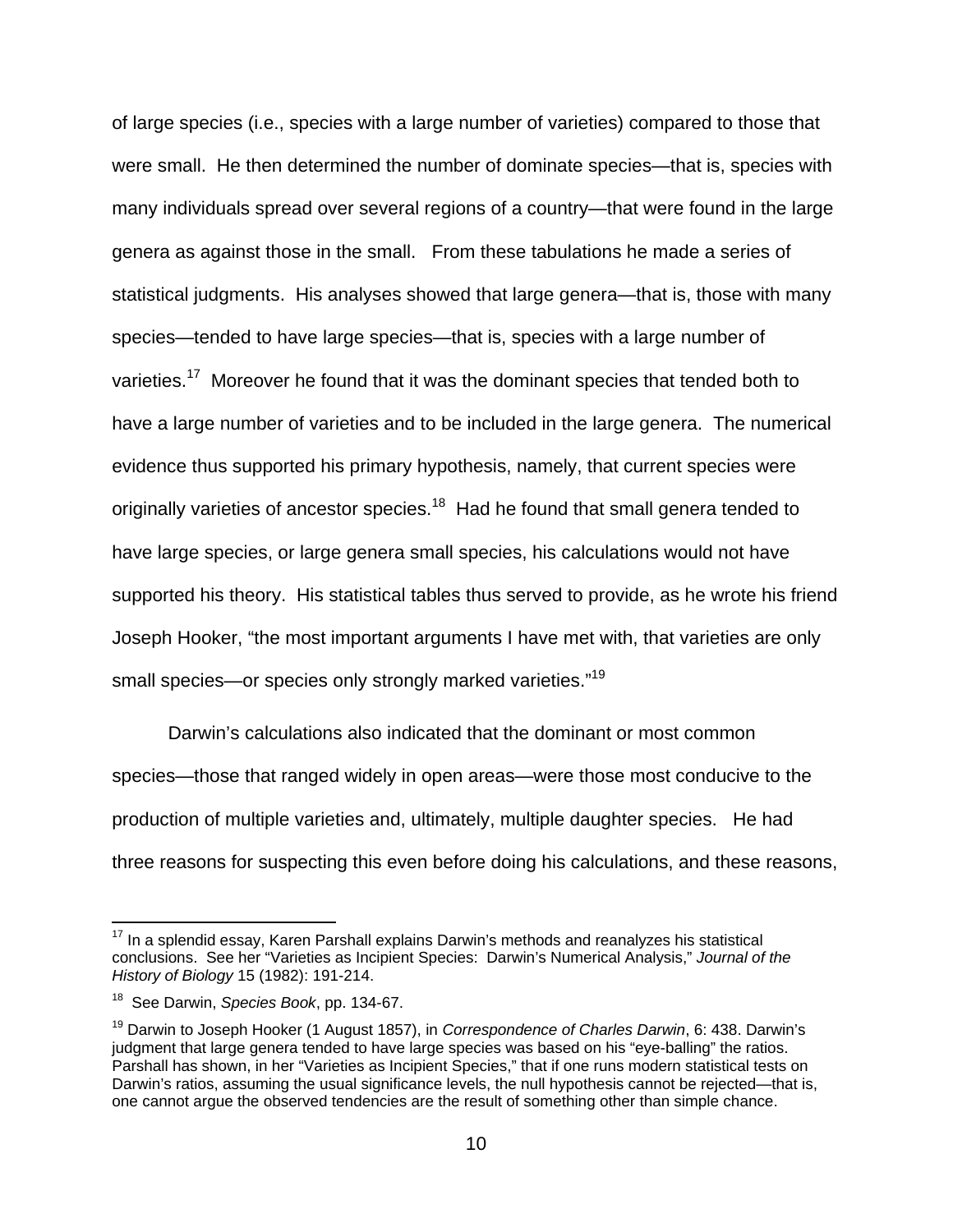especially the third, reveal hidden aspects of his principle of natural selection. The first reason was simply that in larger areas, there would be more places in the economy of nature for sub-portions of a common species to fill, that is, to become adapted to.<sup>20</sup> The second reason was that in large areas there would be dynamic interaction and competition among different varieties, different species, and different genera—thus accelerating the adaptive response. $^{21}$  Prior to the 1850s, Darwin had assumed that the selecting environment, that to which animals had to adapt, would be the very slowly changing geological environment: climate, water, and food supply.<sup>22</sup> But he came to realize that it was the proximate and dynamic environment of other species that constantly acted in natural selection. I will trace out the origin of this new awareness of a dynamic environment in section 7, below.

 The third reason Darwin offered for expecting common or dominant species to yield more subspecies is the most telling. It simply has to do with the character of large numbers. He believed that larger populations of individuals, accommodated in extensive, open areas, would contain by chance more individuals with favorable variations than would be found in smaller populations. This simple assumption had confirmation in the practice of successful nurserymen, who raised seedlings in very large numbers; as a consequence they were more apt to discover desired variations

<sup>20</sup> Darwin, *Species Book*, p. 252; Origin *of Species*, p. 102.

<sup>21</sup> Darwin, *Origin of Species*, p. 106: "… if some of those many species become modified and improved, others will have to be improve in a corresponding degree or they will be exterminated." There is a comparable passage in the *Species Book* (p. 254), but without the sharp, assertive expression of the *Origin.* The *Species Book* seems to give more weight to the isolation of groups by geographical barriers (pp. 254-61). He also mentions in the *Origin* (pp. 104-105) the important role isolation might play to give varieties a chance to gain a foothold before competition of other species might eliminate them; but the balance is yet given to large open areas (p. 105).

<sup>22</sup> See, for example, Darwin, *Foundations of the Origin of Species*, pp. 91-93, 156-68.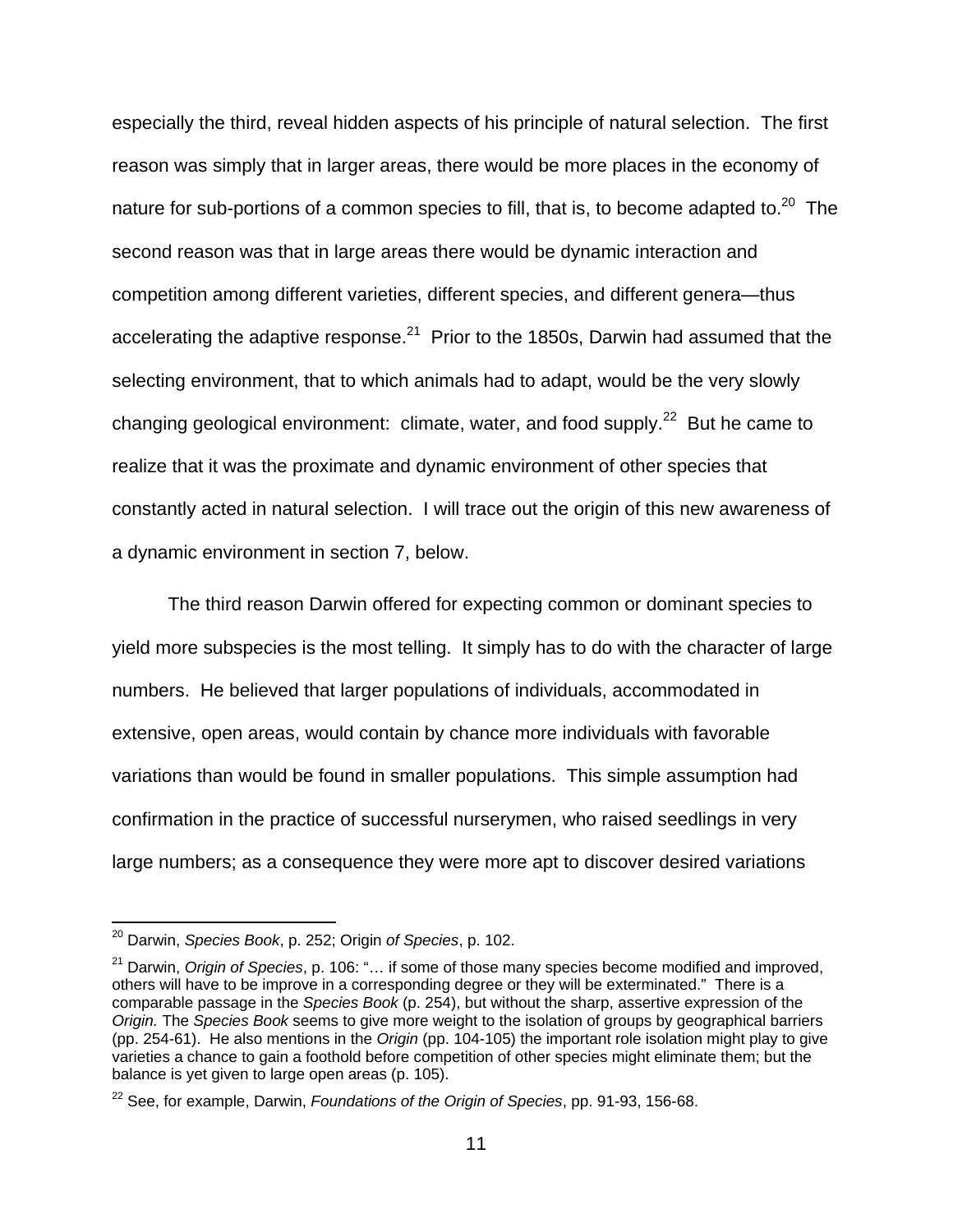than amateur florists who raised only a small number of plants.23 In the *Origin*, Darwin frequently reiterated that "there will be a better chance of favorable variations from the large number of individuals of the same species" than from a smaller number. $^{24}$  It was an elemental matter of mathematical probability. What he did not reckon, however, was that large numbers were effective for the breeder because the latter could search the multitude of individuals for those with desired traits, bring them together, and mate them to produce a new, successful variety. In the wild, the advantageous traits manifested by a few individuals would likely be swamped out when they bred with surrounding individuals having average or unfavorable traits. Curiously, Darwin had recognized the swamping problem quite early. In the Essay of 1842, he wondered if there were anything comparable to the breeder's selection going on in nature:

> But is there any means of selecting those offspring which vary in the same manner, crossing them and keeping their offspring separate and thus producing selected races; otherwise as the wild animals freely cross, so must such small heterogeneous varieties be constantly counter balanced and lost, and a uniformity of character preserved.<sup>25</sup>

Nature needed some way to bring favorable variations together for mating. Larger numbers per se would thus not be more advantageous to the production of distinctive subspecies without nature having some means of selecting that was comparable to the breeder's intentional choosing and segregating. Darwin seems to have been misled by

<sup>23</sup> Darwin, *Species Book*, pp. 136-37.

 $24$  Ibid., p. 105. See also pp. 41,70,102, 110, 125, 177, and 179.

<sup>25</sup> Darwin, *Foundation of the Origin of Species*, p. 5.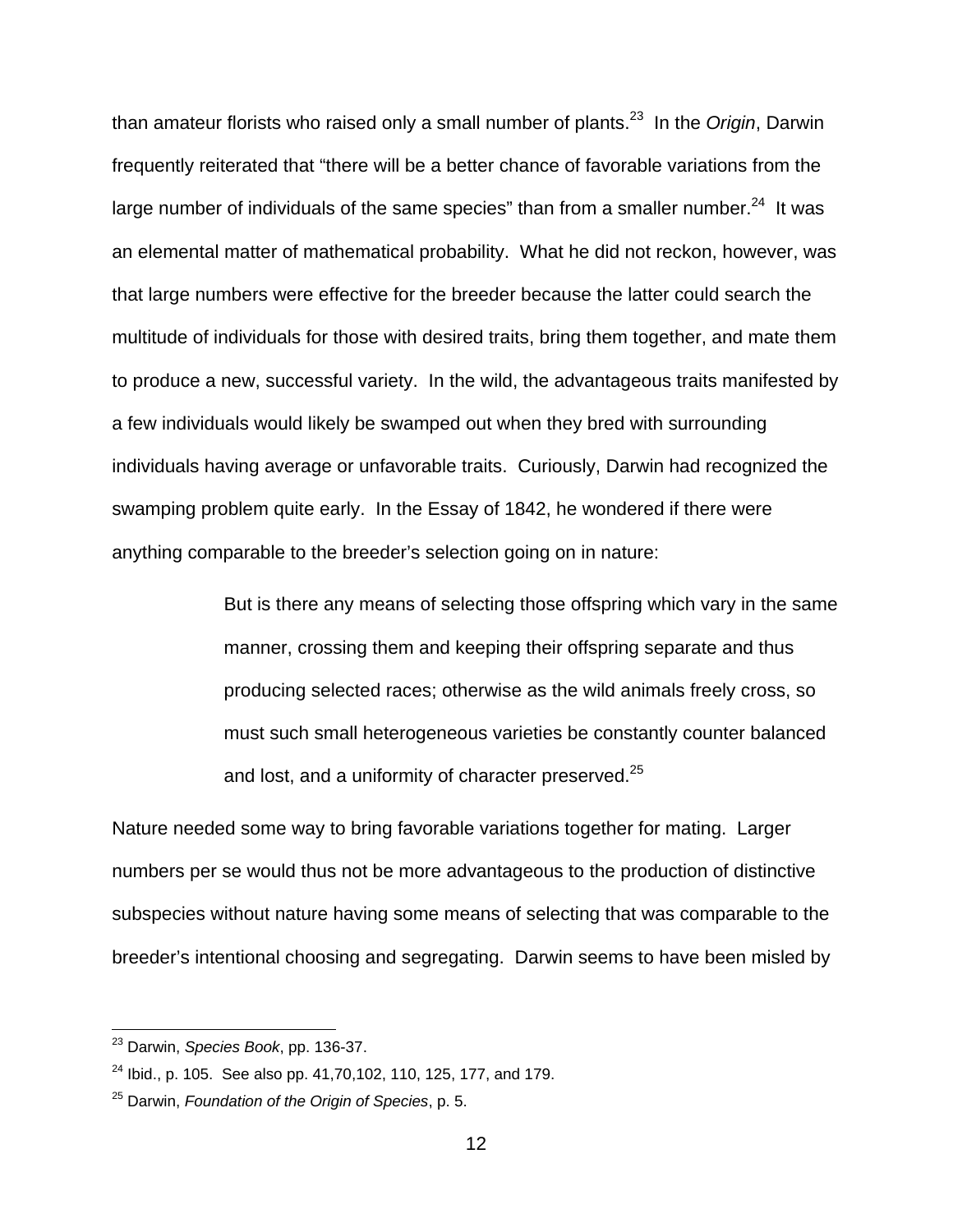the analogy with artificial selection. He simply assumed that natural selection would, like the breeder, resolve the difficulty.

 Darwin did believe that the problem of swamping might be mitigated by what is today called "sympatric speciation"—that is, species production utilizing ecological and behavioral barriers. Originally in the Essays of 1842 and 1844, he had maintained that geographical boundaries holding small populations would be optimal for species production; speciation would occur in an *allopatric* way (to use the modern term). Consonant with his new ideas about dominant species and their relation to large genera, however, he now proposed, in the 1850s, that ecological and behavioral barriers alone would be effective in dealing with the swamping problem:

> We must not overrate the effects of intercrosses in retarding natural selection; for I can bring a considerable catalogue of facts, showing that within the same area, varieties of the same animal can long remain distinct, from haunting different stations, from breeding at slightly different seasons, or from varieties of the same kind preferring to pair together.<sup>26</sup>

Most biologists today regard sympatric speciation to be a rare occurrence, if occurring at all. For it to take place, a group would have had initially to achieve reproductive isolation—but in a freely mixing population that would be unlikely.<sup>27</sup> Darwin in the

<sup>26</sup> Darwin, *Origin of Species,* p. 103. The comparable passage occurs in the *Species Book*, pp. 257-58.

 $27$  Ernst Mayr was the major proponent of the necessity of geographical isolation to produce what is now called allopatric speciation as opposed to speciation without such barriers, or sympatric speciation. See, for instance, his essay "Darwin's Principle of Divergence," *Journal of the History of Biology* 25 (1992): 343-59 His view has become the orthodox position; see for example, Jerry Coyne and H. Allen Orr, *Speciation* (Sunderland, Mass.: Sinauer Associates, 2004): "Although the resurgence of interest in sympatric speciation has produced a deluge of new information about ecology, biogeography, and systematics, these data have not supported the view that sympatric speciation is frequent in nature, either overall or in specific groups" (p. 175).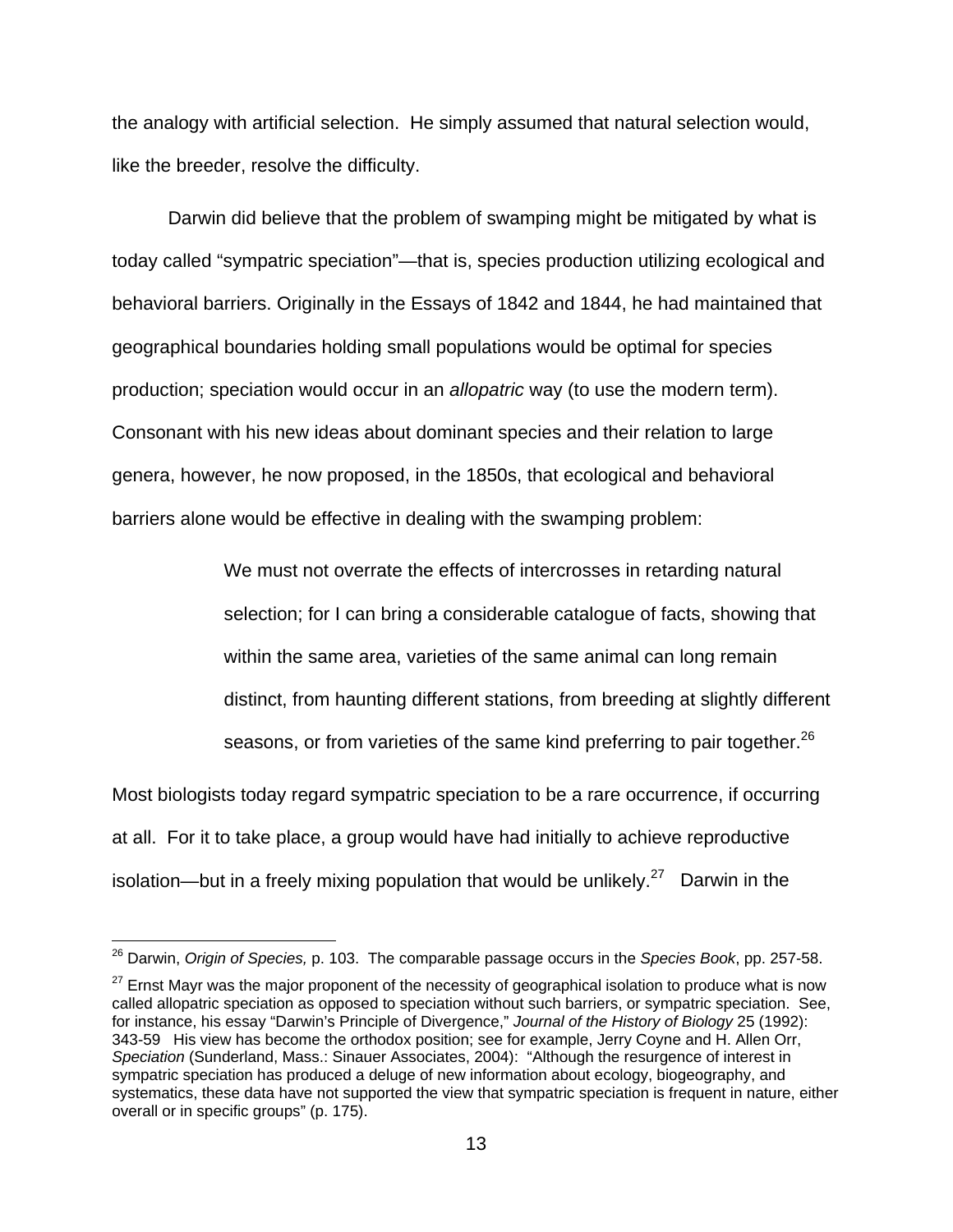above passage simply asserted the problem to be solved—basically, I believe, because it is solved in artificial selection. But he did make a few other assumptions about isolating barriers that softened the difficulties, at least in his own mind; these I consider in section 7.

#### **4. Divergence in the** *Species Book* **and in the** *Origin of Species*

 Given the presumptively established facts of his statistical examinations, Darwin then turned to explain exactly how both individuals diverged from one another to create varieties and how these varieties further diverged to become species. He maintained:

> from the species of larger genera tending to vary most & so to give rise to more species, & from their being somewhat less liable to extinction, I believe that the genera now large in any area, are now generally tending to become still larger. . . Here in one way comes in the importance of our so-called principle of divergence: as in the long run, more descendants from a common parent will survive, the more widely they become diversified in habits, constitution & structure so as to fill as many places as possible in the polity of nature, *the extreme varieties & the extreme species will have a better chance of surviving or escaping extinction*, than the intermediate & less modified varieties or species. . . *the principle of divergence always favoring the most extreme forms* & consequently leading to the extinction of the intermediate and less extreme, will taken together give rise to that broken yet connected series of living & extinct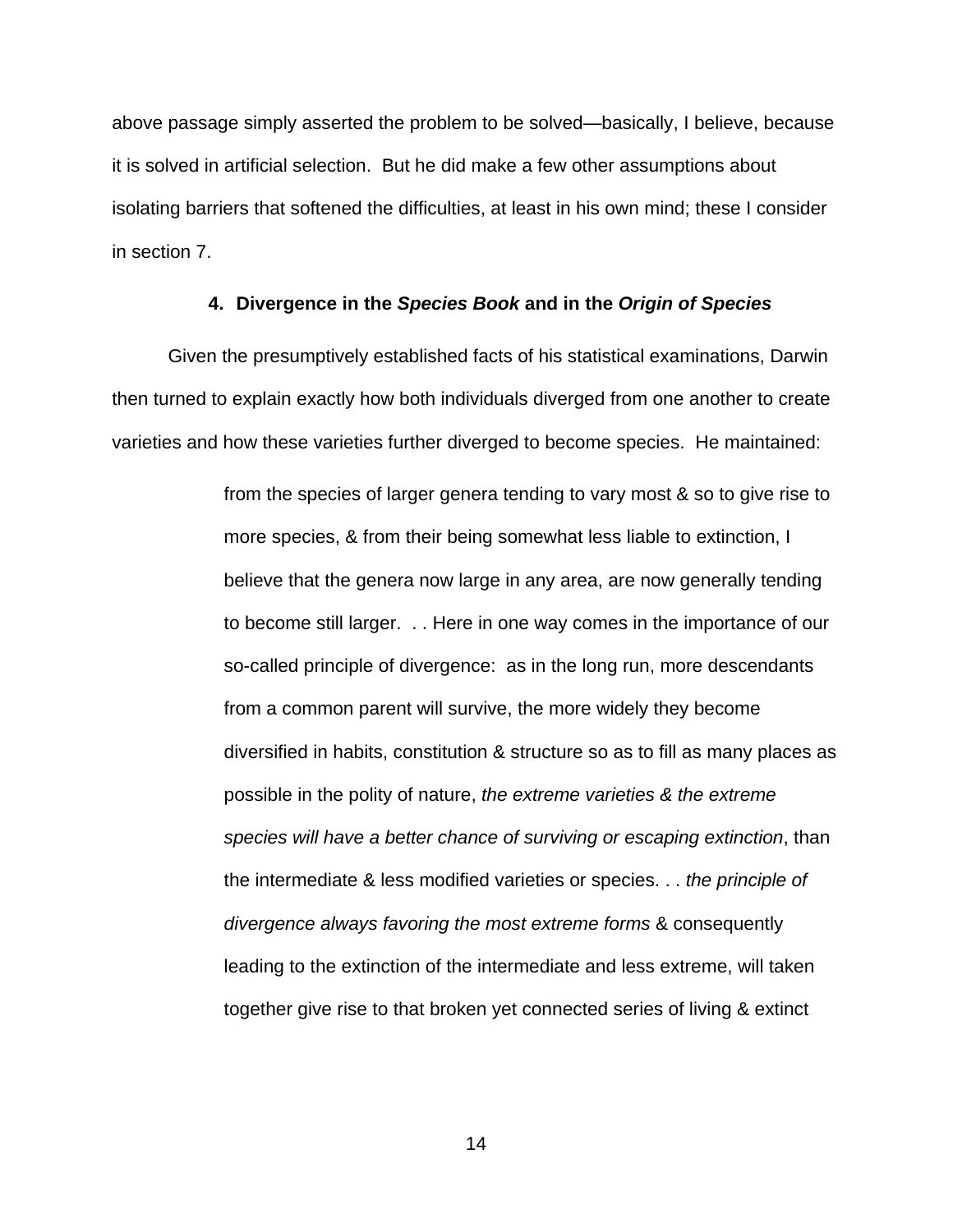organisms, whose affinities we attempt to represent in our natural classifications.<sup>28</sup>

This passage from the *Species Book* incorporates four general ideas: 1) as members of a given species spread throughout a large area, they will tend to become more diversified, forming distinct varieties, which themselves, over time, will tend to form distinct species; 2) places, we would say "niches," exist in nature; 3) the extreme groups—i.e., those more diversified from the parent group and other daughter groups will better be able to fill those places, having the advantage over the intermediate groups, which will thus be subject to greater extinction; and 4) this diversification over time will allow naturalists to classify living and extinct groups into the Linnaean taxonomic categories of variety, species, genus, family, and so on. The second and third ideas are the most problematic. Darwin does not postulate, at least in this passage, that these places in nature are unoccupied. He does mention in the *Species Book* that "an unoccupied or not perfectly occupied place is an all important element in the action of natural selection." 29 In the *Origin*, he refers to places in the polity of nature that "can be better occupied."<sup>30</sup> Whether there are niches in the economy of nature, occupied or not—or whether organisms create their own niches—has become an issue principally in late twentieth-century biology.<sup>31</sup> I will, therefore, not purse this existential

<sup>28</sup> Darwin, *Species Book,* pp. 238 & 273 (my emphasis).

 $29$  Darwin, ibid., p. 252.

<sup>30</sup> Darwin, *Origin of Species*, p. 108.

 $31$  The thesis that organisms construct their own niches is most commonly associated with Richard C. Lewontin. See, for instance: R. C. Lewontin 1982. "Organism and Environment," in *Learning, Development and Culture*, ed., E. C. Plotkin (New York: Wiley, 1982), pp. 151–170; R. C. Lewontin "Gene, Organism, and Environment," in *Evolution from Molecules to Men*, ed., D. S. Bendall (Cambridge: Cambridge University Press, 1983), pp. 273-85; and R. C. Lewontin, *The Triple Helix: Gene, organism and Environment* (Cambridge: Harvard University Press, 2000).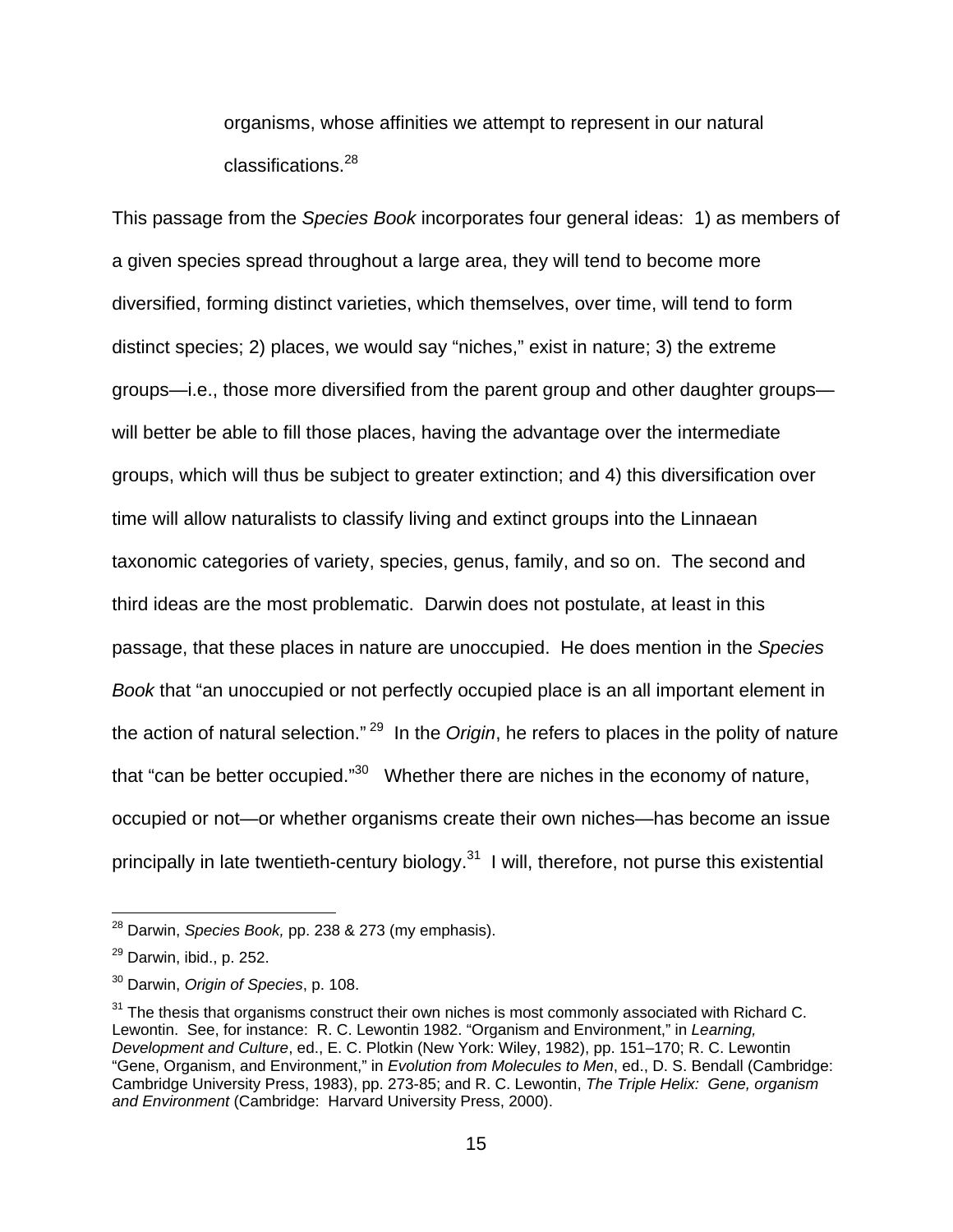question. Pearce has shown in considerable detail that Darwin did accept the antecedent existence of such places in the economy of nature and that he had ample support among other naturalists for this assumption.  $32$  I believe the third of these ideas—that divergence "favors the extreme"—is the most revealing for Darwin's general theory; he proposes it as an explanation for the fact stated in the first idea. This was indeed a new aspect of his work on divergence. It was not an idea present in his Essay of 1844 or earlier notes.

 Darwin seems to have conceived the proposal that extreme forms had the advantage in the mid-1850s. In a loose note, dated 23 September 1856, he specified a benefit of greater divergence:

> The advantage in each group becoming as different as possible, may be compared to [the ?] fact that of division of land labour Most people can be supported in each country—Not only do the individuals of each group strive one against the other, but each group itself with all its members some more numerous some less are struggling against all other group[s], as indeed follows from each individual struggling.<sup>33</sup>

The note is a bit vague, but seems to argue: 1) there is advantage in varieties and species becoming different from one another; 2) the same kind of advantage occurs in

 $32$  Trevor Pearce has worked out the complex history of the concepts "place in nature," "polity of nature," and "economy of nature." See Trevor Pearce, '''A Great Complication of Circumstances'—Darwin and the Economy of Nature," *Journal of the History of Biology* 43 (2010): 493-528.

 $33$  Charles Darwin, Manuscript Notes, held in Special Collections, Cambridge University Library, DAR 205.5.171.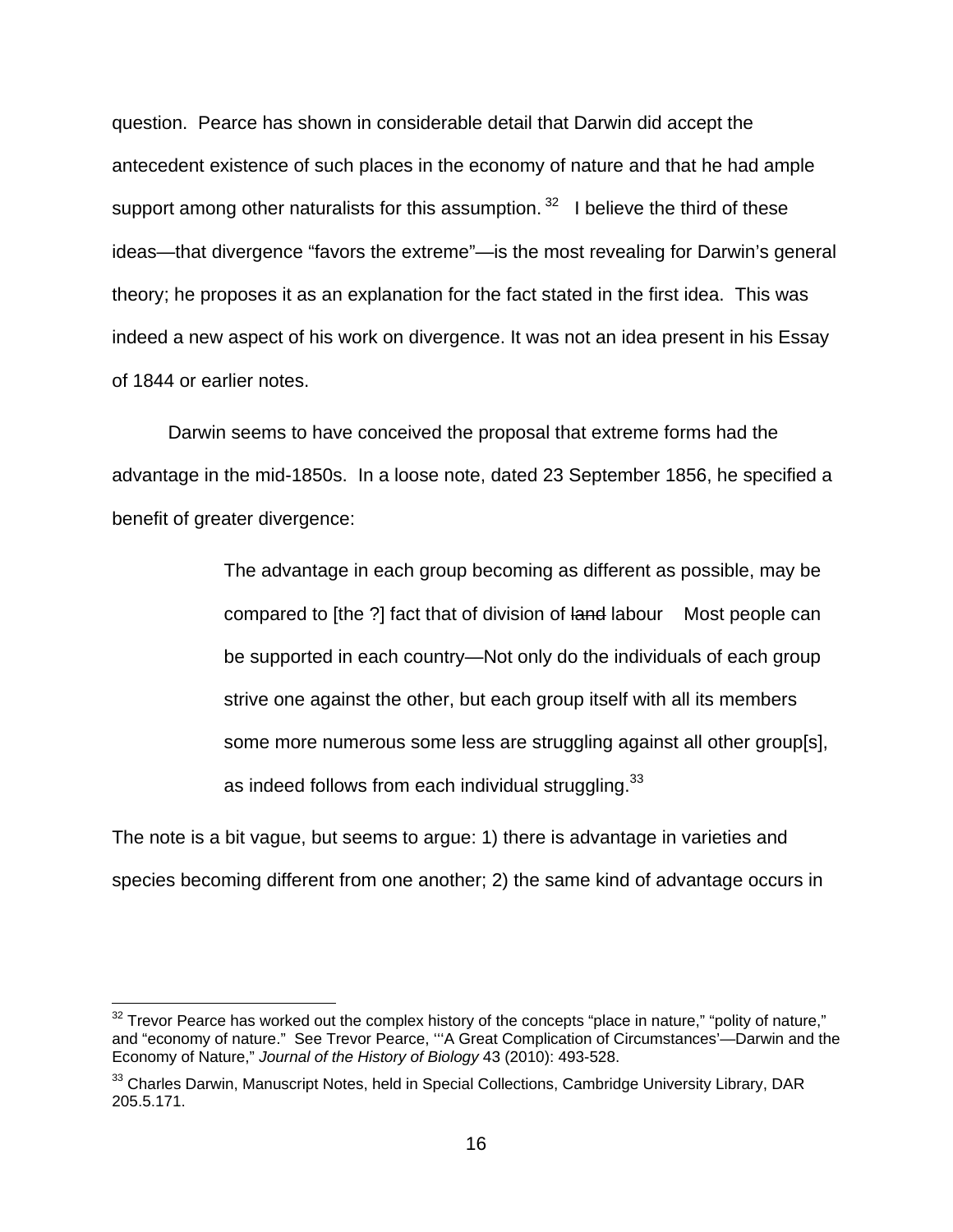the division of labor (i.e., Milne-Edwards' division of physiological labor): $34$  and 3) natural selection acts on this advantage, causing struggle among groups. The precise nature of the advantage is not clear in the note, which is why Darwin may not have initially included the notion in the sixth chapter of the *Species Book*.

 By March of 1857, Darwin had a first draft of his *Species Book* chapter on natural selection but with only slight mention of divergence. During the next several months, he added some forty manuscript pages on the principle of divergence, completing these in spring of  $1858.<sup>35</sup>$  Only in these later emendations does he start working out the nature of the advantage—or advantages—divergence is supposed to convey. In addition to the advantage of filling "as many places as possible in the polity of nature," he specified yet another benefit of divergence. In September 1857, he wrote Asa Gray and mentioned this advantage:

> One other principle, which may be called the principle of divergence plays, I believe, an important part in the origin of species. The same spot will support more life if occupied by very diverse forms: we see this in the many generic forms in a square yard of turf.<sup>36</sup>

In the added material to the *Species Book*, Darwin cited George Sinclair, who showed that a plot of land with only two species of grass bore on average 470 plants per square

<sup>&</sup>lt;sup>34</sup> Darwin read Henri Milne-Edwards' *Introduction à la Zoologie Générale* (Paris: Victor Masson, 1851) in the early 1850s. His copy is extensively marked. Milne-Edwards contended that creatures displaying more specialized organs—i.e., having a greater division of labor—should be regarded as higher in the scale of life; so an organism that had stomach for digestion and lungs for respiration would be considered more perfect than one for whom the stomach performed both functions. Milne-Edwards mentions precisely this example in respect to a simple hydra (pp. 43-44); Darwin scored it in his copy and remarked: "beautiful gradation in stomach." Darwin deploys the example in the *Species Book* (p. 233 and 355) and in the *Origin of Species* (pp. 115-16).

<sup>35</sup> See the chronology furnished by the editor, R.C. Stauffer, of the *Species Book,* p. 213.

<sup>36</sup> Darwin to Asa Gray (5 September 1857), in *Correspondence of Charles Darwin*, 6: 448.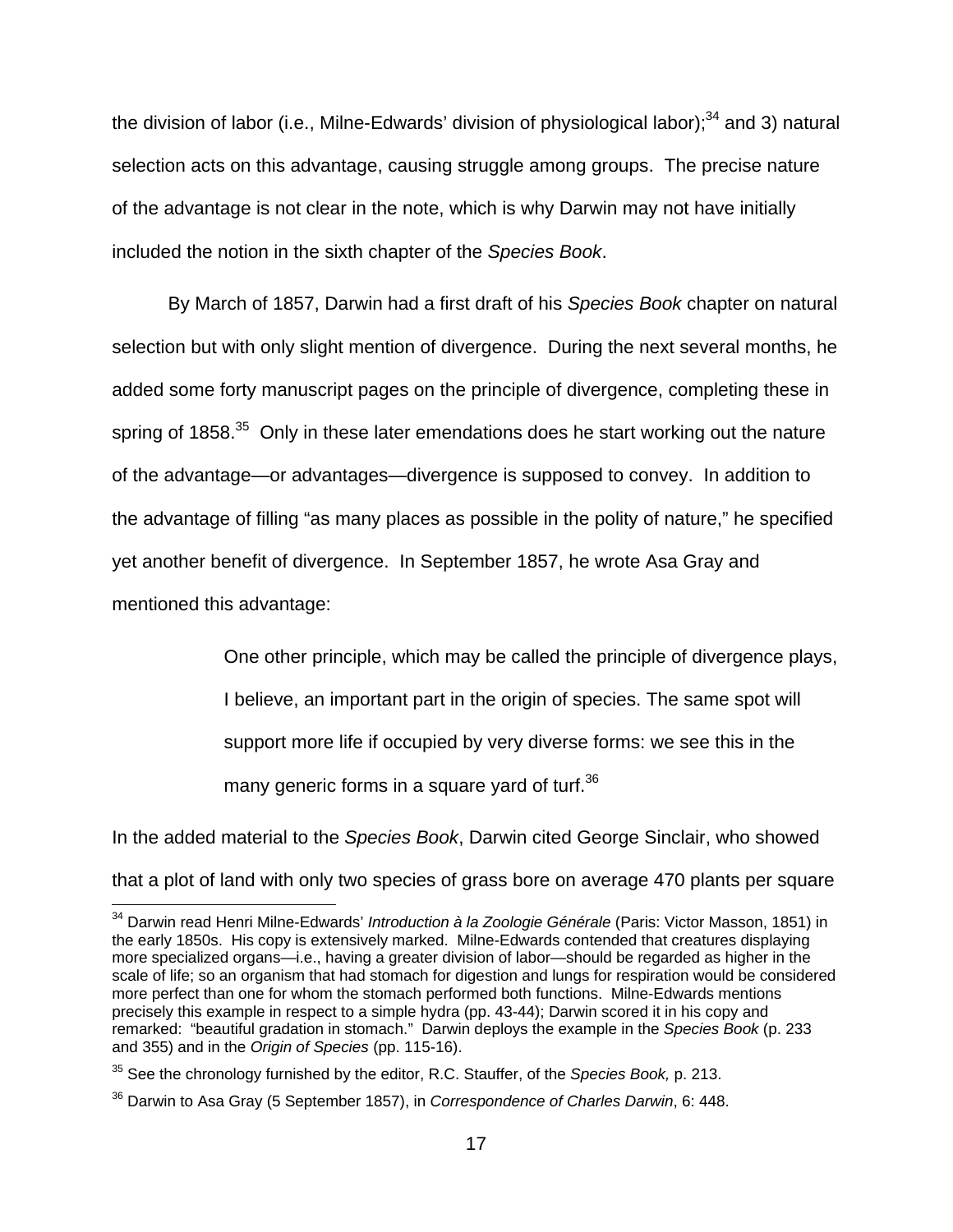foot, but one with 8 to 20 different species had about 1000 plants per square foot.<sup>37</sup> Sinclair's experiment supplied Darwin with empirical evidence that divergence produced more abundant life in given locations and a progressive abundance overall. In the *Species Book*, he claimed that this empirical result had the sanction of Milne-Edwards doctrine of the "division of labour"—something suggested in his note of September 1856. According to Milne-Edwards, creatures having diverse organs fulfilling different functions were higher in the scale of life than those simpler creatures in which different functions were confined to the same organ; for example, those creatures would be 'higher' that had a stomach for digestion and lungs for respiration instead of only a stomach which had to perform both functions.<sup>38</sup> Analogously, Darwin claimed, descendants of a carnivore would benefit if some specialized in large prey, other in small prey.<sup>39</sup> This was another case in which the extremes had the advantage.

 In the *Species Book*, then, Darwin describes two distinct advantages that are supposed to accrue to great divergence: 1) the more extreme groups will be able to occupy more places in the polity of nature; and 2) extreme or divergent groups will ultimately produce more life and, presumably, higher life. In the *Origin of Species*, Darwin quite economically joins these two advantages in a succinct statement of the principle:

<sup>37</sup> Darwin, *Species Book,* p. 229.

<sup>38</sup> This is Darwin's example in the *Species Book*, p. 233. (See note 34, above, for the Milne-Edwards reference.) Darwin asserted to Hooker that he thought Milne-Edwards notion of the division of labor to be the surest criterion for highness or lowness in the scale of life. See Darwin to Joseph Hooker (27 June 1854), in *Correspondence of Charles Darwin*, 5: 197.

<sup>39</sup> Darwin, *Species Book*, p. 233.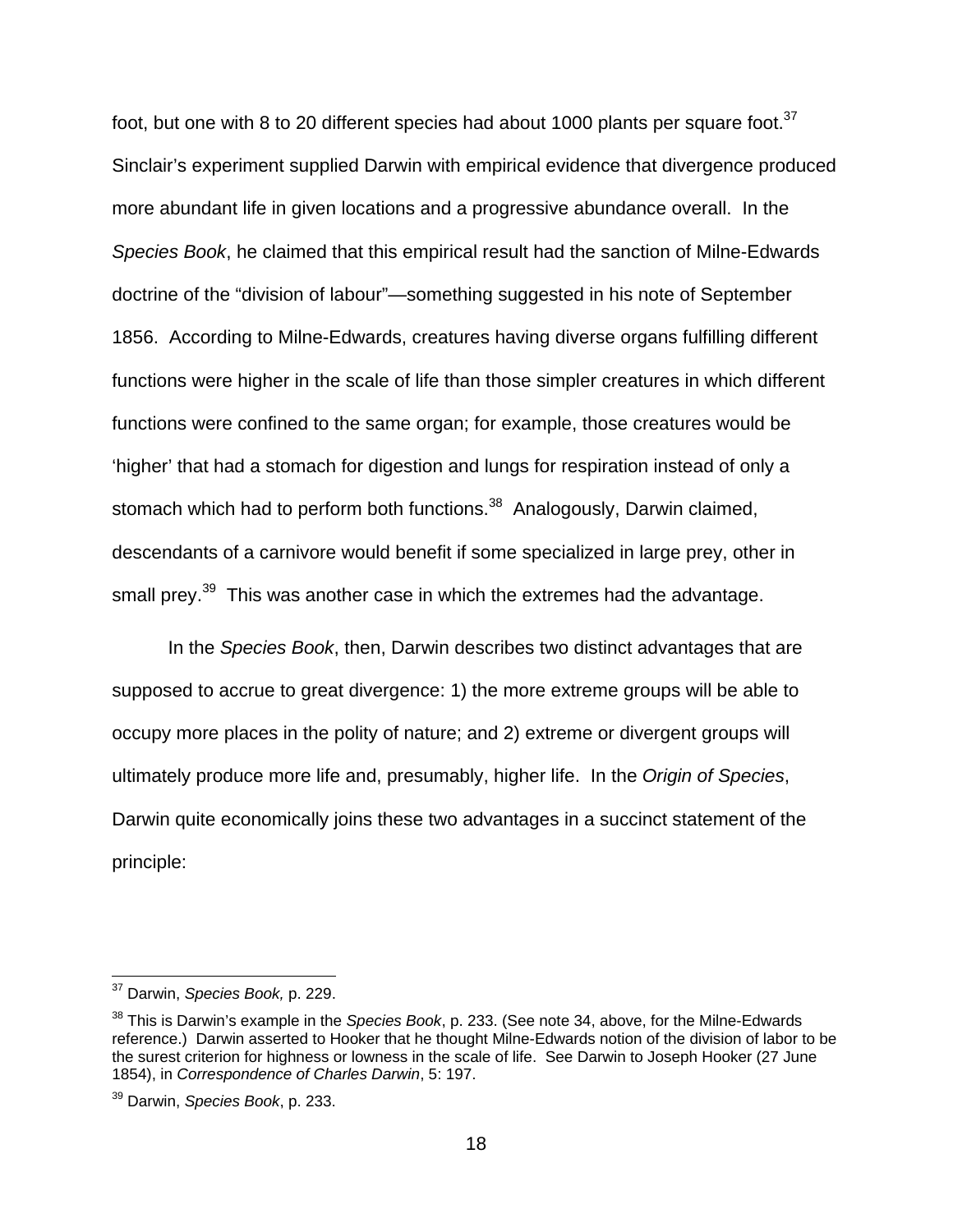the more diversified the descendants from any one species become in structure, constitution, and habits, by so much will they be better enabled to seize on many and widely diversified places in the polity of nature, and so be enabled to increase in numbers.<sup>40</sup>

But are these really advantages? Why should increased numbers—more life—be an advantage? For whom or what? Why should extreme groups be better able to seize on places in the polity of nature? Why would not intermediate groups do just as well, or better? And finally: Is divergence—or the production of an extreme form—really a trait that can be selected?

 Some commentators do suggest that Darwin held that more life was an advantage and thus a cause of divergence. $41$  Darwin himself, though, seems to have regarded it more as a consequence of divergence and not an advantage selected for initially. In a miscellaneous note, dated 30 June 1855, he compared two different environments and considered one as conducive to the production of more life; he concluded—albeit with hesitation: "This is not final cause, but more result from struggle (I must think out this last proposition)." $42$  This seems the logically appropriate judgment, namely, more life being a consequence instead of a cause. However, the

<sup>40</sup> Charles Darwin, *On the Origin of Species* (London: Murray, 1859), p. 112.

<sup>41</sup> Schweber cites the above passage from the *Origin*, and suggests that the two advantages of divergence are securing a place in the polity of nature and producing more life. See Silvan S. Schweber, "Darwin and the Political Economists: Divergence of Character," *Journal of the History of Biology* 13 (1980): 195-289. He sums it up this way (p. 212): "Adaptation toward a place in the economy of nature together with the principle of the maximum amount of life per unit area as the overall driving force make understandable why there is divergence of character: in ecological differentiation and adaptation the primary factor of divergence is functional specialization."

<sup>&</sup>lt;sup>42</sup> Charles Darwin, Manuscript Notes, held in Special Collections, Cambridge University Library, DAR 205.3.167. In the note, he distinguishes two different environments, "one thickly clothed in heather, & a fertile meadow"; the second, he claims would support more life. He concludes with the remark quoted above.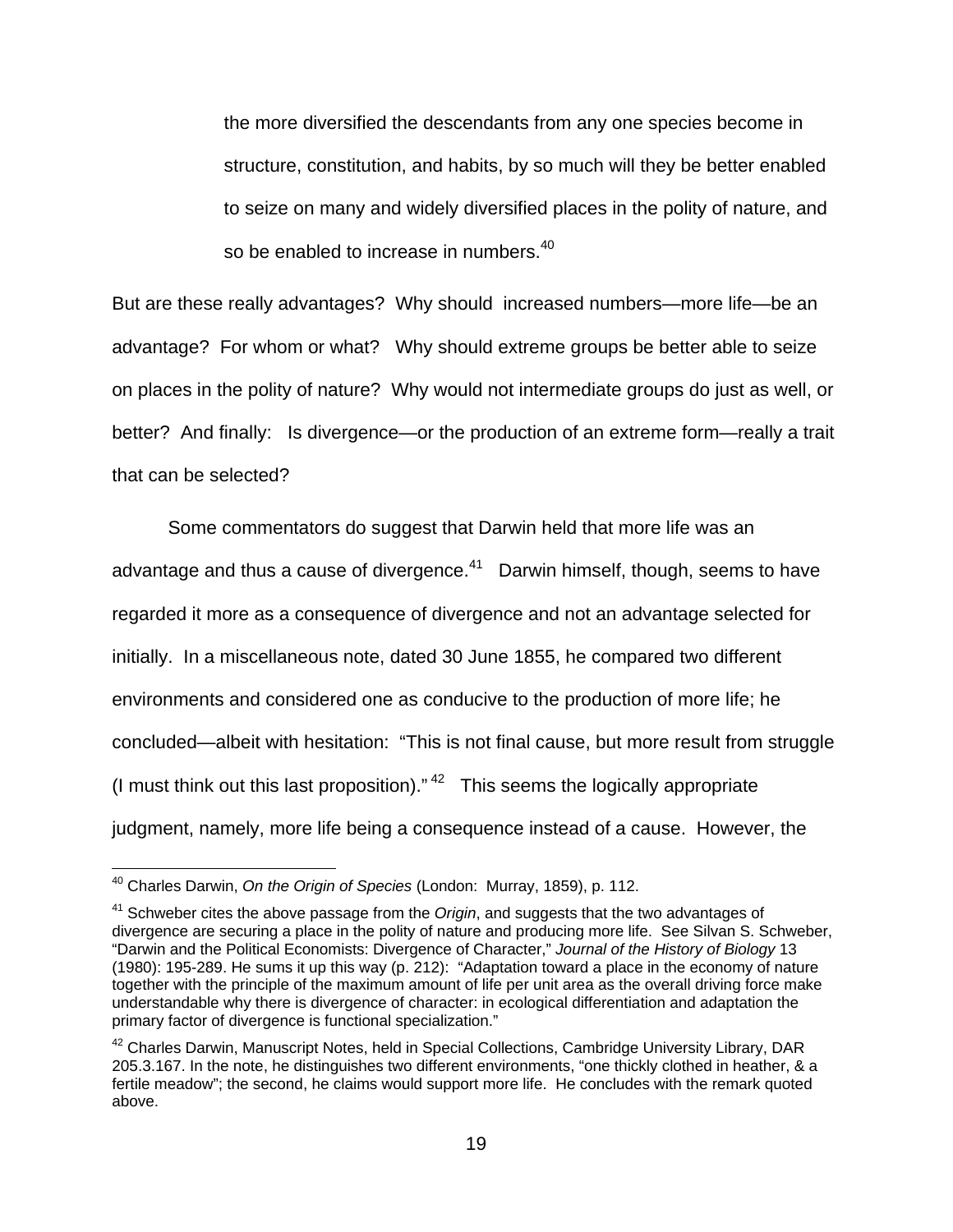other two questions linger: Why should extreme forms have the advantage and is great divergence really a trait that can be selected? To get another perspective on Darwin's treatment of divergence and these questions, let me turn to some of the scholarly literature on the subject, a literature that is quite extensive and itself divergent in its interpretations.<sup>43</sup>

#### **5. Scholarly Interpretation of Darwin's Principle of Divergence**

I will briefly examine three representative interpretations of Darwin's principle of divergence, since they indicate some of the perplexities of his account. In 1992 Ernst Mayr focused on Darwin's letter to Asa Gray, which he believed encapsulated the principle and its rationale. Mayr wrote:

> The basic point of the principle of divergence is simplicity itself: the more the coinhabitants of an area differ from each other in their ecological requirements, the less they will compete with each other; therefore natural selection will tend to favor any variation toward greater divergence. The reason for the principle's importance to Darwin is that it seemed to shed

<sup>&</sup>lt;sup>43</sup> See, for example, Schweber "Darwin and the Political Economists"; Browne, "Darwin's Botanical Arithmetic and the 'Principle of Divergence'"; Frank Sulloway, Darwin and His Finches: The Evolution of a Legend," *Journal of the History of Biology* 15 (1982): 1-53; David Kohn, "Darwin's Principle of Divergence as Internal Dialogue," in *The Darwinian Heritage*, ed. David Kohn (Princeton: Princeton University Press, 1985): 245-57; Barbara Beddall, "Darwin and Divergence: The Wallace Connection," *Journal of the History of Biology* 21 (1988): 1-68; Ernst Mayr, "Darwin's Principle of Divergence," *Journal of the History of Biology* 25 (1992): 343-59; William Tammone, "Competition, the Division of Labor, and Darwin's Principle of Divergence," *Journal of the History of Biology,*28 (1995): 109-131; David Kohn, "Darwin's Keystone: The Principle of Divergence," in *Cambridge Companion to the Origin of Species*, eds. Michael Ruse and Robert J. Richards (Cambridge: Cambridge University Press, 2009): 87-108; and Trevor Pearce, ""A Great Complication of Circumstances' – Darwin and the Economy of Nature."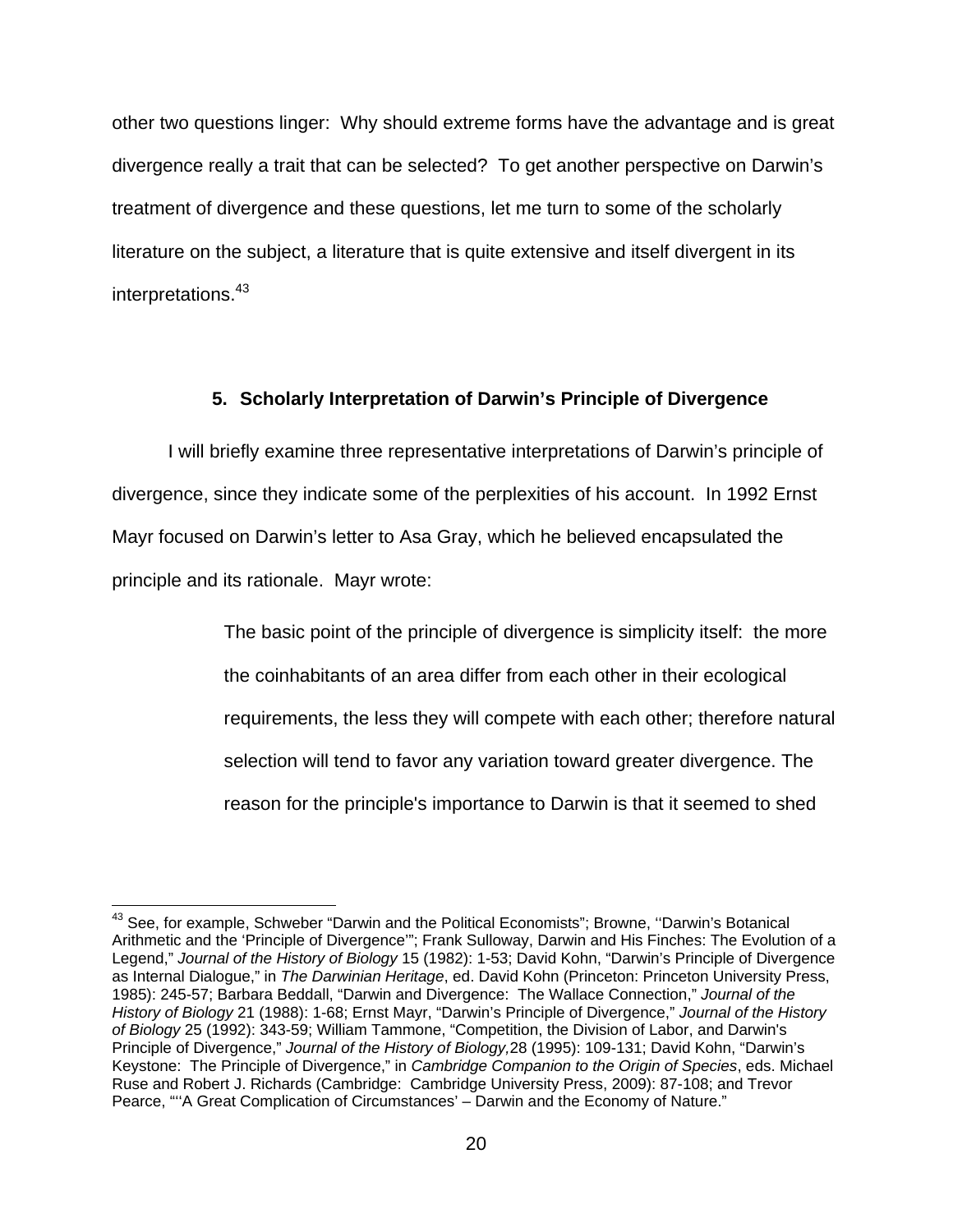some light on the greatest of his puzzles -- the nature and origin of variation and of speciation.<sup>44</sup>

So for Mayr, Darwinian divergence is: 1) a trait favored by selection; 2) favored because it reduces competition; and 3) believed by Darwin to explain the production of varieties and species. In the bulk of his essay, Mayr disputed this last point, arguing that Darwin really could not adequately explain speciation. The splitting of species required, in Mayr's estimation, geographical isolation, whereas Darwin thought speciation would occur more readily in large, open areas—the realm of "dominant" species. As I indicated in section 3, Darwin had initially assumed that geographical barriers were necessary for the production of new species.45 And in the *Origin of Species*, he did note some of the facilitating features of geographical isolation, for instance, on islands. $46$  But during the 1850s, he came to hold that large open areas were more conducive to the production of species, and this is the general position maintained in the *Species Book* and the *Origin of Species*. I will discuss the role of the environment in somewhat more detail in section 7.

 While Mayr and others believe that Darwin allotted the advantage of divergence to reduction in competition, William Tammone contends that Darwin never claimed that to be the advantage. $47$  Tammone points out that Darwin usually spoke of species coming into already *occupied* places in nature, and therefore that such places would be

<sup>&</sup>lt;sup>44</sup> Mayr, "Darwin's Principle of Divergence," p. 344.

<sup>45</sup> Darwin, *Foundations of the Origin of Species*, pp. 91-93, 156-68.

<sup>46</sup> Darwin, *Origin of Species*, pp. 104-105.

<sup>&</sup>lt;sup>47</sup> Actually Darwin did make precisely that claim in his loose note of September 23, 1856, quoted in section 4; he did not, however, reiterate that claim in the *Species Book* or in the *Origin of Species.*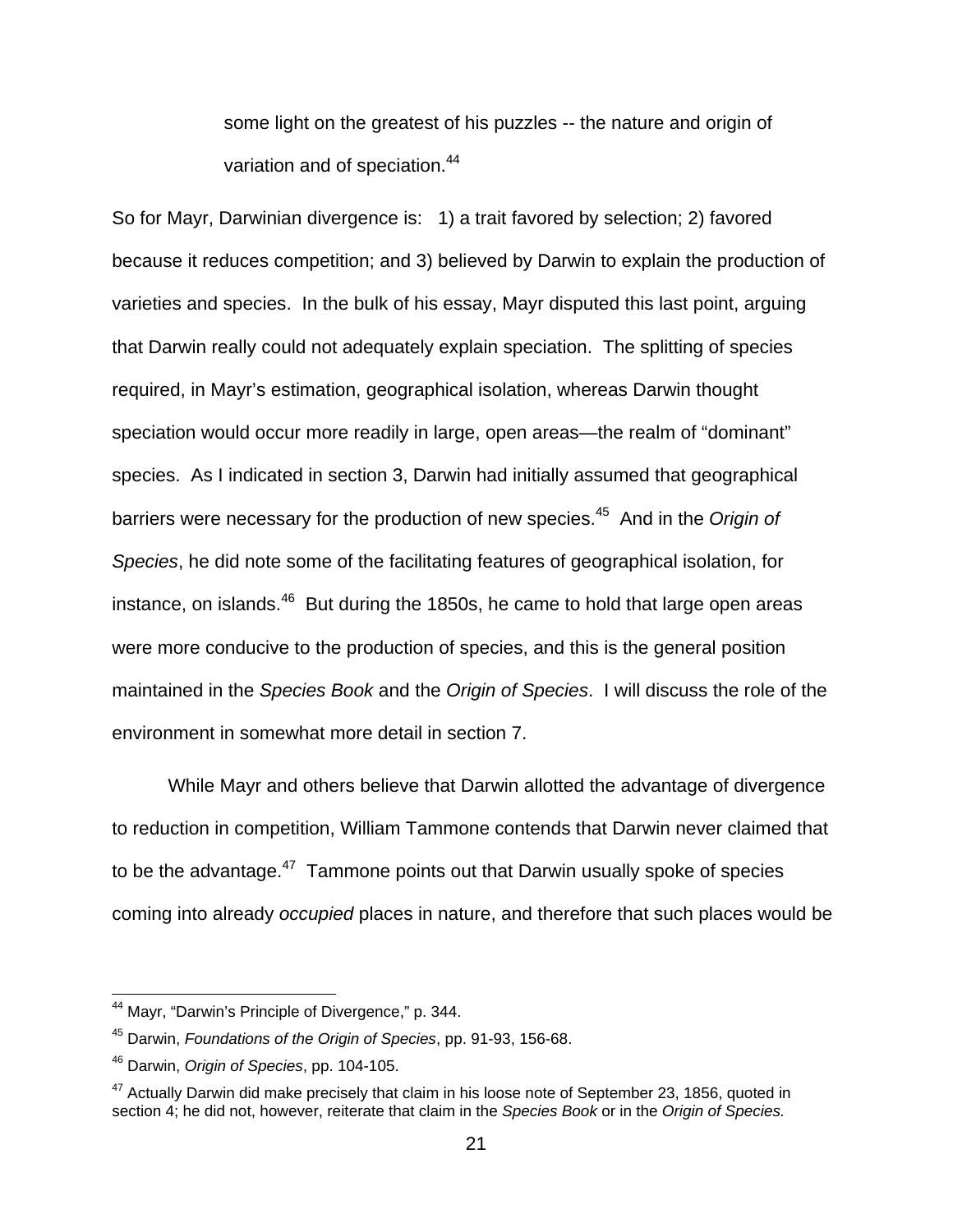subject to on-going competitive struggle.<sup>48</sup> The advantage of divergence for Darwin, according to Tammone, is that it produced greater specialization:

> But if the advantage of divergence is not reduced competition, then what is it? As I have already suggested, the so-called advantage of divergence is that is leads to increased specialization. This is because increased specialization makes an organism more skillful or more competent in securing the resources necessary for survival and reproduction.<sup>49</sup>

Tammone stresses the analogy that Darwin drew with Milne-Edwards' principle of the division of labor, which describes the benefits of specialization of parts internal to a biological organism; the comparable advantage would go to lineages that diverged for greater specialization. He also indicates that for Darwin, divergence not only led to greater specialization but to competitive exclusion of closely related organisms—the parent species, Darwin supposed, is usually driven to extinction since the daughter species "improve" on it.<sup>50</sup> Because of both divergence and extinction, gaps would be produced among species and thus would allow for the application of the Linnaean categories.

 Both Mayr and Tammone agree that divergence is a trait that is favored, though they disagree about why it is favored: for Mayr, because it excludes competition; and for Tammone, because it leads to increased competition yielding greater specialization and a better hold on a place in nature. Mayr and those agreeing with him (e.g., Frank

<sup>&</sup>lt;sup>48</sup> Tammone, "Competition, the Division of Labor, and Darwin's Principle of Divergence," see especially 118-19.

 $49$  Ibid., p. 122.

<sup>50</sup> Darwin, *Origin of Species*, p. 119 and 128.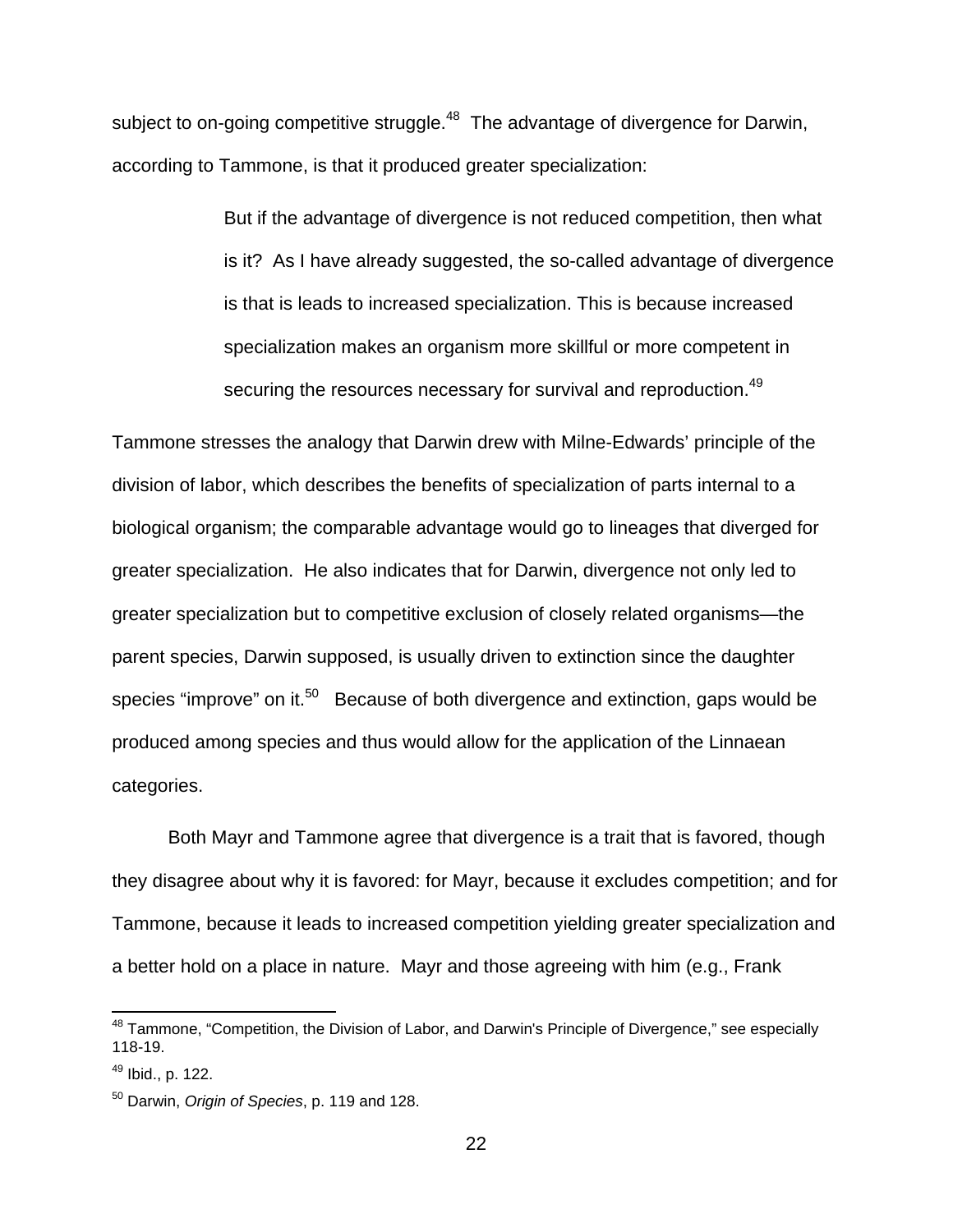Sulloway) seem to have put the advantage of divergence in the wrong order.<sup>51</sup> Darwin certainly maintained that the extreme forms—those more divergent from parent and sibling forms—would have the advantage in securing a place in the polity of nature. If it is a different place than that occupied by similar forms, then less competition would be the result; if it is virtually the same place, then less competition would also result since the previous occupant would ultimately be forced to vacate its place and, perhaps, be driven to extinction. In both instances, less competition would be a *consequence* of specialization; it would not be the initiating advantage. So Tammone seems correct in his assessment. But what he has neglected are the two questions I posed above: Why should the extreme forms have the advantage? And is great divergence a trait that can be selected for? Another scholar who has written on Darwin's principle of divergence, David Kohn, highlights these issues.

 Kohn contributed an essay on divergence to the *Cambridge Companion to the Origin of Species*, which Michael Ruse and I edited (2009).<sup>52</sup> In that essay, Kohn argued that Darwin's principle of divergence involved what he called "divergent selection," a kind of natural selection that picked out the extremes or most divergent forms:

> When Darwin deployed the principle of divergence, he always did so in conjunction with natural selection. The principle acts as an amplifier of selection. This coupling of divergence and selection created a special

<sup>&</sup>lt;sup>51</sup> See Frank Sulloway, "Geological Isolation in Darwin's Thinking: The Vicissitudes of a Crucial Idea," *Studies in History of Biology* 3 (1979): 23-65.

<sup>52</sup> David Kohn, "Darwin's Keystone: the Principle of Divergence," in *The Cambridge Companion to the Origin of Species* (Cambridge: Cambridge University Press, 2009), pp. 87-108.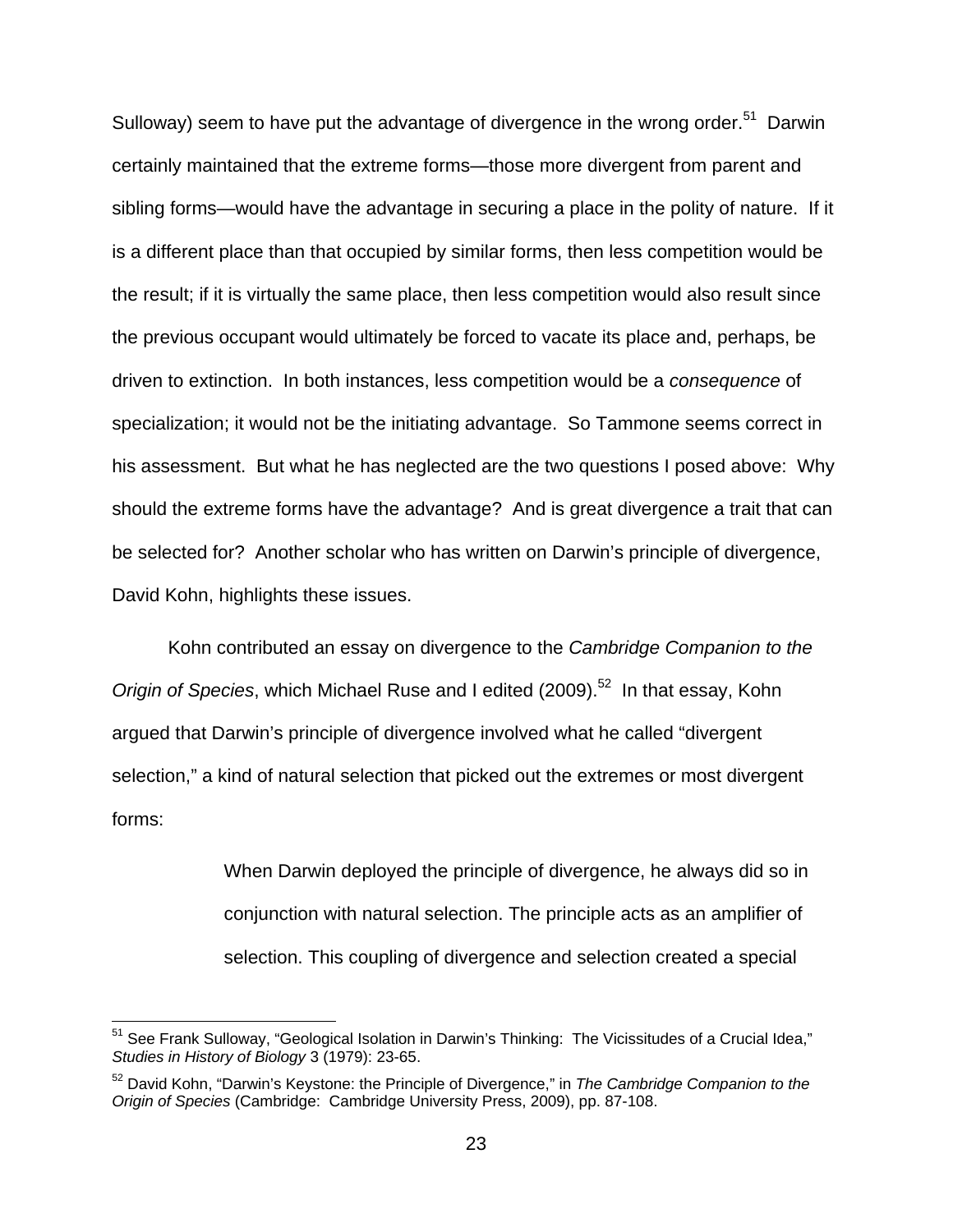case or type of natural selection, which we may term divergence selection. This is selection where conditions favor divergent specializations among related forms sharing a common location.<sup>53</sup>

Kohn points out that with abundant variation, there would be different forms available to exploit different features of an expansive environment. And so "this situation will favor selection of the most extreme—that is, the most divergent—forms."<sup>54</sup>

 As I edited Kohn's draft, I questioned this formulation. I put it to him: "Isn't all selection divergent selection?" This is because all selection picks out individuals with slightly different traits. Extreme forms would then be a *consequence* of ordinary selection over long periods of time.<sup>55</sup> Kohn, however, strongly dissented. He responded:

> BOB: Here we disagree. No, not all selection leads to divergence or 'is divergent'. You can't mean what I think is the plain meaning of your statement. Of course all selection leads to being different from an ancestor, but divergence means more than mere difference and/or deviation from ancestors. Rather it means the multiplication of lineages in different directions. That at least is the problem CD is trying to solve in this part of the *Origin*: namely, the problem of explaining branching by means of natural selection.<sup>56</sup>

<sup>&</sup>lt;sup>53</sup> Ibid., p. 88.

 $54$  Ibid., p. 91.

<sup>&</sup>lt;sup>55</sup> Personal communication, Robert J. Richards to David Kohn (June 2007).

<sup>56</sup> Personal communication, David Kohn to Robert J. Richards (July 2007).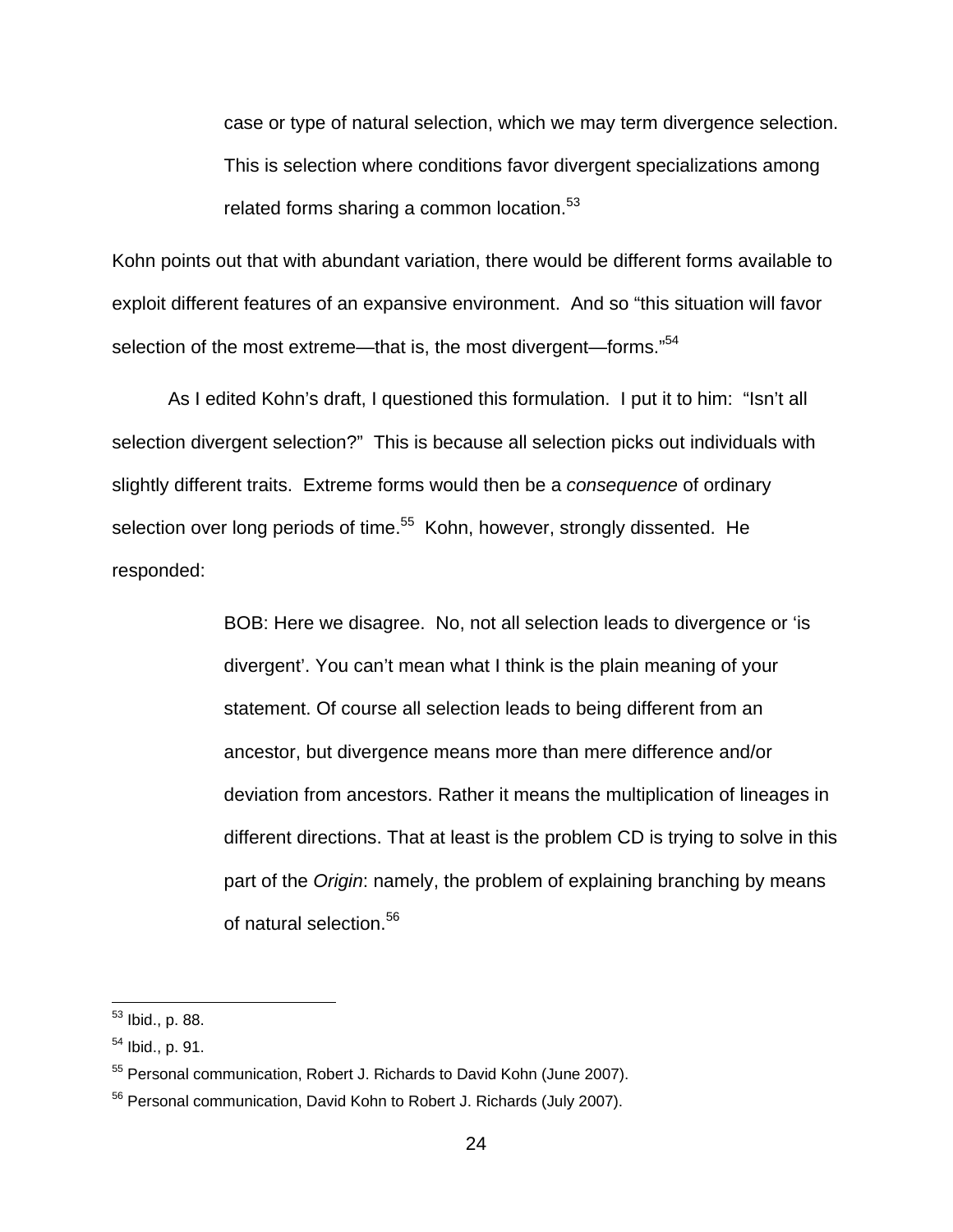A scholar of David Kohn's talents gets the last word on his own essay, and so his original formulation stands. For Kohn, the principle of divergence is an amplification of selection or a kind of natural selection in which extreme forms have the advantage and are thus selected.

 Kohn's interpretation still seems incoherent to me, or at least inconsistent with the major thrust of Darwin's theory. One needs to consider natural selection on the ground, as it were. When a parent form produces several offspring, they will presumably differ only slightly from one another and from the parent form, with one or another of the progeny having a small advantage in a given environment. From moment to moment, selection, by whatever name, can only chose just those small, individual differences that provide the competitive edge. It cannot chose the extreme form, except that the extreme form just happens to fit in a given environment; but there is no reason why such a fortuitous fit should be antecedently expected—indeed, extreme slowness, extreme size, extreme color would more likely be extremely detrimental in the struggle for life.

 Consider this scenario about wild dogs in a given location in Australia. Some, by chance are slim and quite fast; others, not so fast, but with slightly more muscular bodies and bigger paws. Both groups compete for rabbits, with the former slowly improving their speed from generation to generation. But if the latter begin to discover a mole here or there, and these more clumsy animals begin to compete with one another in the digging for moles in the hard, encrusted ground, though still occasionally running down slower rabbits, then the original groups will begin to diverge, with individuals of each, however, continuing to compete within their respective groups. For all individuals,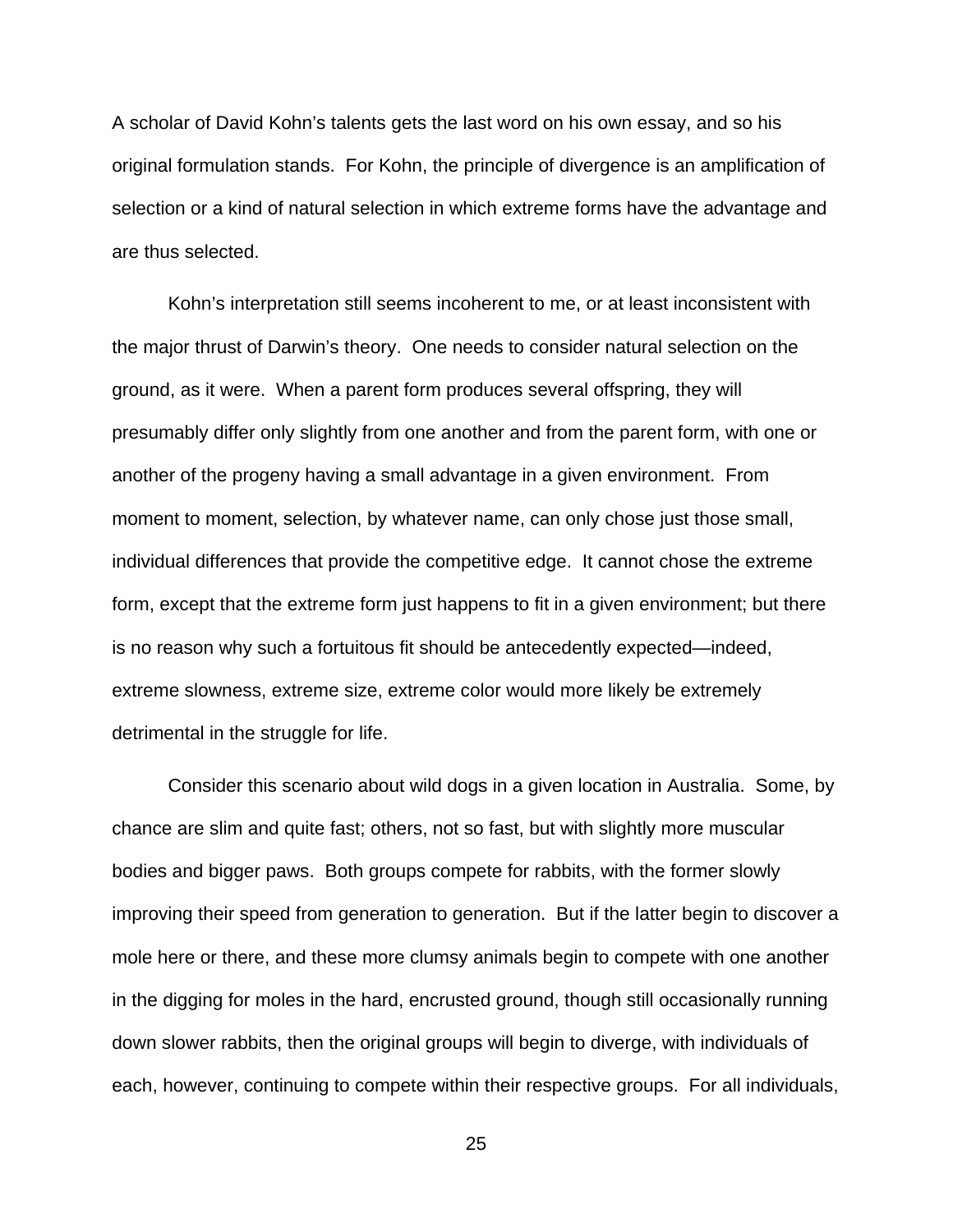though, selection would be choosing not extreme traits, but traits that by chance would give a slight competitive advantage in a particular habitat. As the two groups further diverge and the individuals within each group up the competitive ante, new varieties would gradually be formed. Extreme forms might gradually emerge, but not because selection is picking out extreme forms; in all instances, selection would be acting on just slight differences among close competitors. Divergence in this scenario would thus be a long-term consequence of ordinary selection, not a special kind of selection. And this is essentially Darwin's position in the 1844 Essay. To answer the questions I previously put about whether extreme divergence was an advantage and a trait that could be selected for, the answers to both must be No. No postulation of a special principle was, therefore, necessary.

 Divergent selection, as Kohn proposed it, could only occur if selection could see into the future and select that series of extreme differences that would have an ultimate goal, namely some greatly divergent form. It's not too much of an exaggeration to say that Kohn is postulating a hopeful monster as the kind of variation divergent selection could be working on. Yet he may well be truer to Darwin's new conception of the 1850s than my own counterclaim supposed. To see this, we need to look at the model Darwin introduced in both the *Species Book* and *Origin* to explain the operation of the principle of divergence.

#### **6. Darwin's Model of Divergence**

 Just before he formulated the principle of divergence in the *Origin* (see section 4, above), Darwin asked his reader to consider the practice of domestic breeders.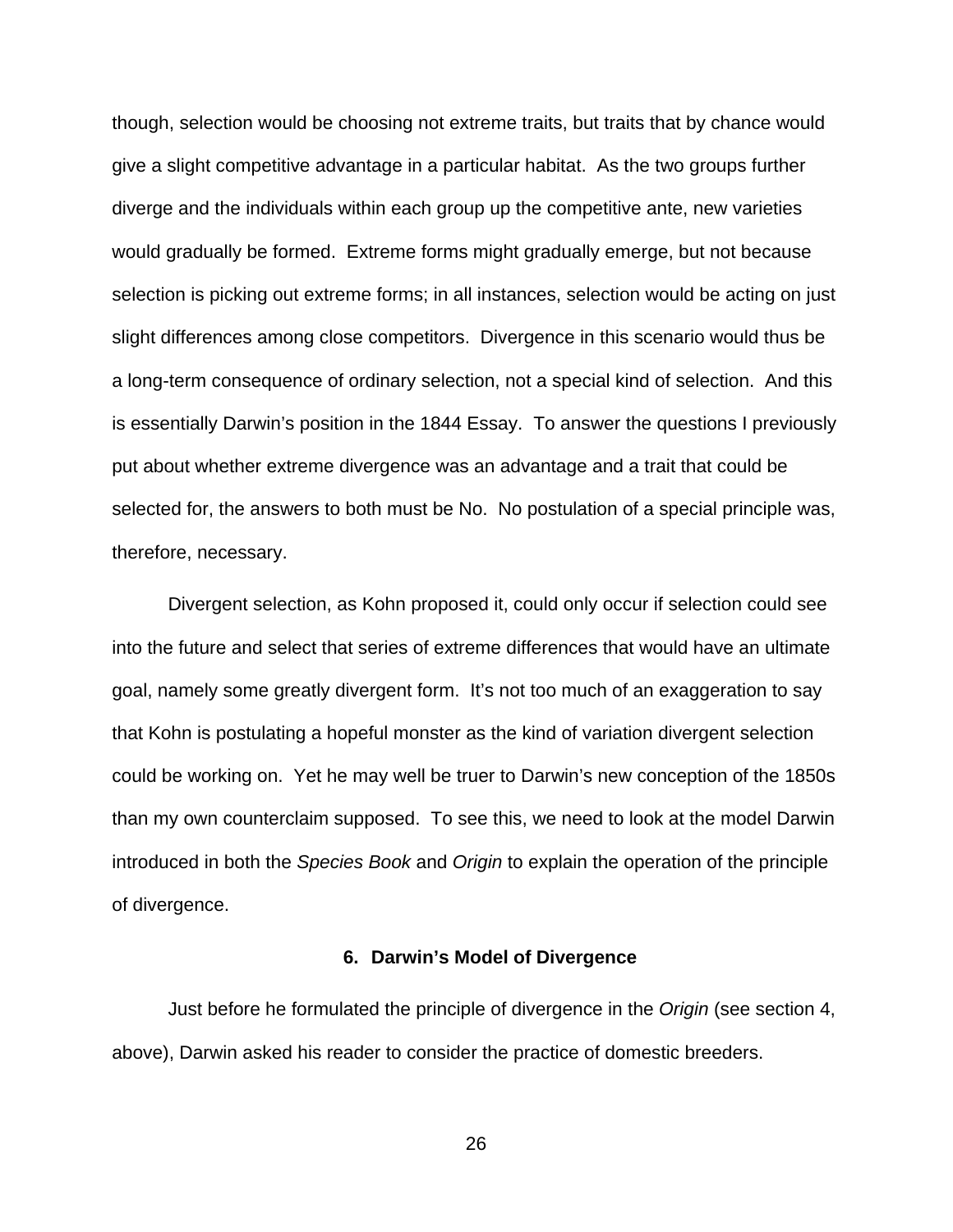A fancier is truck by a pigeon having a slightly shorter beak; another fancier is struck by a pigeon having a rather longer beak; and on the acknowledged principle that 'fanciers do not and will not admire a medium standard, but like extremes,' they go on . . . choosing and breeding from birds with longer and longer beaks, or with shorter and shorter beaks. . . Here, then we see in man's productions the action of what may be called the principle of divergence, causing differences, at first barely appreciable, steadily to increase, and the breeds to diverge in character both from each other and from their common parent.<sup>57</sup>

The analogous principle that applied in nature, he affirmed, was simple: "the more diversified the descendants from any one species become in structure, constitution, and habits, by so much will they be better enabled to seize on many and widely diversified places in the polity of nature, and so be enabled to increase in numbers."<sup>58</sup> So Darwin's emphasis on the principle "favoring extremes" drew blood from the practice of breeders who also favored extremes.

 Darwin's appeal to artificial selection as a model for processes in nature certainly conforms to his general strategy in the *Origin of Species*, but I believe it has a special initiating cause in this instance. In spring 1855, shortly after he had begun work on the *Species Book*, he decided that he needed experience in the breeder's art. His initial motivation for undertaking this rather messy practice, as he explained to his cousin William Darwin Fox, was to determine when the very young of related breeds began to

<sup>57</sup> Darwin, *Origin of Species*, p. 112; the comparable passage in the *Species Book* is on pp. 227-28.

<sup>58</sup> Darwin, *Origin of Species*, p. 112.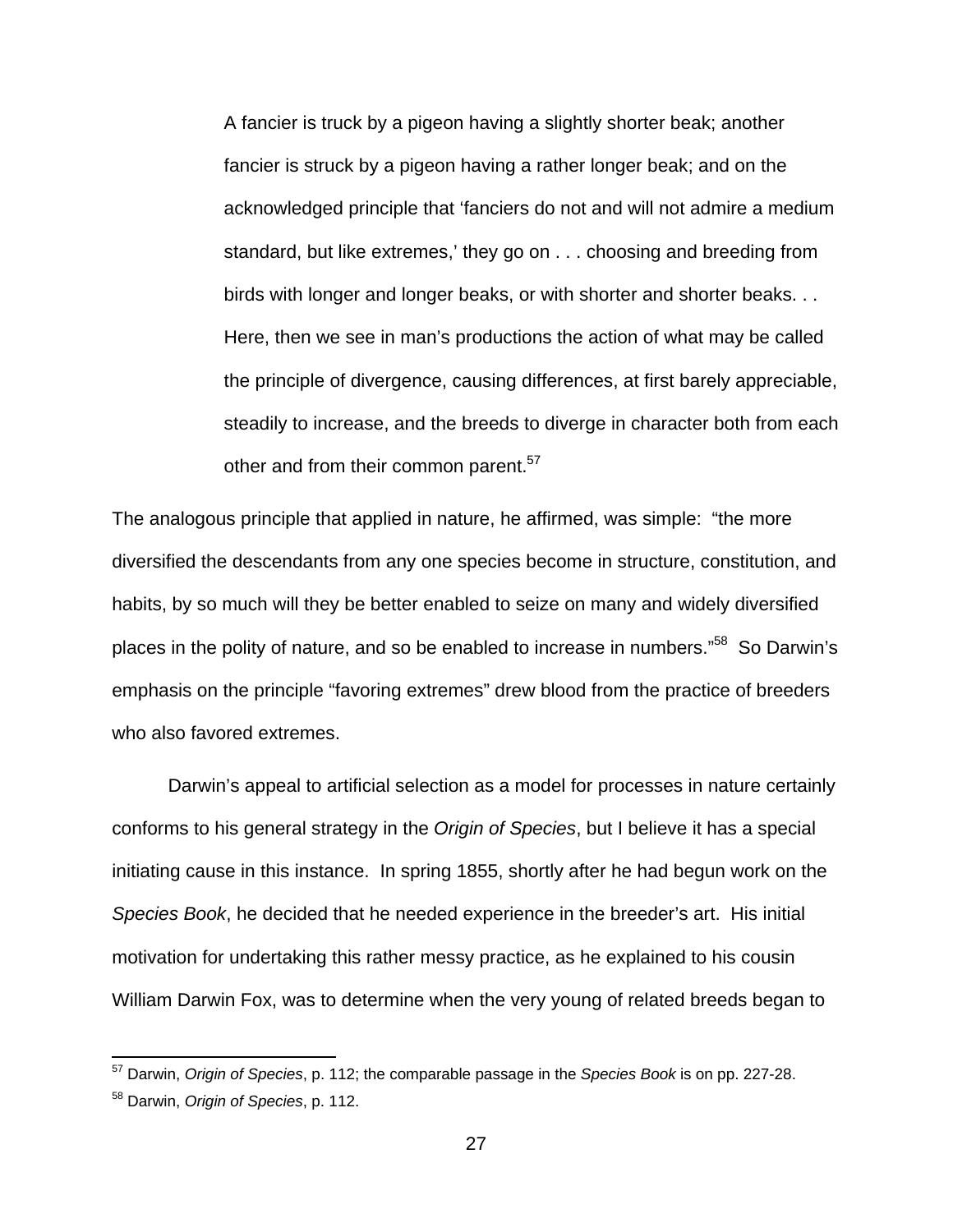show characteristic differences.<sup>59</sup> He had been convinced from his earliest years that organisms would repeat in their ontogenetic development the morphological patterns of their ancestor species,  $60$  and now he would conduct exact measurements to reveal the transmutational past of domestic animals. He had been persuaded by William Yarrow, a quite experienced breeder, to try pigeons for this purpose.<sup>61</sup> His first effort was to observe when the distinctive feathers of the fantail pigeon would appear in ontogenesis and begin to distinguish the fantail from other breeds. Darwin started this enterprise with hesitation but soon felt real enthusiasm for the pigeon fancier's art. $62$  He had breeding stalls built in his back garden and joined two popular pigeon breeding clubs. He carried on many breeding and dissectional experiments up through 1858. The focus of his effort was to demonstrate that the wildly divergent pigeon breeds had all derived through domestic selection from the common rock pigeon, *Columba livia*. His argument for the descent of these breeds from a common ancestor provides the central aim of the first chapter of the *Origin.* 

 Darwin read several books on pigeon breeding, especially the treatises by John Eaton. In his *Variation of Animals and Plants under Domestication,* Darwin quoted Eaton's dictum, "Fanciers do not and will not admire a medium standard, that is, half

<sup>59</sup> Darwin to W. D. Fox (19 March 1855), in *Correspondence of Charles Darwin* 5: 288.

 $60$  I have traced Darwin's deployment of the principle of recapitulation from his early notebooks to the last editions of the *Origin of Species*. See Robert J. Richards, *The Meaning of Evolution: The Morphological Construction and Ideological Reconstruction of Darwin's Theory* (Chicago: University of Chicago Press, 1992), chap. 5.

 $61$  Darwin to W. D. Fox (27 March 1855), in ibid., p. 294.

<sup>&</sup>lt;sup>62</sup> James Secord provides a full account of Darwin's efforts at pigeon breeding in his "Charles Darwin and the Breeding of Pigeons," *Isis* 72 (1981): 162-86.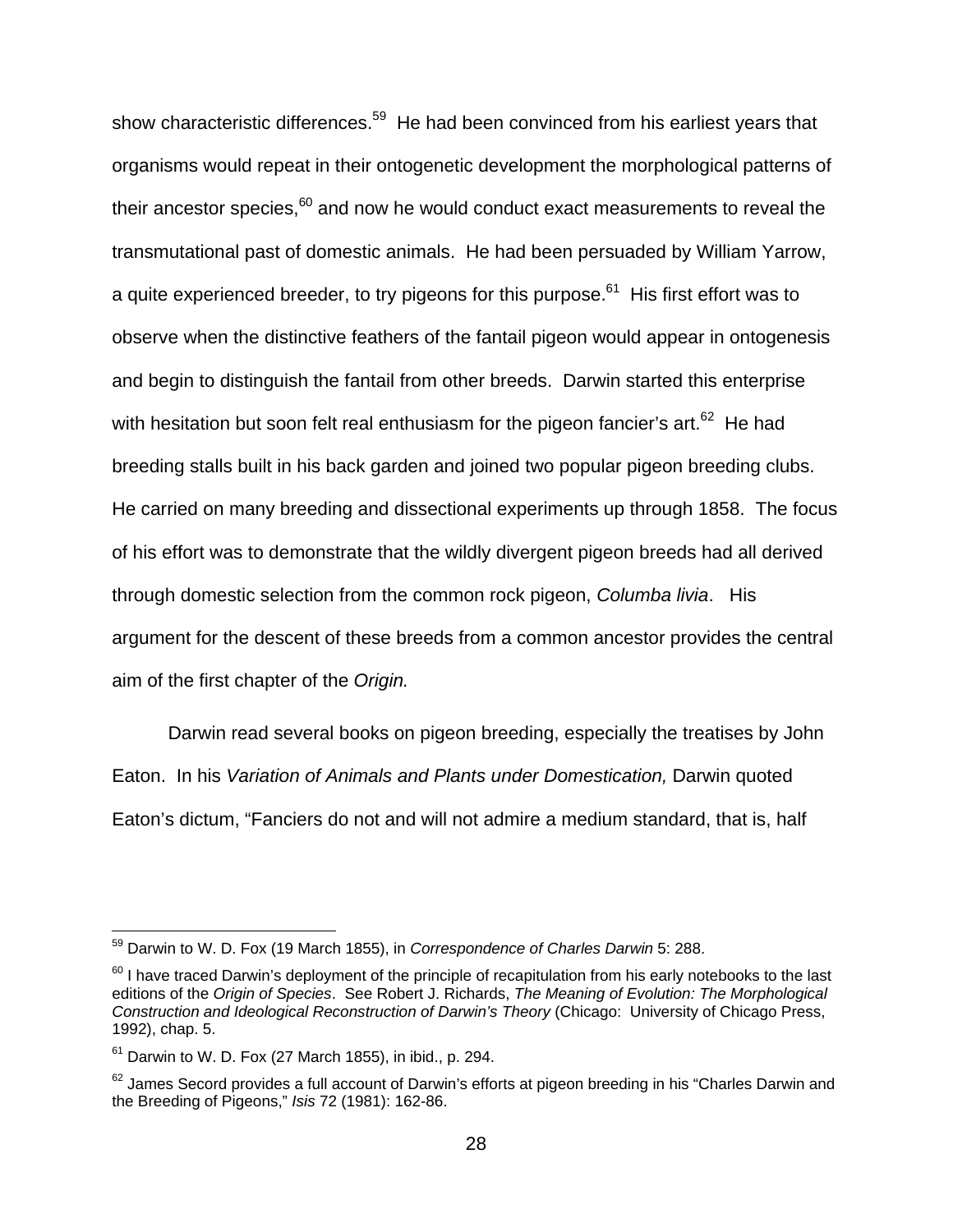and half, which is neither here nor there, but admire extremes."<sup>63</sup> Eaton's remark is echoed in the passage from the *Origin* about domestic selection, which I've quoted at the beginning of this section. It would appear, then, that Darwin's conception that nature favored extremes came from his experience with breeding pigeons during the period when he was forging his principle of divergence. Pigeon fanciers went after extremes, and, he assumed, nature did as well.

 This answers the question I put earlier: What did Darwin think he had missed in the 1844 Essay and what element was new to his consideration of the problem of morphological divergence in the 1850s? What must have struck him during his carriage ride was the practice of breeders in producing wildly divergent races of pigeons. What seems to have escaped his reflective notice, however, was the salient difference between nature and the breeder: the pigeon fancier can detect extreme traits and carefully select out of his flock just those birds that display such traits and mate the individuals together. Nature, it would seem, cannot accomplish a comparable feat. I believe Darwin, nonetheless, became convinced that the analogy with artificial selection was apt because of four other assumptions he made: the dynamism of the environment; keener competition in large open areas; greater extinction between stations; and natural selection as an intentional agent.

#### **7. Darwin's Assumptions about the Environment**

 In his early notebooks, Darwin assumed that isolation of a group of animals or plants—for example, on an island—would gradually alter their character to form a new

<sup>63</sup> John M. Eaton, *A Treatise on the Art of Breeding and Managing Tame, Domesticated, Foreign and Fancy Pigeons* (London: By the Author, 1858), p. 86. See Darwin's discussion, *Variation of Animals and Plants under Domestication*, 2 vols. (London: Murray, 1868), 1: 215.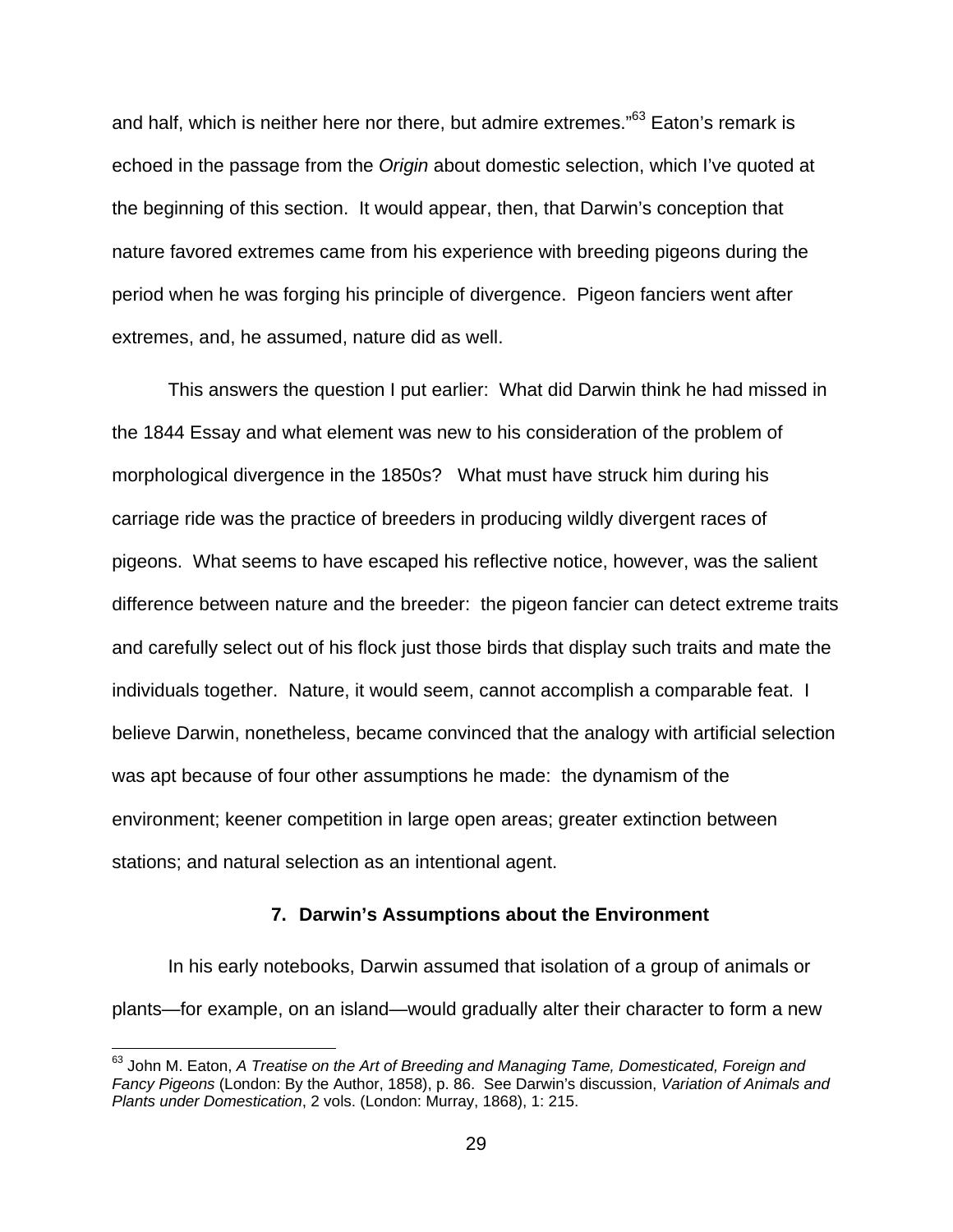species. This he presumed to have been the case with mocking birds blown over to the Galapagos Islands from the mainland. They wound up on different islands, and the pressures of the local environments altered, in a Lamarckian fashion, their morphological structure sufficiently for them to be regarded as distinct species. Even after he formulated his device of natural selection, he continued to argue, in light of artificial selection, that isolation was a principal factor in the formation of new species. After all, the successful breeder would isolate just those animals with the desired traits for mating, thus keeping the traits from being swamped out by backcrosses to unflavored individuals. Geographical barriers would serve the analogous function of the breeder in preventing promising variations from being dissipated, as he affirmed in the Essay of 1844: "isolation as perfect as possible of such selected varieties; that is, the preventing their crossing with other forms; this latter condition applies to all terrestrial animals, to most if not all plants and perhaps even to most (or all) aquatic organisms."64 Darwin conceived two distinct possibilities for the isolation necessary to create new species. Either animals or plants would have settled on to islands, like the Galapagos, and there become adapted by selection to their circumstances; or portions of a continent would subside, forming islands on which were isolated animals and plants. These latter would undergo adaptation, and then with uplift, what had been separate stations would be reconnected. Thus, new species would have been formed while geographically segregated and their reproductive isolation would keep them distinct after connections had been reestablished. $65$  And since the newly formed proto-species would be tightly adapted to their habitats, the intermediate corridors now connecting the

<sup>64</sup> Darwin, "Essay of 1844," *Foundations of the Origin of Species*, p. 183.

<sup>&</sup>lt;sup>65</sup> Ibid., pp. 189-90.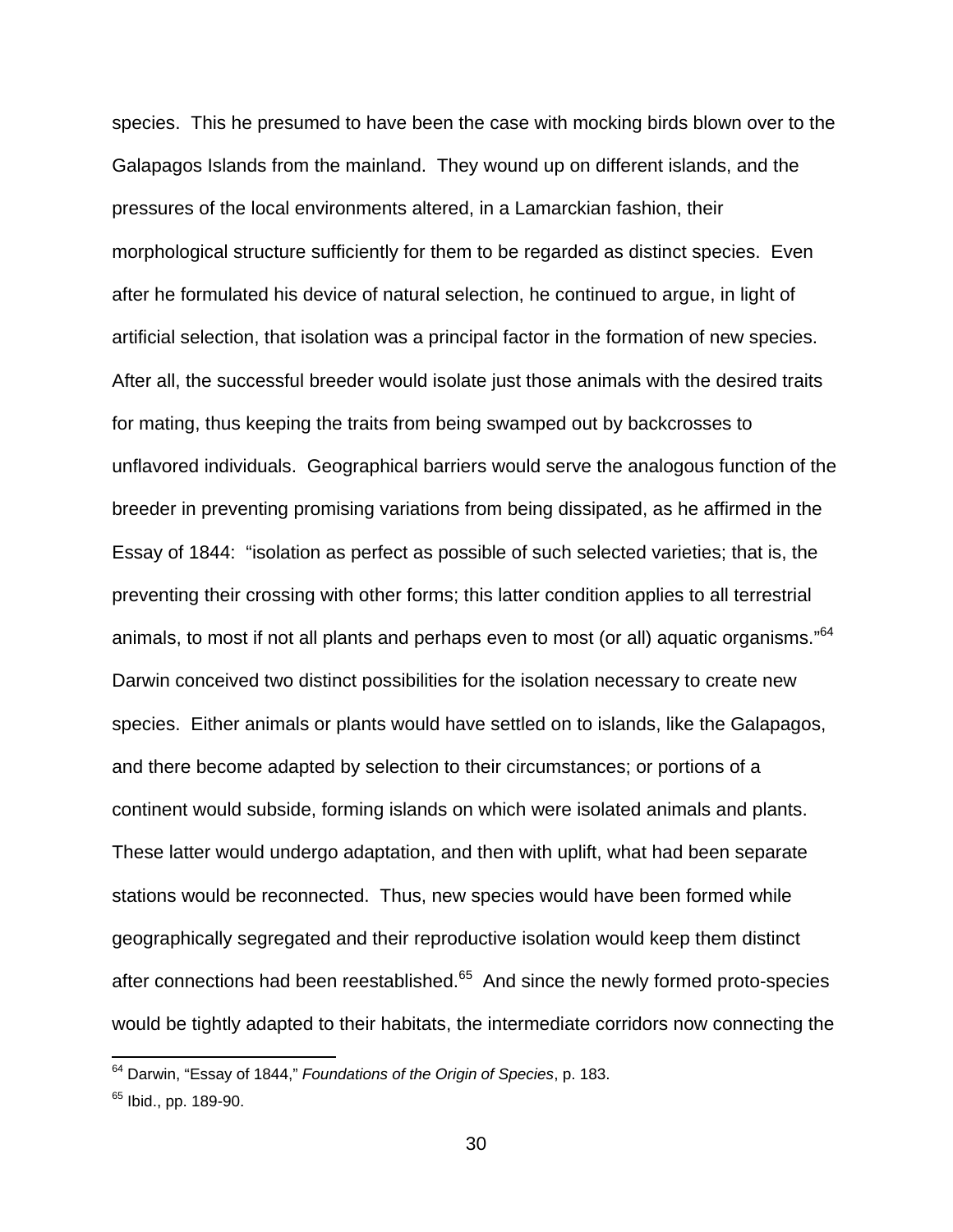formerly isolated areas would be inhospitable to the new groups; any migrants attempting to colonize the intermediate zones would be few in number and ill equipped to adapt to those connecting areas. Hence, intermediate groups would be susceptible to chance extinction, because of fewer numbers, and would also face greater competition along the periphery from the extremes—and thus be more easily extirpated. In this scenario, the extremes would be preserved and the intermediates extinguished hence the gaps between species.

 Darwin was a conservative thinker. Ideas that he once formulated, he tended to retain in his later theorizing, even if they had to undergo some modifications. His views about the function of geological barriers became subordinate to his new conception, in the 1850s, about the formation of species in large open areas; but he never relinquished the notion that in some instances species were produced very slowly through the isolating mechanisms of geological change. $66$  This retention led to some mildly contradictory assertions in the text of the *Origin*. So in some places he would suggest that favorable variations might arise in a species only "in the course of thousands of generations<sup>"67</sup> and that as a result natural selection would operate only infrequently over long periods:

> I do believe that natural selection will always act very slowly, often only at long intervals of time and generally on only a very few of the inhabitants of the same region at the same time. I further believe that this very slow

<sup>&</sup>lt;sup>66</sup> In the *Origin* (pp. 107-108), Darwin retained the presumption that continental areas would be subject to subsidence and later uplift, thus providing geological barriers to foster the formation of new species. But the importance of these geological movements became subordinate to the idea of speciation in open areas.

<sup>67</sup> Ibid., p. 81-82, and 83.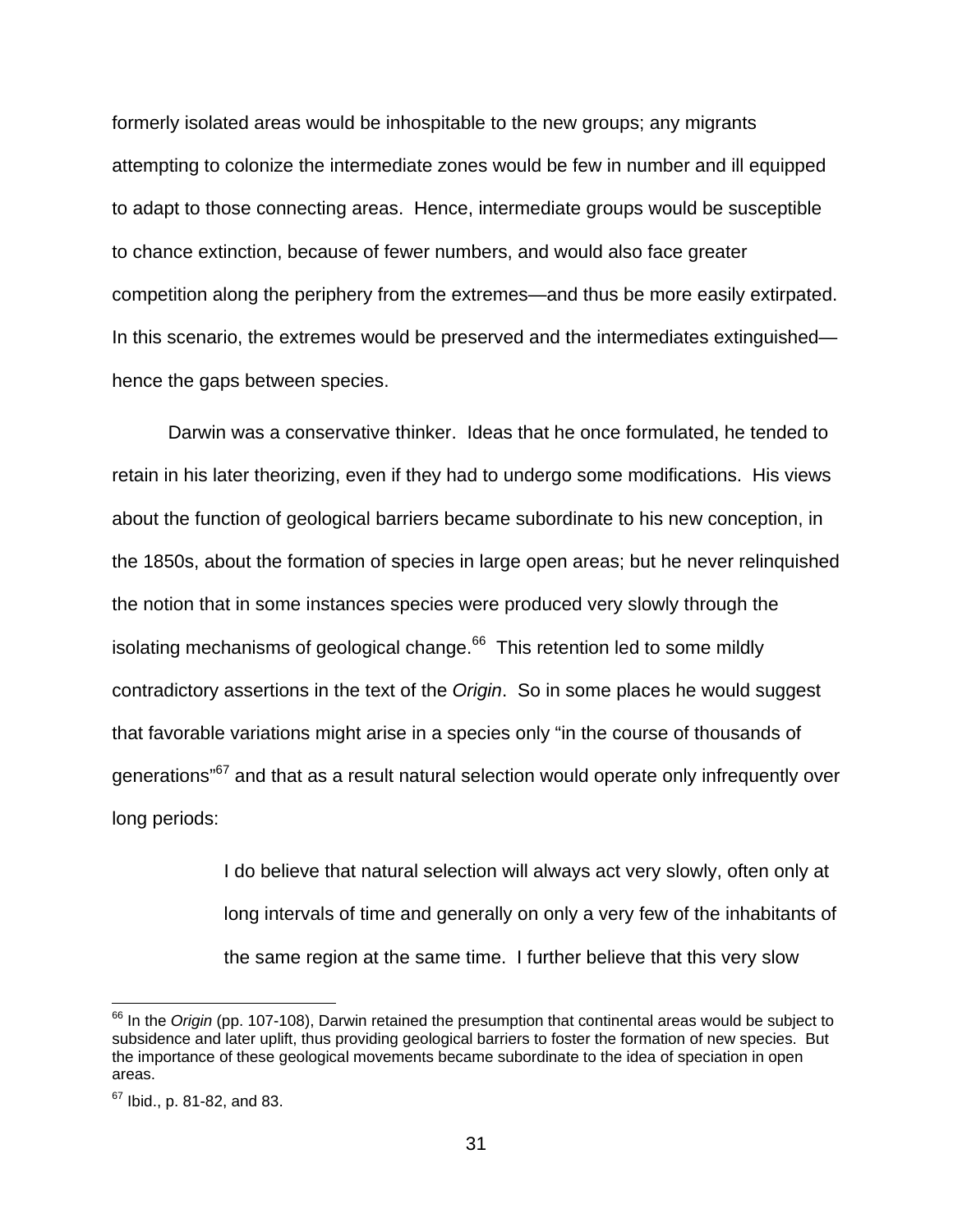intermittent action of natural selection accords perfectly with what geology tells us of the rate and manner at which the inhabitants of this world have changed.<sup>68</sup>

This assumption is in stark contrast to the dominate view of the *Origin*, namely that "natural selection is daily and hourly scrutinizing throughout the world, every variation, even the slightest; rejecting that which is bad, adding up all that is good."<sup>69</sup> In some instances, then, the text is vague about whether natural selection is supposed to be always operating or only operating occasionally. The former view does, however, seem the dominant one in the *Origin*.

 The supposition that natural selection was constantly active derived from Darwin's new conviction, reached in the 1850s, that the operative selector in a given environment was not so much the geological features and climate of an area but "the presence of other competing forms better adapted to such conditions." He came to hold that "all nature [was] bound together in an inextricable net-work of relations."<sup>70</sup> This web of life would both constantly vibrate with competing forms and simultaneously create the isolating barriers he had earlier postulated. He thought of these new kinds of barriers much in the manner of geographical boundaries: they would form stations in an extended area, with intermediate zones between them. Darwin simply assumed that those intermediate zones, as in the case of geological isolation, would generally be inhospitable to migrants and thus extinction would be fostered. Hence, he presumed

 $^{68}$  Ibid., p. 108; see also pp. 80 and 84. Darwin makes comparable remarks in the Species Book, pp. 261-62.

<sup>69</sup> Darwin, *Origin*, p. 84.

<sup>70</sup> Darwin, *Species Book*, p. 266-67.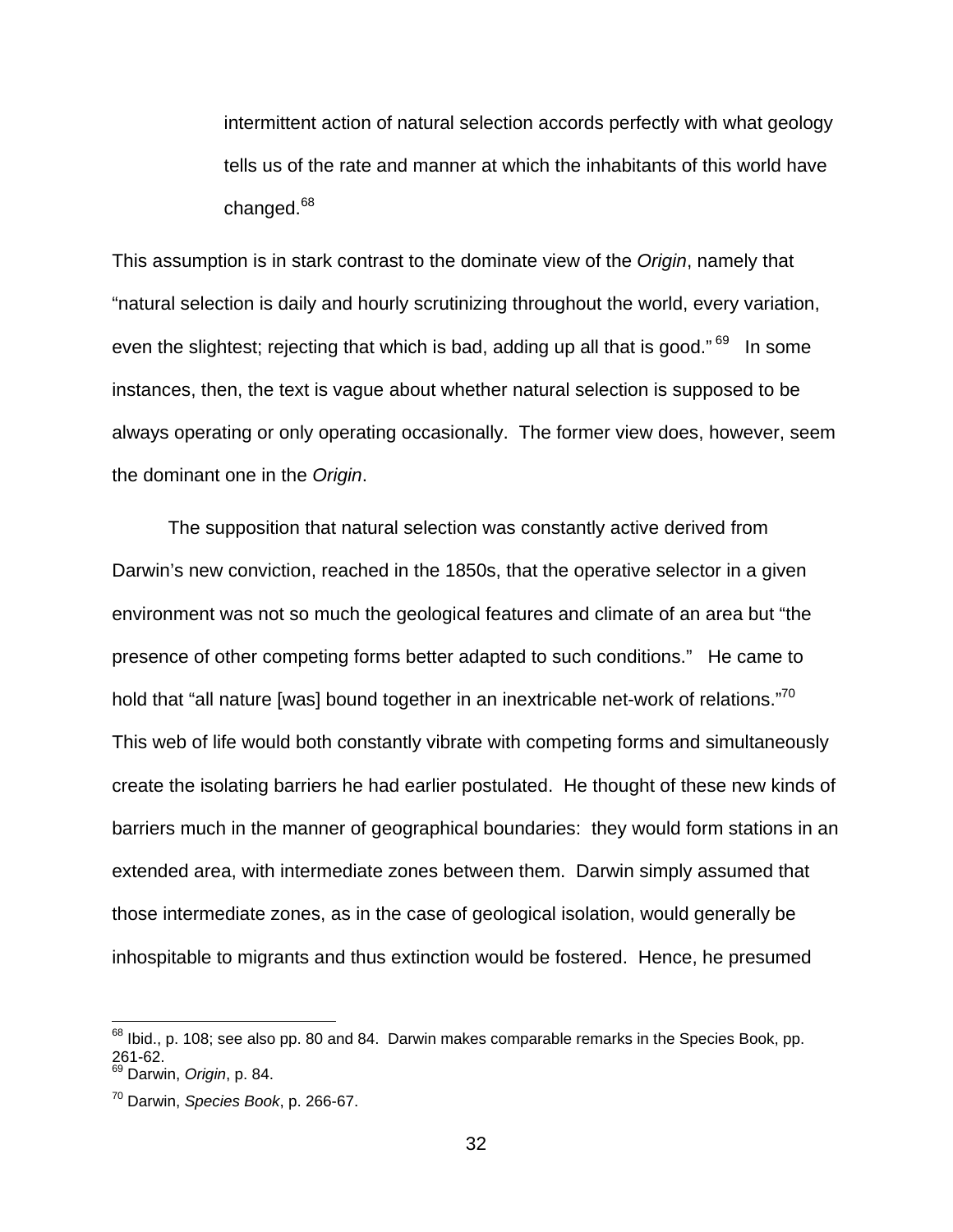that the swamping problem would be mitigated and sympatric speciation effective. But whence his new conception of the web of life?

 In the *Species Book* and *Origin of Species,* Darwin vividly epitomized the intricate relations of creatures with his example of the way more cats in a neighborhood would cause clover to become more plentiful: cats would control the field mice that destroyed the nests of humble bees that pollinated the clover.<sup>71</sup> He drew this example from a fleeting passage on humble bees in an entomological journal that he read in late summer of  $1854.<sup>72</sup>$  He had been following the activities of humble bees, which had nests in his back gardens; and in that connection he read the article, which seems to have made him more reflectively aware of the web of creature interaction.<sup>73</sup> In the *Origin*, he immediately followed this example of the humble bees with mention of the "entangled bank" of life, a famous image that forcefully reemerged in the last paragraph of the book.<sup>74</sup> The tangle of life furnished Darwin with a different kind of environment a dynamic environment. Whereas in the earlier essays, he relied on very slow geological processes to furnish the selecting environment, $75$  he now conceived of that environment as always active, sometimes in a stable tension of finely balanced forms, sometimes in a shifting disequilibrium of rapidly altering forms. A dynamic environment established for him the analogical foundation for his controlling metaphor of natural

<sup>71</sup> Ibid., p. 183; *Origin,* p. 74.

<sup>72</sup> An abstract of a paper ("Habits of Bombinatrices") by H. W. Newman was given in the *Transactions of the Entomological Society of London*, n.s. 1 (1850-1851), pp. 86-94 (section on proceedings); the mention of cats preying on mice that destroyed the nests occurs on p. 88; Darwin added the further relation to clover.

 $73$  Darwin kept a small notebook on humble bees (DAR 194.1-12) from September 8 to October 2, 1854; he noted the précis of Newman's paper (see previous note) on p. 10 of the notebook. Darwin collected other examples of interaction among organisms; see the *Big Species Book*, pp. 180-86.

<sup>74</sup> The image of an entangled bank does not appear in the *Species Book*.

<sup>75</sup> Darwin, "Essay of 1844," *Foundations of the Origin of Species*, pp. 83-84.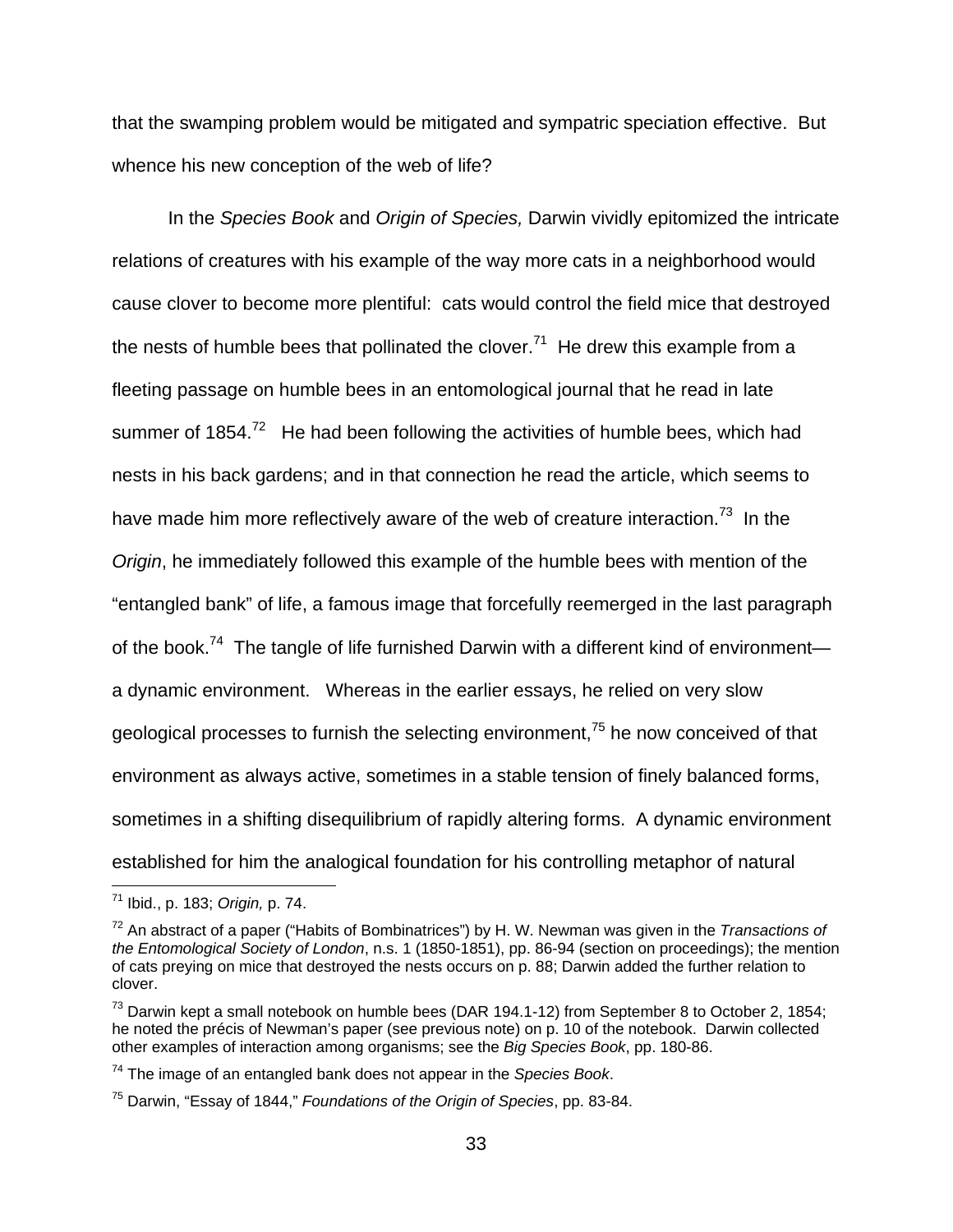selection as "daily and hourly scrutinizing, throughout the world, every variation." Before I explore in more depth Darwin's image of the operations of natural selection, let me give a brief account of Fodor's assault on the principle.

#### **8. Fodor's Rejection of Natural Selection in Neo-Darwinism**

 In a series of articles and in his book with Piatelli-Palmarini, *What Darwin Got Wrong*, Fodor argues that neo-Darwinian theory fails because it relies on the principle of natural selection, which is fatally flawed: the principle assumes that nature acts from intentions. In their book, Fodor and Piatelli-Palmarini maintain that recent biological research and theory deploy other mechanisms that can account for evolution without appeal to natural selection. The crux of their argument against natural selection—really Fodor's argument—can be briefly laid out. They assert that any trait assumed to have been selected for has other linked traits that come along with it—"free-riders"; for nature to select only one of the linked traits is to assume that nature can discriminate, can form intentions to choose one and not the other, which, of course, it cannot do. When the dog breeder selects, for example, German shepherds for a certain coat color and skull shape, he or she unintentionally also selects for hip dysplasia (which shepherds notoriously suffer from). However, the breeder's intention is clear: selection for the one set of traits and not the other. But nature cannot make comparable discriminations. To use Fodor and Piatelli-Palmarini's example: What justifies the claim that nature has selected hearts to pump blood and not for hearts to make pumping sounds, a necessarily linked trait? The authors claim that such attribution can only be justified by assuming nature has intentions—she intends to select only for pumping ability; but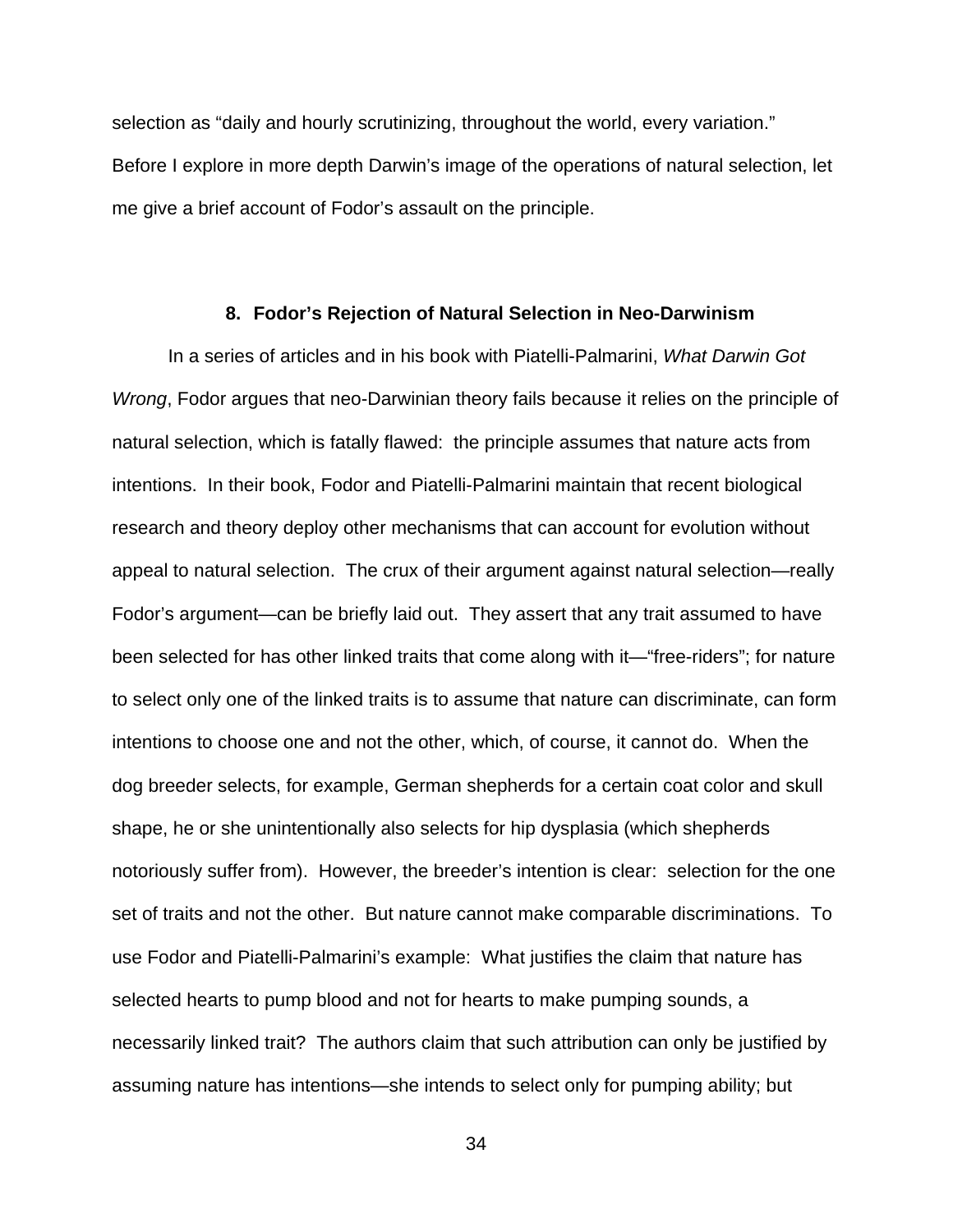since nature does not have intentions and supposed selected traits will always have free-riders, the appeal to natural selection can never be justified.

 The book *What Darwin Got Wrong* is a total mess. Just to point out one general fatal feature: in their screed against neo-Darwinism, the authors claim that the most recent biological research replaces natural selection with endogenous mechanisms that impose constraints on the development of traits. So Dumbo, the baby elephant, will never fly because his ears would have to be extremely large, but no internal cartilaginous structures could support ears of the required size. The *constraint on* ear size thus determines species characteristics. What the authors fail to recognize, however, is that "constraint on" implies intentions no less than does natural selection. To claim that an organism is constrained in a particular way is to assume that it would not be so restricted if a counterfactual situation obtained (e.g., that cartilaginous structures of elephants could support great weight). But as the authors note, only intentional systems can be sensitive to contrary-to-fact conditions. Following their logic, therefore, the application of "constraint on" implicitly ascribes intentions to nature. Thus their supposed substitute principle is epistemically no different from natural selection. There are many other problems with their claims, but let's turn to the central argument against natural selection.<sup>76</sup>

 When contemporary neo-Darwinists explain some trait by natural selection or by endogenous constraints, they certainly make no implicit assumptions about nature having intentions. Quite routinely, for example, medical experts attribute the evolution of drug-resistant strains of bacteria to the excessive use of antibiotics in hospitals. Scientists understand quite well how selection operates in these instances; indeed, they

 $76$  I have described many other problems with their argument in "Darwin Tried and True."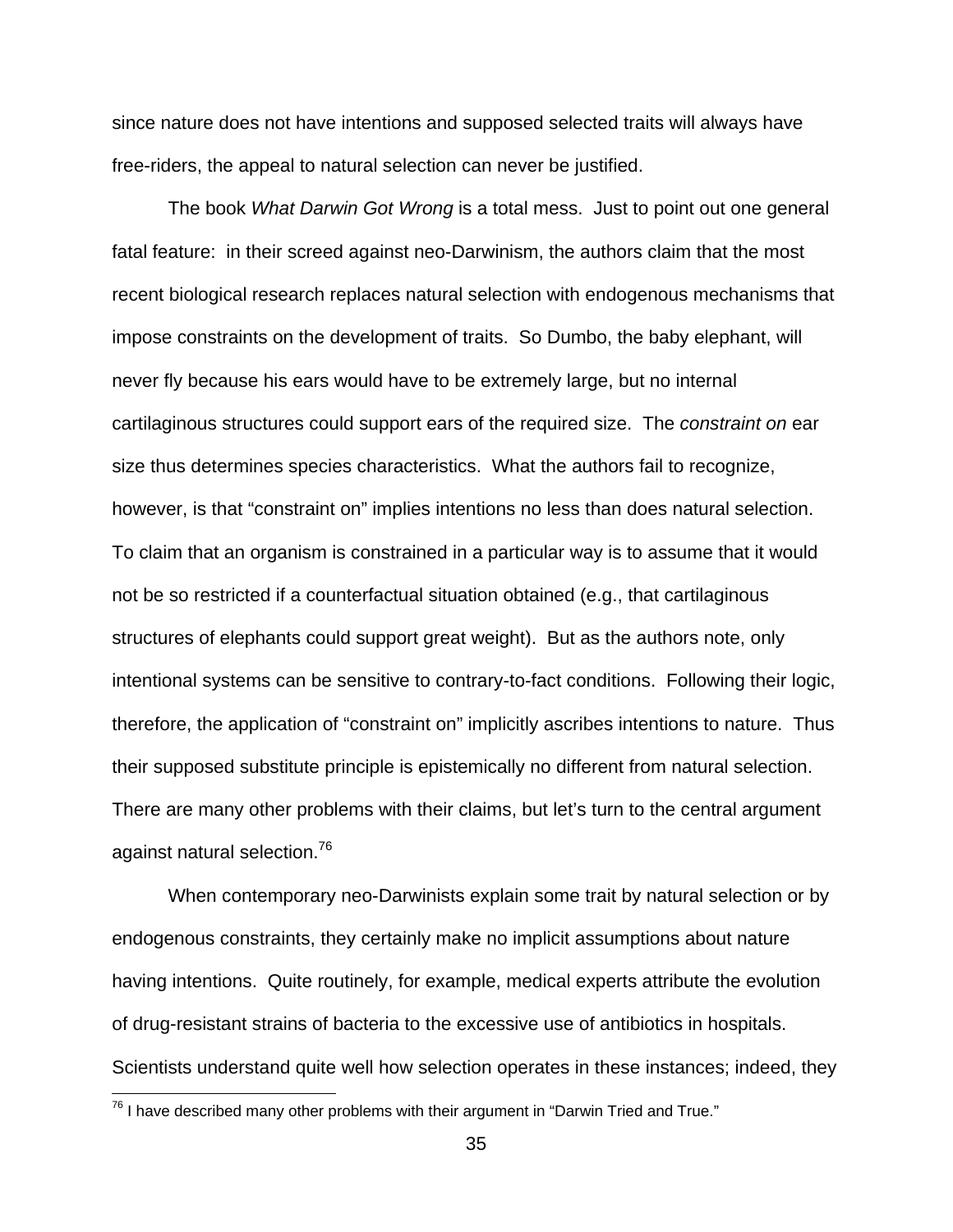are able experimentally to breed drug-resistant bacteria precisely in the way these organisms are selected for in the "wild," thereby confirming the natural selection of drug resistance. Appeal to natural selection does involve intentions, but those of the biologist making the ascription. He or she judges, on the basis of sustained observation or experiment, that a particular environmental condition is causally sufficient to produce the trait at issue; the judgment is intentional, but it's the biologist's intention, not nature's. And often, as in the case of drug resistance, experiment can demonstrate the causally sufficient conditions for the trait beyond a reasonable doubt.

 There is no evidence that either Fodor or Piatelli-Palmarini ever read Darwin's *Origin of Species*. Their arguments were directed only to neo-Darwinian biologists. But could they be right in respect to Darwin himself? Did he assume nature had intentions?

#### **9. Darwin's Principle of Natural Selection**

 Darwin's Essays of 1842 and 1844 were his first efforts at a systematic formulation of the theory that he began constructing in his several transmutation notebooks, beginning in 1837. In those essays, still feeling his way toward a coherent and encompassing conception, he sets out to explain to himself the operations of natural selection. He initially considered how the human breeder transformed his domestic creatures through selection. In that light, he constructed a model of natural selection as a very powerful intelligence that could chose creatures:

 Let us now suppose a Being with penetration sufficient to perceive the differences in the outer and innermost organization quite imperceptible to man, and with forethought extending over future centuries to watch *with unerring care*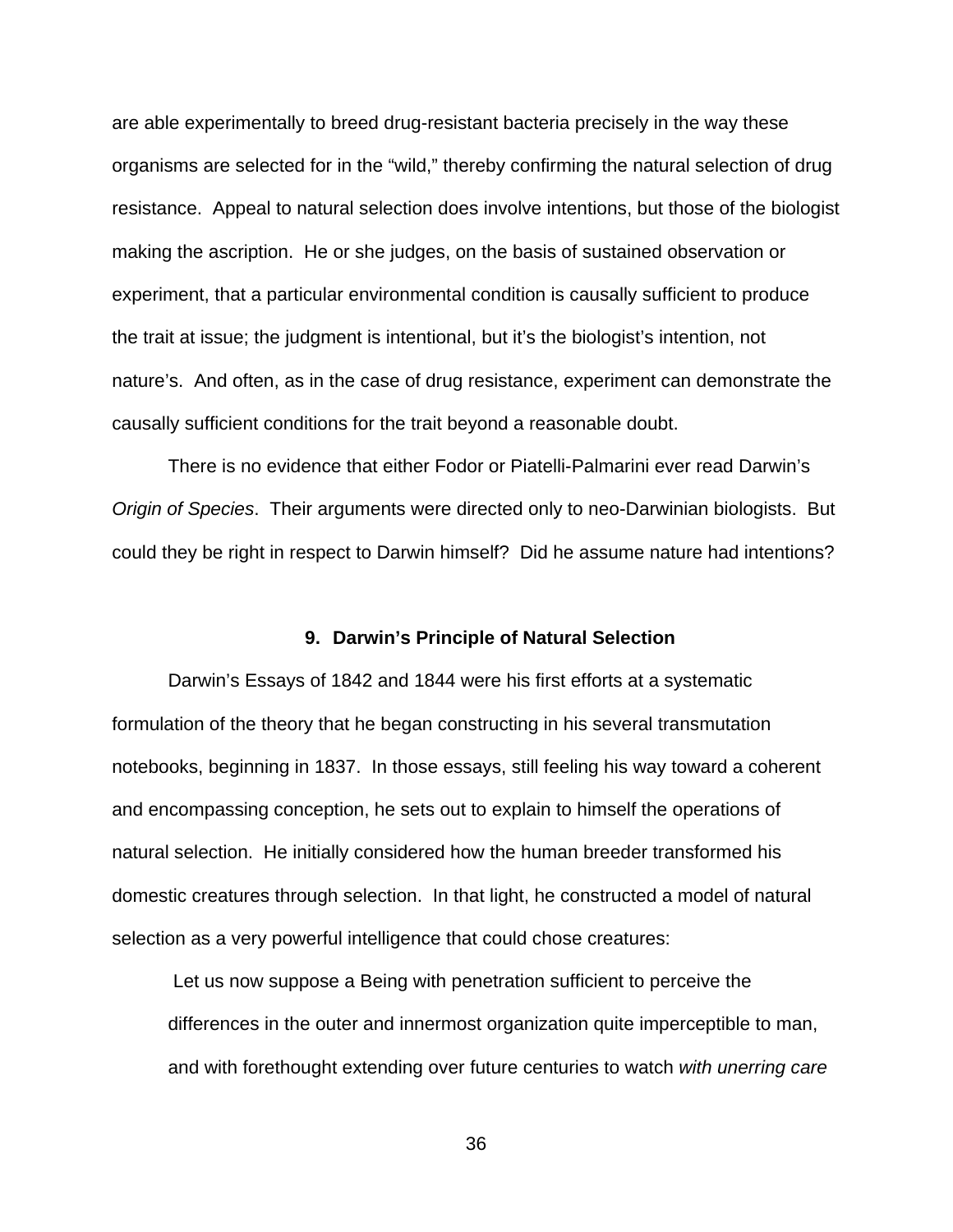and select for any object the offspring of an organism produced under the foregoing circumstances; I can see no conceivable reason why he could not form a new race (or several were he to separate the stock of the original organism and work on several islands) adapted to new ends. As we assume *his discrimination, and his forethought,* and his steadiness of object, to be incomparably greater than those qualities in man, so we may suppose *the beauty* and complications of the adaptations of the new races and their differences from the original stock to be greater than in the domestic races produced by man's agency. . . . With time enough, *such a Being might rationally (without some unknown law opposed him) aim at almost any result*. 77

This passage from the 1844 Essay mirrors a comparable one in the 1842 Essay and advances virtually the same model as found in the *Species Book* and in the *Origin of Species.* In the *Origin*, Darwin compares the breeder's selection with that of nature:

> Man can act only on external and visible characters: nature cares nothing for appearances, except in so far as they may be useful to any being. She can act on every internal organ, on every shade of constitutional difference, on the whole machinery of life. Man selects only for his own good; *Nature only for that of the being which she tends*. . . Can we wonder, then, that nature's productions should be for "truer" in character than man's productions; that they should . . . *plainly bear the stamp of far higher workmanship*? It may be said that natural selection is daily hourly scrutinizing, throughout the world, every variation, even the slightest; rejecting that which is bad preserving and adding up all that is good;

 $^{77}$  Darwin, "Essay of 1844," Foundations of the Origin of Species, pp. 85-86 (emphasis is mine).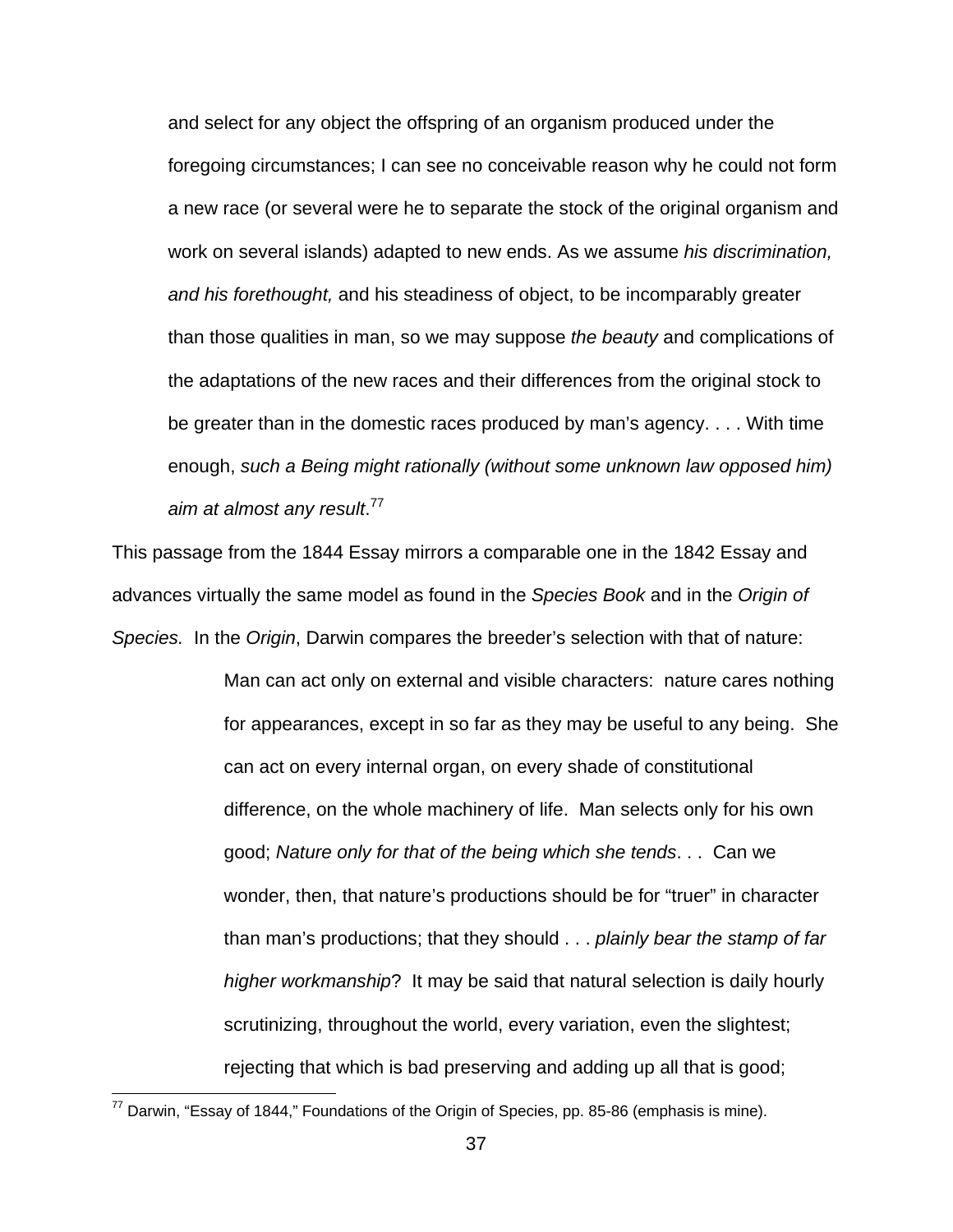silently and insensibly working, whenever and wherever opportunity offers, *at the improvement of each organic being* in relation to its organic and inorganic conditions of life.<sup>78</sup>

 Several features of Darwin's model for natural selection need to be emphasized (which I have done by use of italics in the above two passages), since they explain other aspects of his conception of the principle of divergence. First, the model is that of a rational and moral selector, not a machine. No phrase comes more trippingly to our lips than "the mechanism of natural selection." It never passed Darwin's lips. He did not conceive nature as a machine, but as a rational and moral force. Indeed, the word "machine" in any of its forms—"machinery," "mechanism," "mechanical," etc.—appears only five times in the *Origin of Species*, and never as a modifier of natural selection; whereas, the term purpose or its equivalent appears some sixty-seven times. The passage quoted above attributes to natural selection a power of "discrimination" keener than any machine of the period could demonstrate. That discriminatory power might yield a very slow, gradual change in the tree of life, quite different from the rapid, saltational, and mechanistic alterations that Darwin's friend Huxley thought more realistic.<sup>79</sup> The "rational" features of natural selection could thus produce a "far higher workmanship" than even human intelligence could attempt.

 The attribution of intelligence to natural selection, at least implicitly, explains certain features of Darwin's conception of the principle of divergence. The swamping

<sup>78</sup> Darwin, *Origin of Species*, pp. 83-84 (emphasis is mine).

<sup>79</sup> Thomas Henry Huxley, "Darwin on the Origin of Species," *Westminster Review* (new series) 17 (1860): 541-70. Huxley lodged this singular criticism: "And Mr. Darwin's position might, we think, have been even stronger than it is if he had not embarrassed himself with the aphorism, "Natura non facit saltum," which turns up so often in his pages. We believe, as we have said above, that Nature does make jumps now and then, and a recognition of the fact is of no small importance in disposing of many minor objections to the doctrine of transmutation" (p. 569).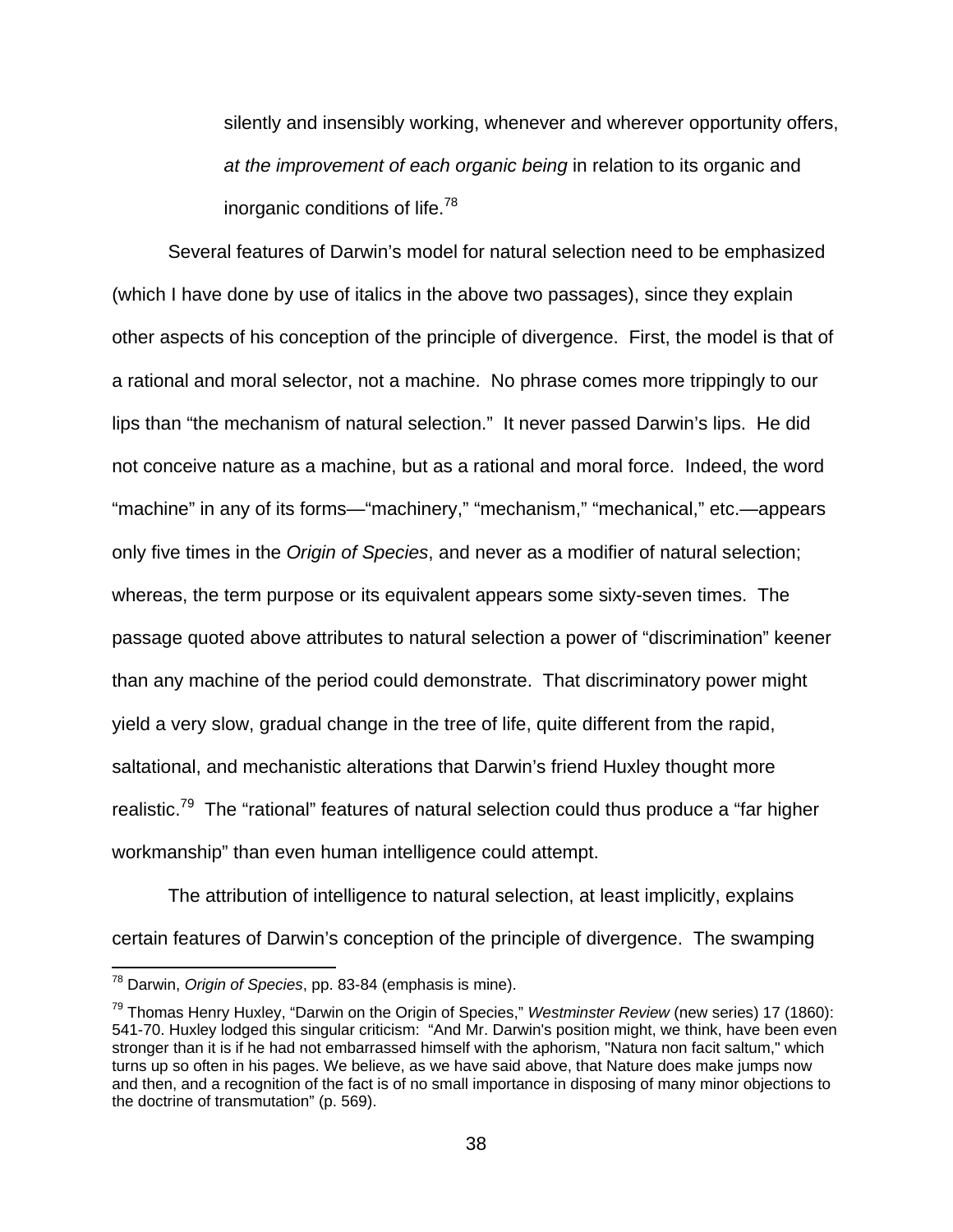problem attendant on the assumption of large numbers of a species in an extended, open area could be overcome if natural selection somehow acted with the intelligence of the breeder, who segregated favorable variations for mating. But even more significantly, a rational selector could select "extremes," thus producing the morphological gaps separating species, genera, and the higher taxa from each other. In short, the principle of divergence required natural selection to operate in a rational way to achieve the desired end of separating the taxonomic groupings

 A second important feature of Darwin's principle of natural selection, as determined by the model underlying it, is that selection has a moral purview. As emphasized in the quotation from the *Origin* above, Darwin maintains that natural selection works only for the good of each being which she tends, that she works for "the improvement of each organic being." Darwin repeats phrases like these five times in the *Origin,* so for example: "And as natural selection works solely by and for the good of each being, all corporeal and mental endowments will tend to progress towards perfection."80 From our contemporary, neo-Darwinian perspective these expressions are simply in direct contradiction to the logic of natural selection: natural selection does not work for the good of most beings; it destroys most creatures; it eliminates them and their seed! But Darwin was so wedded to the model of natural selection as a benevolent, intelligent force that he ignored what we would regard as the very logic of this natural process.

<sup>80</sup> Darwin, *Origin of Species,* p. 489. Other instances of similar expressions occur on pp. 83, 84, 149, 194, and 201.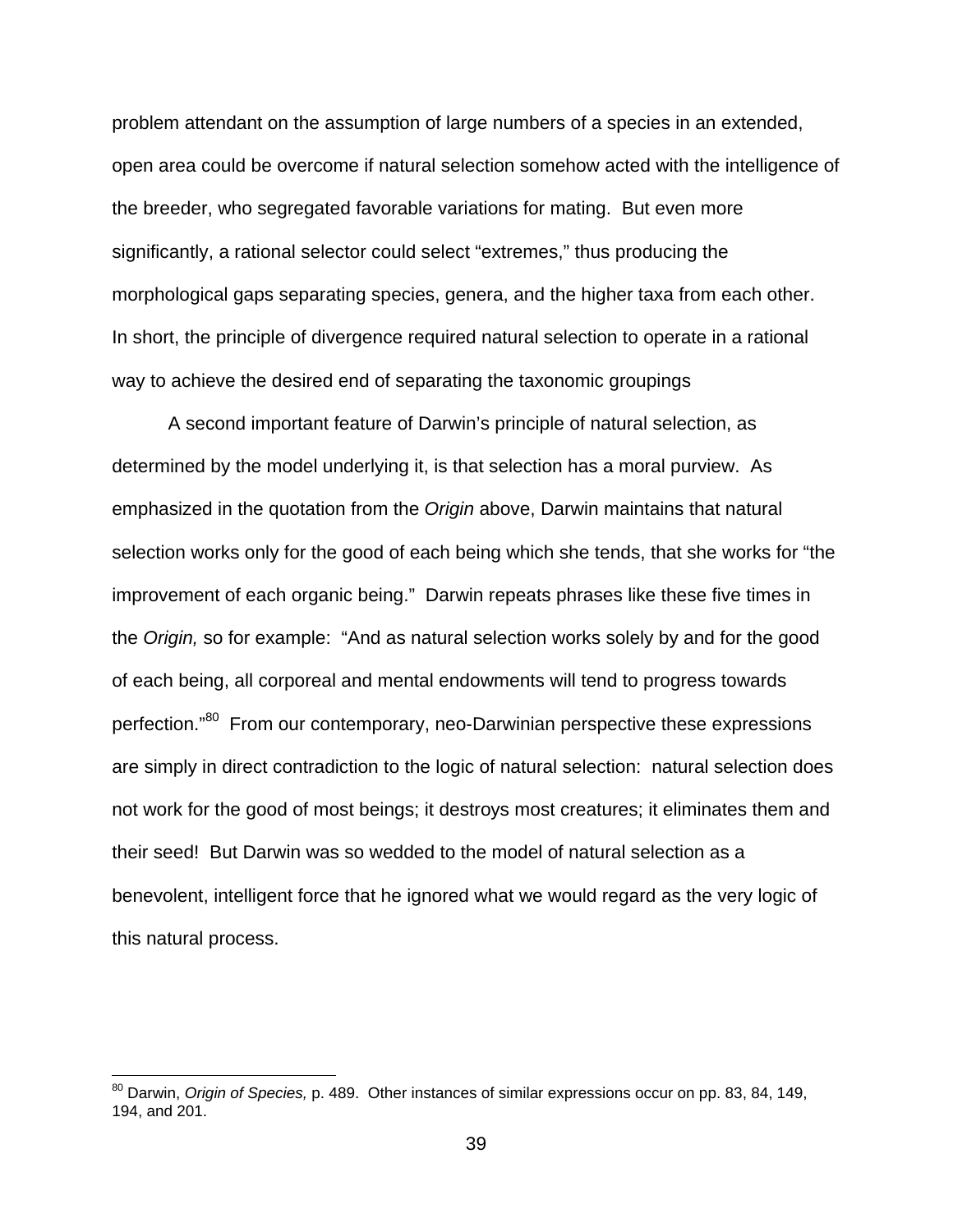#### **10. Conclusion**

Darwin considered his principle of divergence a lynchpin for his entire theory. The principle was designed to explain the clustering of organisms into varieties, species, genera, and the higher taxonomic categories. The history of the principle is perplexing. Darwin claimed he only came to see the problem of divergence and its solution in the 1850s, though he seems previously to have recognized it and provided a solution in the Essay of 1844. In the 1850s, he did develop several new ideas that led to an explicit and final formulation of his principle of divergence. He came to appreciate the dynamism of the living environment as the selecting force operative in speciation. That appreciation allowed him to maintain that natural selection was constantly working to shape individual differences into varieties and varieties into species. Darwin also believed those environmental forces could perform the same function of segregating groups off from each other so that incipient varieties or species would not be swamped out by individuals bearing mediocre or unfavorable variations. He assumed that divergence, as a kind of natural selection, could overcome swamping effects insofar as it acted on extreme differences, simultaneously eliminating the intermediate or less fit varieties. He seems to have been led in this direction by his own experience as a breeder of pigeons in the 1850s. To produce the morphologically distinctive varieties of pigeon, he, like other fanciers, would select from a large, potential breeding stock the individuals that expressed extreme traits. He presumed that nature operated in the same intelligent way as the pigeon fancier: it selected from a large number of creatures just those individuals of quite divergent character, with the aim of producing distinctive races. Those favored races would thus gain the upper hand in securing a place in the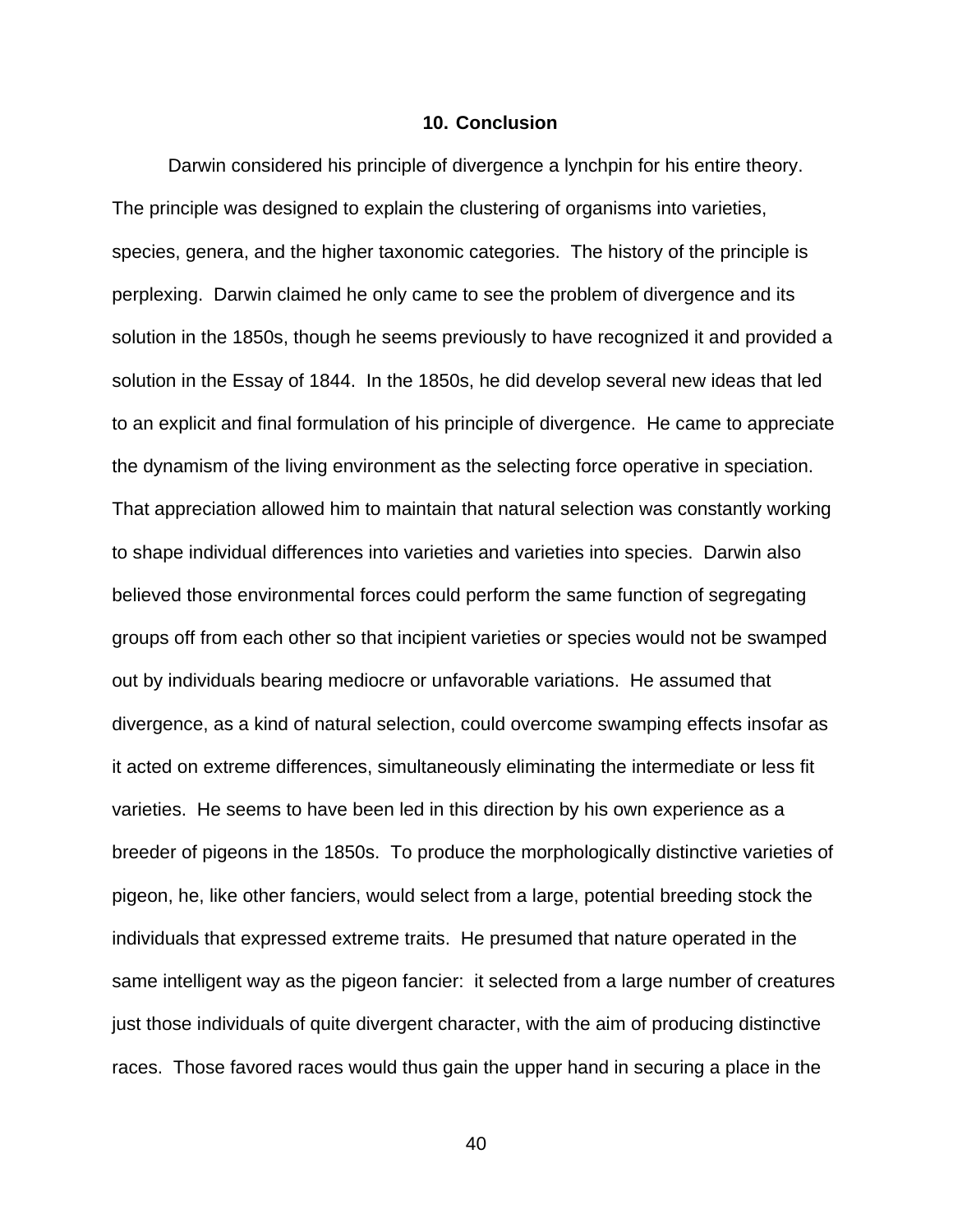economy of nature, just as the fancy races of pigeons secured a place in the breeder's coops.

 Let me now answer explicitly the three questions I originally posed at the end of section 2. Darwin thought of divergence as a kind of natural selection. The advantage it promised would be a more successful hold on a place in nature, with the derivative effect of more life in an extended area. And the new idea he brought to bear in the 1850s, the insight that struck him during his carriage ride, was that nature selected extremes.

 The notion that nature might select extremes could only be sustained by the model of natural selection that Darwin assumed in his very early theorizing, certainly in the Essays of 1842 and 1844, and that he retained in the *Species Book* and the *Origin of Species*: the model of an omniscient, intelligent selector that worked for the good of each creature, and that ultimately produced the ramifying features of the tree of life.

 One might suppose that Darwin insinuated this model of an intelligent designer into his theory in order to ward off any negative reactions by religious critics. But the 1842 Essay was not intended for a public viewing; at that point Darwin was simply trying to work out for himself the parameters of his theory and to become conceptually clear about how his theory would construct nature. What, then, would justify his assumptions about natural selection? I believe it was his religious understanding of the disposition of nature. Darwin meant it when he wrote his friend Asa Gray shortly after the publication of the *Origin* that he was "bewildered" by charges that his book was irreligious; he protested that he "did not intended to write atheistically." He told Gray that he thought events in nature came about by "designed laws," of which natural selection would have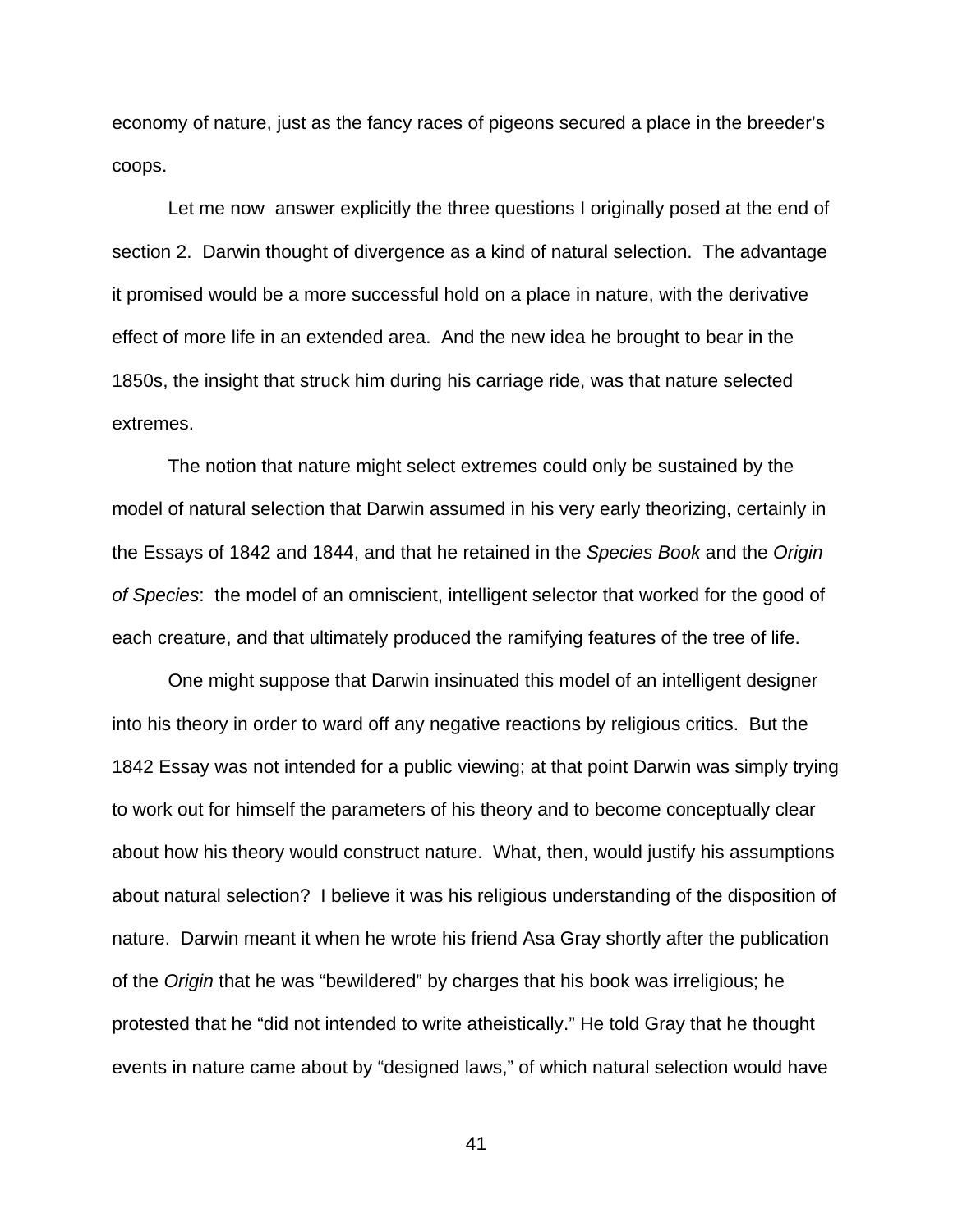been one.81 This is confirmed by a line he inserted into the *Species Book*'s comparison of human breeders to natural selection: "See how differently Nature acts! By nature, I mean the laws ordained by God to govern the Universe."<sup>82</sup> Though Darwin's theory heralded the inauguration of modern biology, he was nonetheless an early-nineteenthcentury thinker. In his *Autobiography*, he confessed that when he wrote the *Origin of Species*, he was convinced of "a First Cause having an intelligent mind in some degree analogous to that of man."<sup>83</sup> Darwin did lose his faith in the mid-1860s, and suggested that the term best capturing his own religious views was that coined by Huxley: "agnostic." But the point to be made is simply that when he worked out his theory from 1837 to 1859, he was a theist who believed that the laws of nature, including natural selection, were designed by the Creator. Hence, the kind of intelligence and moral concern with which he endowed natural selection had its ultimate source in that higher power.

 But what about the many passages in the *Origin* that seem to deny the Creator a role in the evolution of species? The answer is quite straightforward: Darwin only objected to the direct intervention of the Deity in a seriatim fashion to account for species characteristics. He wished to explain, as a good scientist, that all the events in nature occurred as the result of laws constantly operating, of which natural selection

<sup>81</sup> Darwin to Asa Gray (22 May 1860), *Correspondence of Charles Darwin,* 8: 224.

<sup>82</sup> Darwin, *Species Book*, p. 224.

<sup>83</sup> Charles Darwin, *The Autobiography of Charles Darwin, 1809-1882*, ed. Nora Barlow (New York: Norton, 1969), pp. 92-93.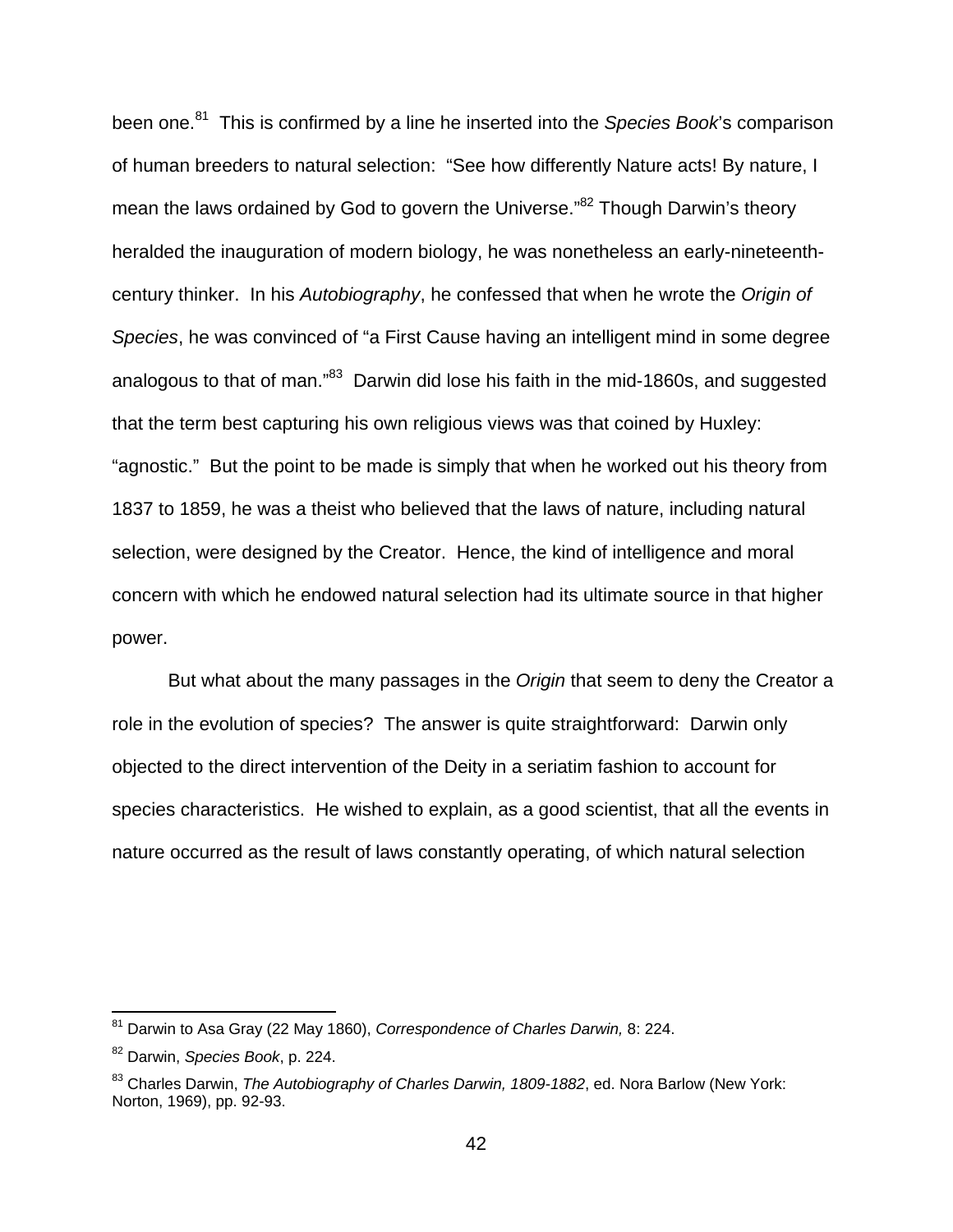was one. But these laws, as he frequently affirmed, were secondary causes imposed by God.<sup>84</sup> The laws thus bore the imprint of an all-powerful intelligence and moral actor.

 My construction, admittedly, is not the common view of Darwin's conception of nature and its operations. The received view of his accomplishment is expressed, for example, by Lewontin, Rose, and Kamin: "Natural selection theory and physiological reductionism were explosive and powerful enough statements of a research program to occasion the replacement of one ideology—of God—by another: a mechanical, materialist science."85 But the plain language of Darwin's *Origin of Species*, which embodies his theory, speaks otherwise.

 When Fodor charges that contemporary Darwinian theory smuggles into the conception of natural selection an assumption that nature has intentional capacity, could Darwin's original construction be the source of the contraband? I hardly think so. Already in subsequent editions of the *Origin*, he attempted to amend some of the assumptions that seemed to rely on intentional discriminations by nature. He became sensitive to the problem when his friend Alfred Russel Wallace complained that the term "natural selection" was too anthropomorphic. One critic, Wallace reported, had observed that Darwin "manifestly endows 'Nature' with the intelligent faculty of designing and planning.<sup>86</sup> Darwin, as Wallace supposed, did not mean to suggest that, at least not by the mid-1860s. Darwin quickly agreed with his friend that Herbert

<sup>84</sup> So for example, *Origin,* p. 488: "To my mind it accords better with what we know of the laws impressed on matter by the Creator, that the production and extinction of the past and present inhabitants of the world should have been due to secondary causes."

<sup>85</sup> Richard Lewontin, Steven Rose, and Leon Kamin, *Not in Our Genes* (New York: Pantheon, 1984), p. 51.

<sup>86</sup> Alfred Russel Wallace to Darwin (2 July 1866), in *Correspondence of Charles Darwin*, 14: 227-29. See also [Anon.], *The Quarterly Journal of Science*, 3 (1866): 151-76, quotation on p. 153. The reviewer concluded that Darwin was partially right, though the power of selection had to be in the decisions of the Deity.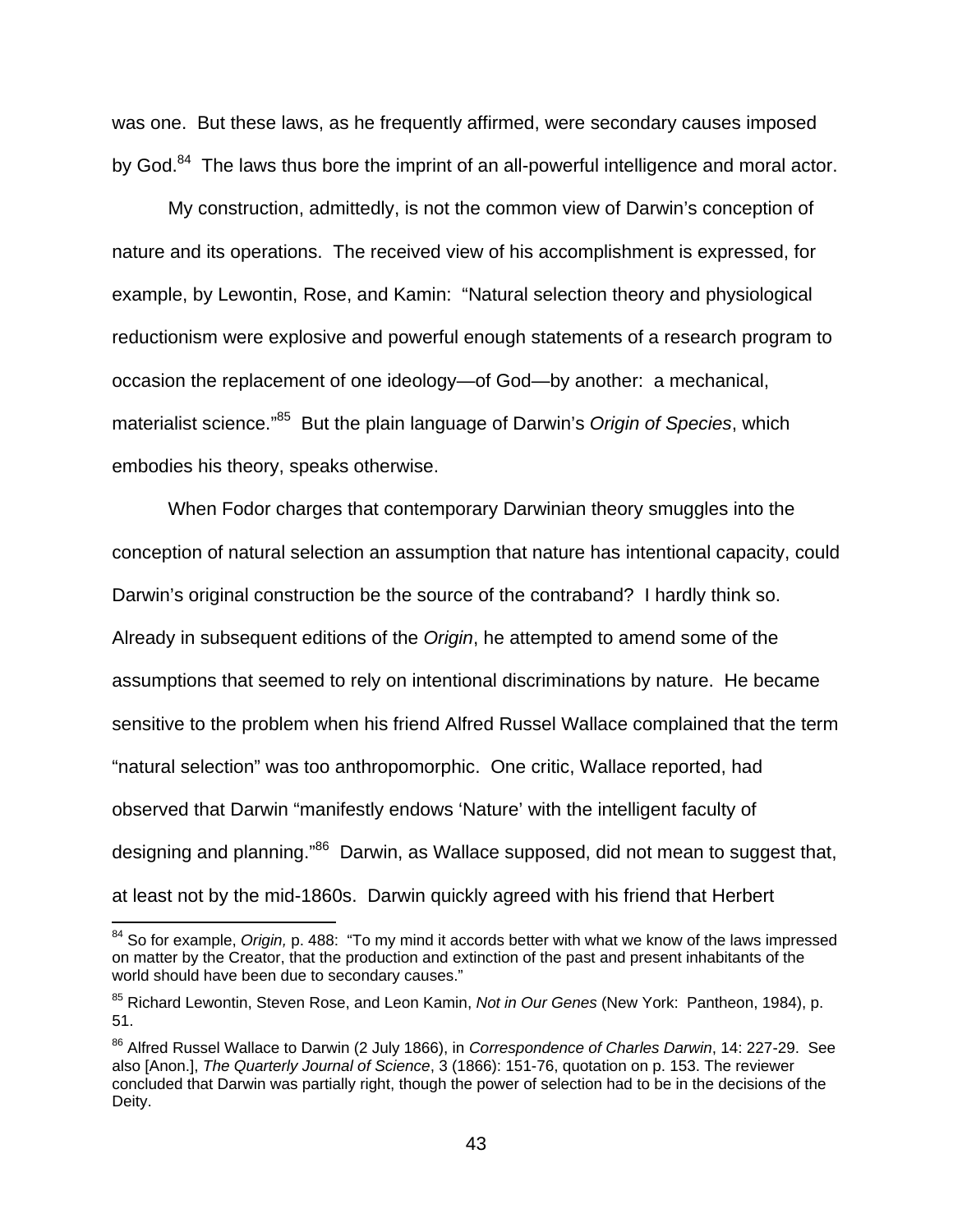Spencer's phrase "survival of the fittest" would serve just as well, and he inserted those terms into the fifth edition of the *Origin* (1869).<sup>87</sup> And when Fleeming Jenkin, one of the *Origin's* reviewers, forcefully insisted on the difficulties of the swamping problem,<sup>88</sup> Darwin suddenly realized the depth of the dangers. Fumbling for a response, he suggested, also in the fifth edition, that the environment might, in a Lamarckian way, produce individual variations all in the same direction; hence, natural selection would have the deck stacked, as it were, against swamping.<sup>89</sup> These adjustments may have mitigated the difficulties, but certainly did not eliminate them. If Darwin's theory is contained in the language of his book, then that theory does depend on the ascription of intentions to nature—even though Darwin's own attitude and belief became otherwise in his later years.

 Darwin's theory, of course, continued to evolve at the hands of subsequent generations of neo-Darwinists. Their manipulations drained the nineteenth-century spirit from the theory, leaving a more obviously mechanical framework, thus the contemporary appropriateness of referring to "the mechanism of natural selection." Fodor, then, would have been right had his objections been leveled at the theory as expressed in the *Origin of Species*. But he took aim at the agile neo-Darwinian theory, and missed the more inviting target completely.

<sup>87</sup> Darwin to A. R. Wallace (5 July 1866), in *Correspondence of Charles Darwin*, 14: 235-36.

<sup>&</sup>lt;sup>88</sup> Jenkin pointed out that Darwin's extremes were comparable to rare "sports," that is large, favorable variations. But in a normal population, a sport would naturally mate with those lacking the extreme trait, and with each generation the advantage would be diminished till it virtually vanished entirely. See [Fleeming Jenkin], "The Origin of Species," *The North British Review,* 46 (1867): 277-318; especially, pp. 288-92.

<sup>89</sup> Charles Darwin, *The Origin of Species by Charles Darwin, A Variorum Text* (Philadelphia: University of Pennsylvania Press, 1959), p. 179. The 5<sup>th</sup> edition of the *Origin* countered the Jenkin's review with: "The conditions [of the environment] might indeed act in so energetic and definite a manner as to lead to the same modifications in all the individuals of the species without the aid of selection."